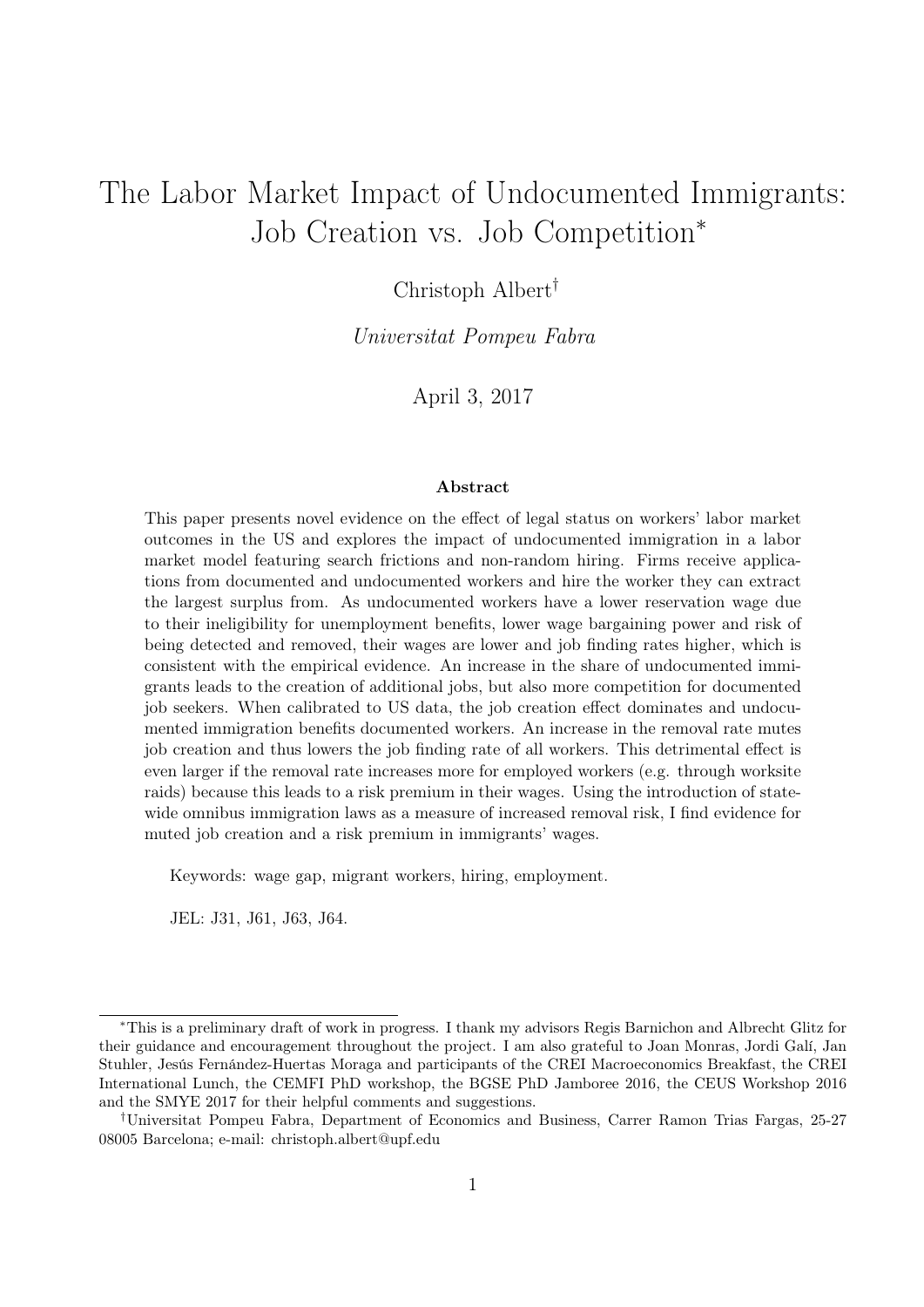# 1 Introduction

Is immigration beneficial for native workers because it leads to the creation of additional jobs or does it harm their labor market prospects through higher job competition? This question has been the subject of much debate as many developed countries saw rising immigrant inflows throughout the last few decades. In the United States, the share of foreign-born residents among the population has increased from around 5% in the 1970's to over 13% today, triggered by a change in immigration policy during the 1960s facilitating entry from Latin America and Asia and causing a shift in the skill composition towards less educated immigrants. A second major shift in the nature of US immigration especially since the beginning of the 1990s is undocumented immigration. While the number of all immigrants residing in the US doubled from around 20 million to 40 million between 1990 and 2013, the number of immigrants without legal status increased almost fourfold from 3 million to over [1](#page-1-0)1 million during the same period.<sup>1</sup> Undocumented immigrants in the US actively participate in labor market, constituting around 5% of the labor force.[2](#page-1-1)

The goal of this paper is to shed new light on the labor market impact of undocumented immigration and on the question whether stricter immigration enforcement protects documented workers. I first present novel evidence on the effect of documentation status on workers' labor market outcomes and then analyze the effects of undocumented immigration in a labor market model featuring search frictions and non-random hiring consistent with the empirical findings. In this framework, the immigration of undocumented workers leads to increased job creation but also poses higher job competition for documented workers. These effects are both induced by lower reservation wages of undocumented workers and have opposing effects on the employment of documented workers. Calibrated to US data, the model suggests that undocumented immigration is beneficial for documented workers because of a dominating job creation effect.

<span id="page-1-0"></span><sup>1</sup>There exist divergent figures of the number of undocumented immigrants in the US depending on the estimation method. The cited numbers are taken from the Pew Research Center, whose estimation relies on a "residual method". This method is based on a census count or survey estimate of the number of foreign-born residents who have not become U.S. citizens and subtracts estimated numbers of legally present individuals in various categories from administrative data. The resulting residual is an indirect estimate of the size of the undocumented immigrant population.

<span id="page-1-1"></span><sup>2</sup>Borjas (2016) for example finds that among the male population, the employment rate of undocumented immigrants is higher than both the employment rate of natives and legal immigrants.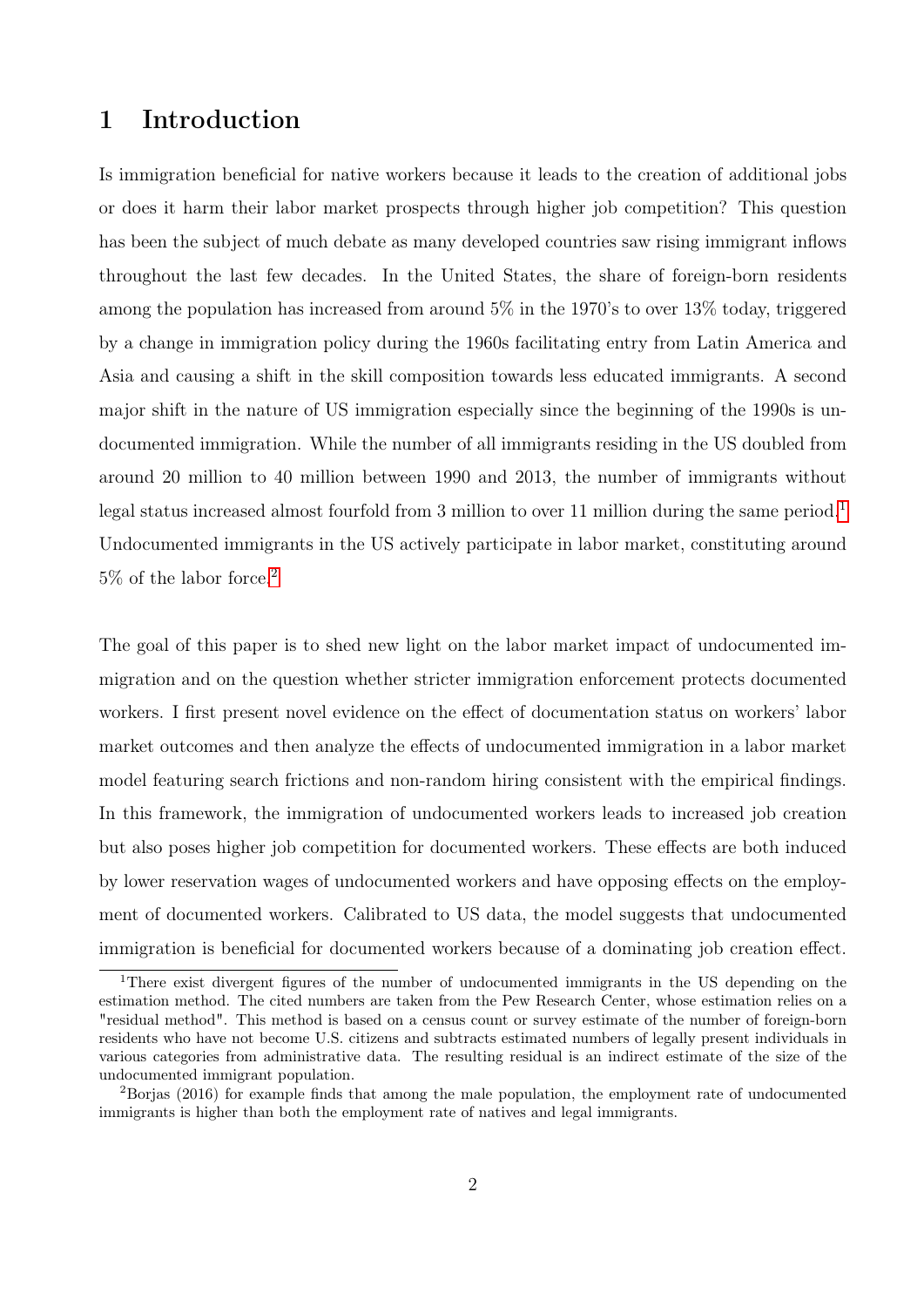Stricter immigration enforcement that leads to a higher deportation (or "removal") probability mutes job creation, even more so if this policy targets rather employed than unemployed undocumented workers.

My first contribution to the literature consists in showing that documentation status is an important driver of labor market outcome differences across workers. In particular, I find that undocumented immigrants earn lower wages and have higher job finding rate than both natives and documented immigrants. Although the latter earn less and find jobs faster than natives as well, the differences are smaller and almost disappear for immigrants that have spent more than 25 years in the US. Having spent fewer years in the US is also associated with lower earnings and a higher job finding rate (for both types of immigrants). These findings suggest a connection between low wages and high job finding rates and are to the best of my knowledge novel in the literature. The second contribution is the analysis of the impact of undocumented immigration in a search and matching model featuring non-random hiring that is consistent with the empirical facts. I assume that workers are either documented or undocumented and that the latter have a lower reservation wage than the former. This explains the wage gap between the two worker types. While a difference in wages between otherwise identical workers can also be generated in a standard job search model, the difference in job finding rates is a puzzle for a model with random matching between firms and workers. I therefore include a non-random hiring mechanism (following Barnichon and Zylberberg, 2014) in my framework, which implies that firms can receive multiple applications and choose their preferred candidate among them (Barron et al. 1985, Barron and Bishop 1985). This generates higher job finding probabilities and employment rates for cheaper workers as suggested by the data.

The key characteristics implying a lower reservation wage for undocumented workers are ineligibility for unemployment benefits, a lower wage bargaining power and a risk of removal, whereby most of the reservation wage gap is driven by the bargaining power difference. Due to this gap, firms make a higher surplus by hiring undocumented job seekers and an increase in their share in the unemployed pool has two opposing effects: The job creation effect, which is the only effect present in the standard framework, induces firms to create more vacancies as expected wage costs fall and therefore leads to higher wages and job finding rates for all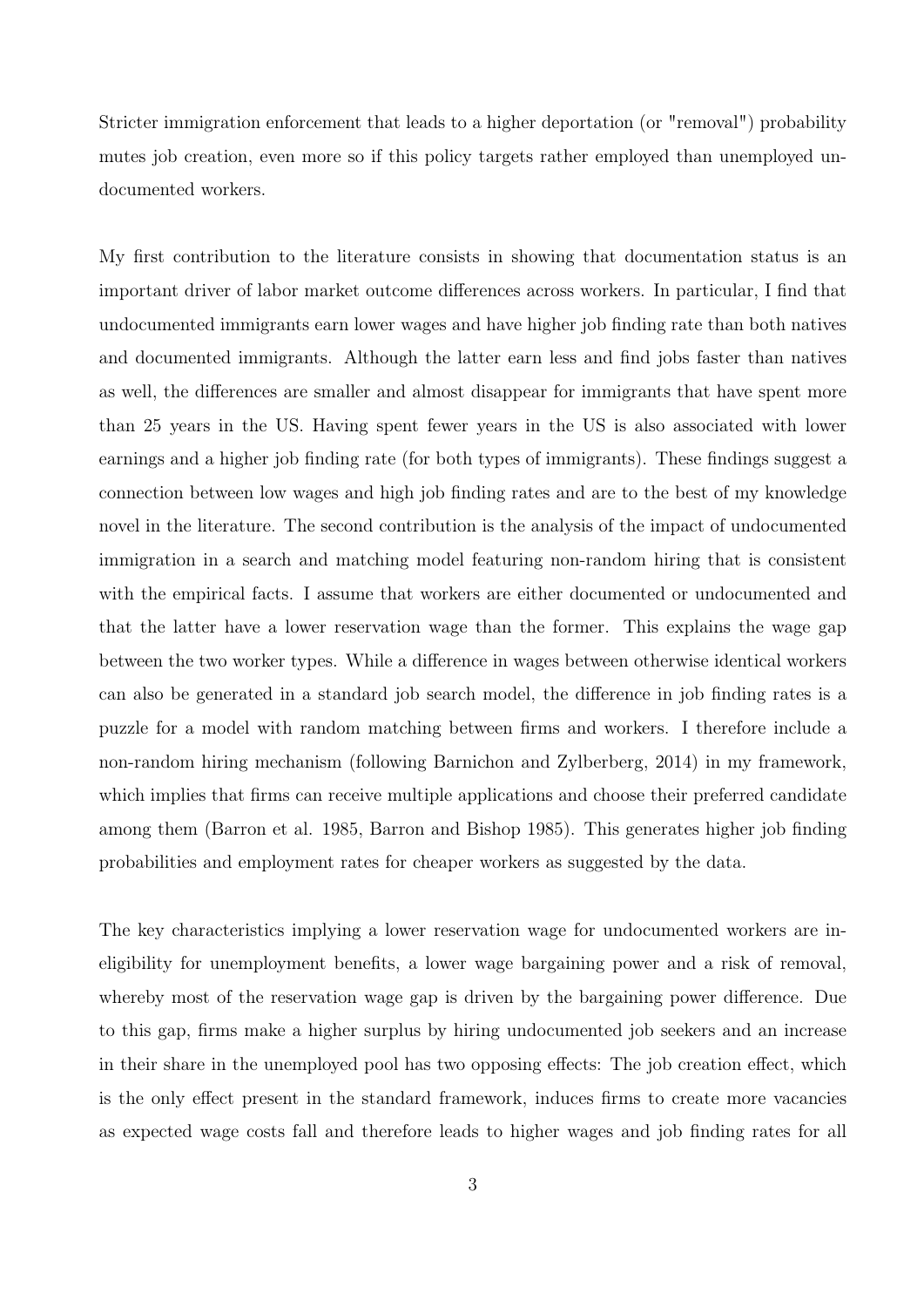workers. The competition effect on the other hand, which is only present once we allow for non-random hiring, lowers documented workers' job finding as there is a higher probability of competing with an undocumented applicant. Which of the two effects dominates depends on the size of the reservation wage difference between the worker types. The higher are the wage costs that firms can save by hiring an undocumented instead of a documented worker, the stronger is the job creation effect and the more beneficial is undocumented immigration. After calibrating the model to match the data, I simulate an increase in the population share of undocumented immigrants and find that the job creation effect dominates the competition effect because the wage difference is large enough and expected wage costs of firms fall strongly. Hence, undocumented immigration is unambiguously beneficial for documented workers as it raises their job finding rates and wages.

Finally, I use the framework to simulate a policy of stricter immigration enforcement by increasing the removal risk. One effect of this is an increase in the break-up probability for matches with undocumented workers, which lowers job creation and depresses job finding rates and wages of all workers. A second effect arises, if the risk increases more strongly for employed than for unemployed undocumented workers. A higher removal rate for the employed implies that firms have to pay a risk compensation in order to induce an undocumented worker to accept a job. This compensation raises expected wage costs, decreases the expected profits from opening a vacancy and as a consequence depresses job creation and job finding rates of all workers further. This second effect is larger, the higher is the disutility associated with removal. Testing the model's predictions using the state-wide implementation of omnibus immigration laws as a measure of increased removal risk, I find that these laws are associated with a lower job finding rate for all workers, which is evidence for muted vacancy creation. Moreover, I find that they are associated with lower wages for natives and higher wages for immigrants, which is consistent with a risk compensation in immigrants' wages.

Previous studies on migration in the US often only considered the distinct skill composition or experience profiles of immigrants in their models (e.g. Borjas, 2003, Peri and Sparber, 2009, Ottaviano and Peri, 2012, Llull, 2013). However, as being undocumented is highly correlated with skills (on average undocumented immigrants have a lower education than documented ones) le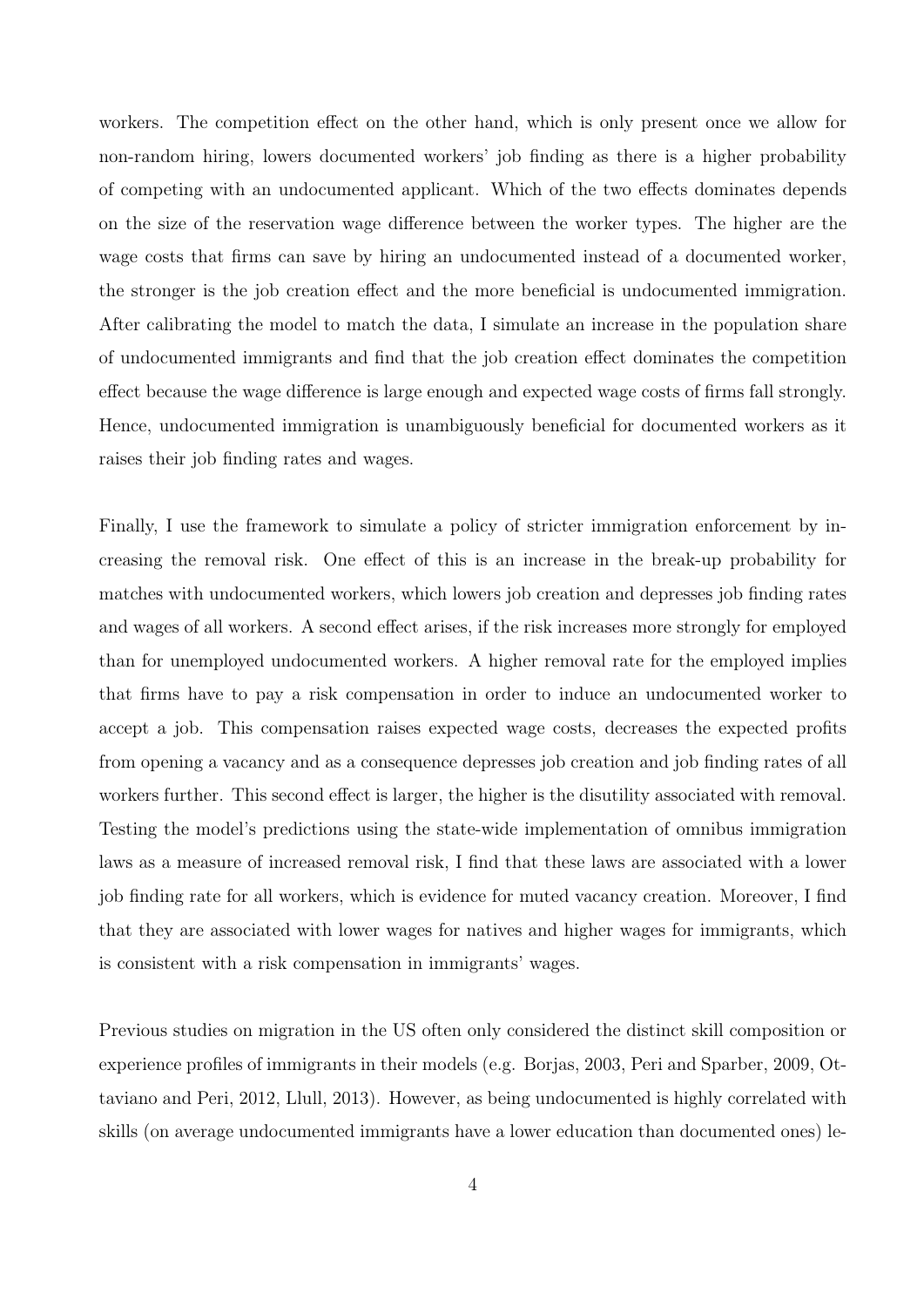gal status as an additional dimension of immigrant heterogeneity should not be neglected.[3](#page-4-0) An exception is a study by Edwards and Ortega (2016) who differentiate between documented and undocumented immigrants. Contrary to my framework, the authors assume a frictionless labor market with wages equal to marginal productivity, which implies that the earnings differences between documented and undocumented workers are solely due to productivity differences. This is a questionable assumption as there are various other explanations for lower earnings of undocumented workers that are not related to productivity. Since the undocumented are not legally permitted to work, firms are not bound to any minimum wage laws and might use the threat of being sanctioned for hiring them to justify paying lower wages. Furthermore, the inability to receive unemployment benefits lowers the outside option to working and suppresses the wages of undocumented workers additionally. I therefore use a framework with search frictions that easily allows to consider these points by assuming differences in bargaining power and unemployment benefits across worker types. Other closely related work employing a model with search frictions to study employment and wage effects of immigration is by Chassamboulli and Peri (2015). They assume that all workers are equally productive but that immigrants, and even more so the subgroup of the undocumented, have lower reservation wages than natives. The prospect of hiring workers at a lower cost increases firms' profit and induces job creation, a mechanism also at work in this paper. However, their search model features random hiring, i.e. although firms can discriminate between natives and immigrants once they are matched, they cannot do so in their hiring. Hence, all workers always have the same job finding rate and therefore immigration unambiguously drives up wages and employment of natives. As I find that the prediction of equal job finding rates across worker types is not supported by the data, I tackle the assumption of random hiring in this paper.

The fact that many immigration studies stress the different skill distribution of immigrants and consider natives and immigrants as imperfect substitutes raises the question whether the assumption of perfect substitutability between natives, documented and undocumented immigrants made throughout the paper is too strong. To address this concern, I filter out skill differences as thorough as possible in my empirical investigation, which is why all results should

<span id="page-4-0"></span><sup>&</sup>lt;sup>3</sup>Of course, most studies do not distinguish immigrants by legal status simply because an identifier to do so was not available. A reliable method to identify undocumented immigrants has just become recently available (see section 2.1).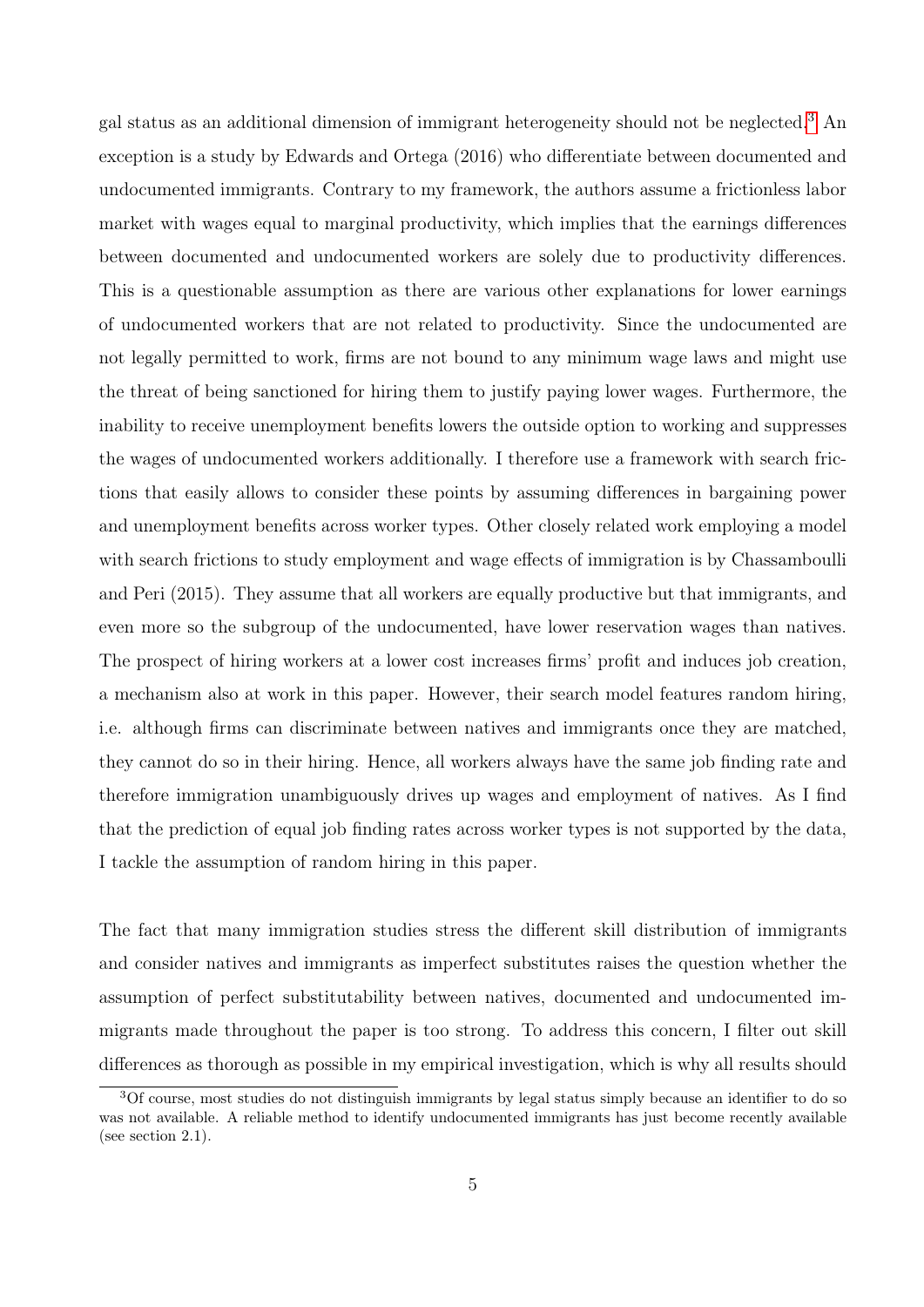be viewed as being conditional on having the same skills. In particular, I only focus on lowskilled workers and add an extensive set of demographic, occupation and industry controls in the regressions, including an interaction between industry and occupation fixed effects. Thus, I assume that natives, legal and undocumented immigrants are perfect substitutes only within each narrowly defined industry-occupation cell. I thereby control for imperfect substitutability within broader skill cells as emphasized by previous studies. This allows me to uncover documentation status as an additional and so far neglected dimension of heterogeneity. In that sense, my work complements the literature focussing on skill heterogeneity.

The remainder of the paper is organized as follows. In section 2, I describe how undocumented immigrants are identified in the data and present some descriptive statistics. Section 3 analyzes wages and job finding rates of natives, documented and undocumented immigrants empirically. Section 4 sets up the search model with non-random hiring. Section 5 outlines the calibration strategy. Section 6 examines the effect of undocumented immigration of workers in the calibrated model. Section 7 explores the impact of a change in the removal risk. Section 8 tests some predictions derived from the model empirically. Section 9 concludes.

# 2 Data, Identification Method and Descriptives

In the following section, I describe the data and the method of identifying undocumented immigrants used. This method is first described in Borjas (2016) and based on demographic, social and economic characteristics of survey respondents. I show that the percentage of both documented and undocumented immigrants is by far the highest among workers without a high school degree. I further highlight the demographic differences between natives and immigrants and their concentration across industries by education level.

### 2.1 Data and Identification of Undocumented Immigrants

The data used in this section come from the March supplement of the Current Population Survey (CPS) obtained from IPUMS. My analysis is restricted to the period beginning in 1994 because information on the birthplace and citizenship status of a survey respondent was only included from that year on. I only include prime age workers (age 25 to 65) in all samples. A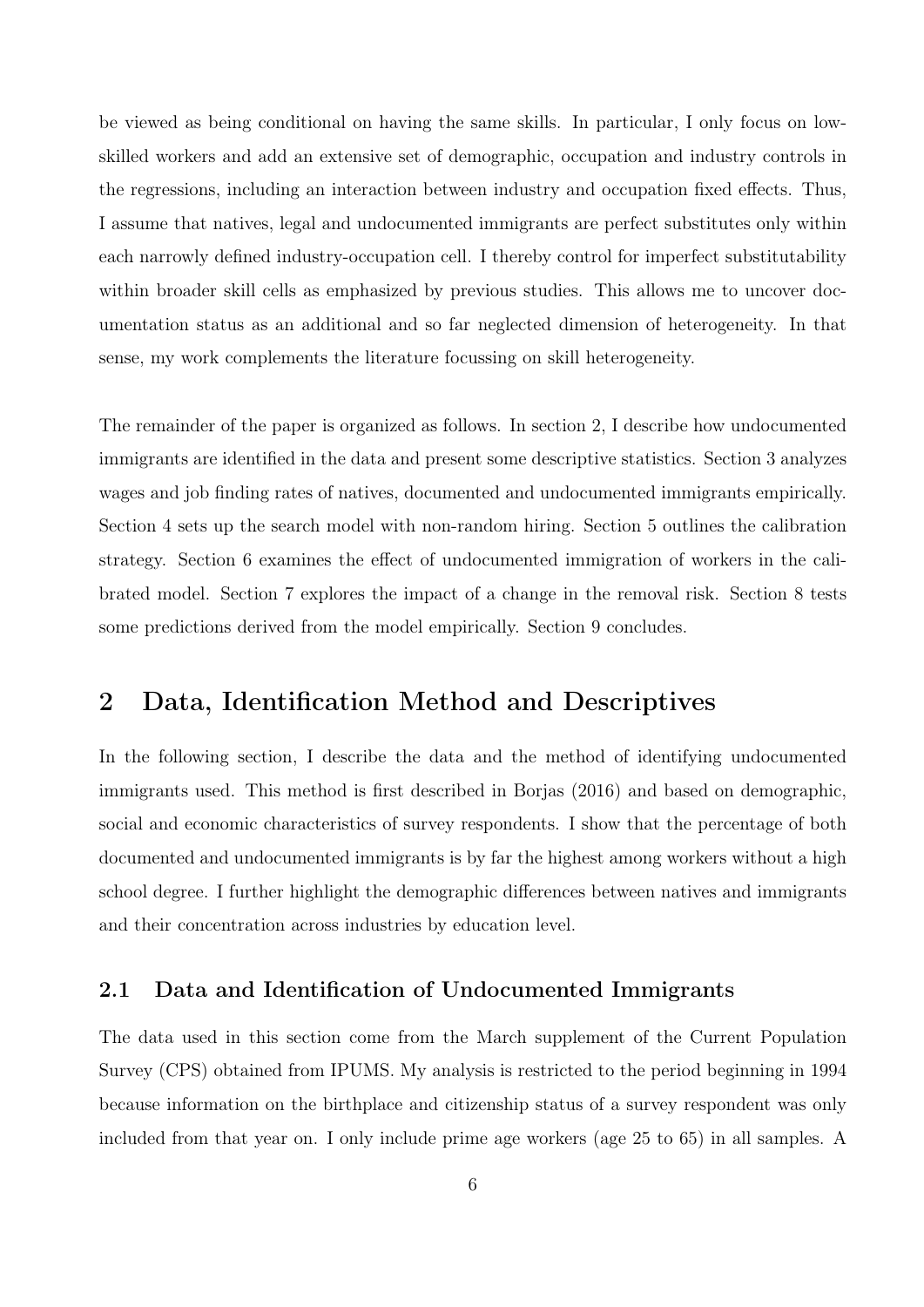respondent is defined as an immigrant, if he is born outside the United States and not American citizen by birth. In section 3.2, I further use the basic monthly files of the CPS with workers matched over two consecutive months following Shimer (2012) in order to examine transition rates between employment and unemployment.

Neither the CPS basic monthly files nor the March supplement allow to directly identify undocumented immigrants. However, as the US labor market surveys are address-based and designed to be representative of the whole population, they also include undocumented respondents. The CPS data are likely to offer the best coverage of undocumented immigrants because individuals are interviewed in person, whereas for the US Census and ACS data are collected by mail.<sup>[4](#page-6-0)</sup> The government surveys are actually used by the US Department of Homeland Security (DHS) to estimate the size of the undocumented immigrant population via a so-called "residual method". The DHS obtains the number of legal immigrants in the US from administrative data of officially admitted individuals and subtracts them from the foreign-born non-citizen population estimated from the surveys. The resulting residual is the estimated number of unauthorized residents.

Recently, a methodology for identifying undocumented immigrants at the individual level in the survey data was developed by Passel and Cohn (2014). They add an undocumented status identifier based on respondents' demographic, social, economic and geographic characteristics to the CPS March supplement. They use variables like citizenship status or coverage by public health insurance to identify a foreign-born respondent as legal and then classify the remaining immigrants as "potentially undocumented". As a final step, they apply a filter on the potentially undocumented immigrants to ensure that the count of the immigrants that are finally classified as undocumented is consistent with the estimates from the residual method. Unfortunately, their code is not available for replication. However, Borjas (2016) describes a simplified and replicable version of the methodology of Passel and Cohn (2014) based on the 2012-2013 CPS files they constructed, which he uses to identify undocumented respondents in all CPS March supplements since 1994. I follow his algorithm and replicate the undocumented status

<span id="page-6-0"></span><sup>&</sup>lt;sup>4</sup>Only one third of those who do not respond to the ACS survey initially are randomly selected for in-person interviews, which could result in an underrepresentation of undocumented respondents, who might ignore the survey due to the fear of detection.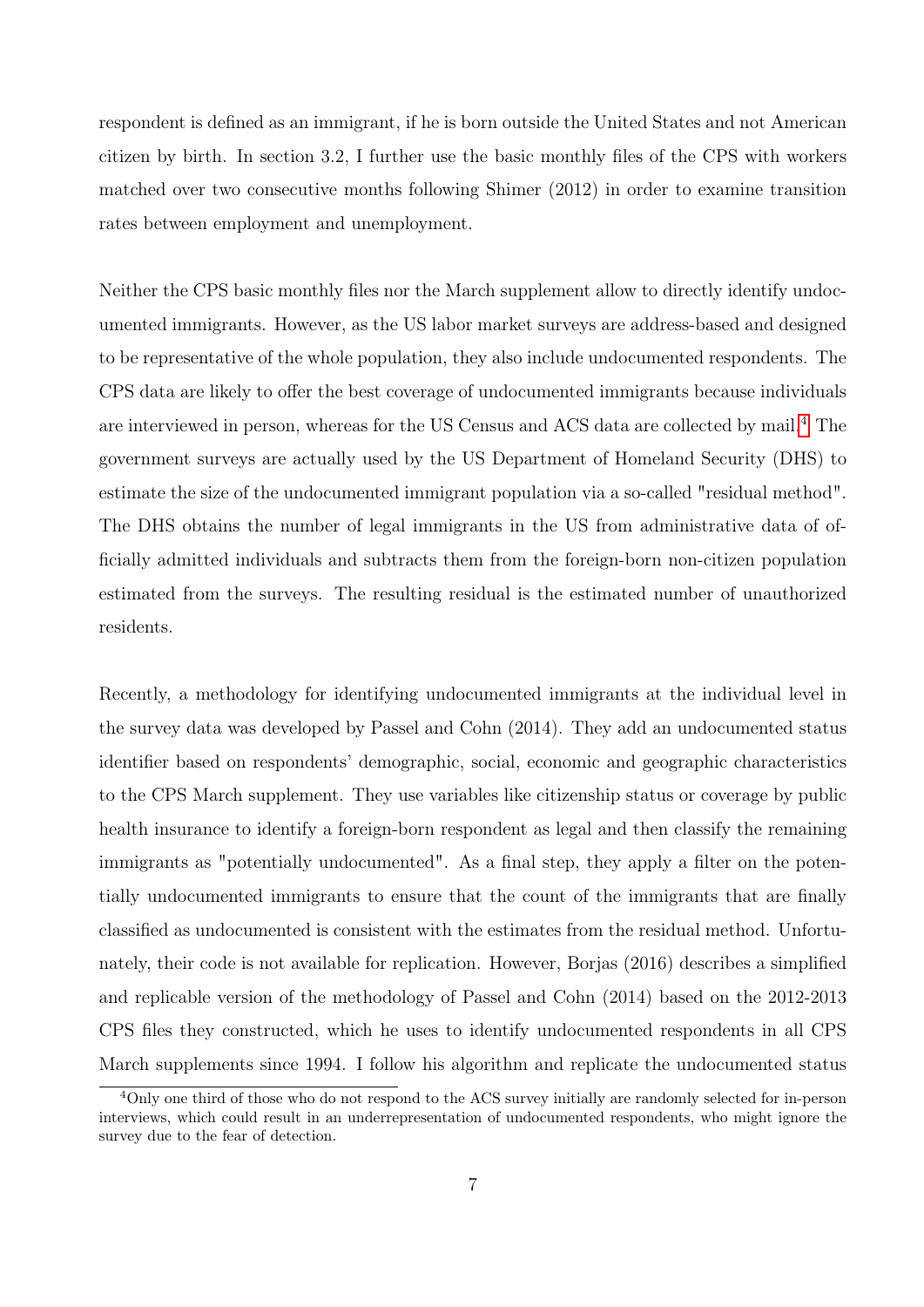identifier in the CPS March supplement data. Borjas (2016) does not apply a filter to take care of the overcounting of undocumented immigrants in the microdata as the DHS residual method does but shows that his method yields an undocumented immigration population that is similar in terms of size and demographic characteristics to the one in Passel and Cohn (2014).

Borjas' simplified identification method consists in classifying every immigrant who does not fulfill at least one of the following condition as undocumented:

- being US citizen
- residing in the US since 1980 or before
- receiving social security benefits or public health insurance
- residing in public housing or receiving rental subsidies
- being veteran or currently in the Armed Forces
- working in the government sector or in occupations requiring licensing
- being Cuban
- married to a legal immigrant or US citizen

Figure [1](#page-8-0) plots the share of undocumented immigrants identified with the method of Borjas (2016) among the total prime age population and among all prime age immigrants since 1994 in the four groups commonly used for the classification of educational attainment: high school dropouts, high school graduates, workers with some college education and college graduates. Among high school dropouts, the percentage of undocumented immigrants is by far the highest and increased the strongest, from 7% in 1994 to almost 25% in 2015. In the higher education groups, the percentage has risen only moderately, reaching just above 5% for high school and college graduates.[5](#page-7-0) Also among immigrants, the percentage of undocumented is the largest and

<span id="page-7-0"></span><sup>&</sup>lt;sup>5</sup>A part of the rise of the undocumented share among high school dropouts is due to the fact that education levels of natives and documented immigrants have improved more strongly than education levels of undocumented immigrants (between 1994 and 2016 the share of high school dropouts has fallen from 15% to 9% for the former and from 41% to 37% for the latter).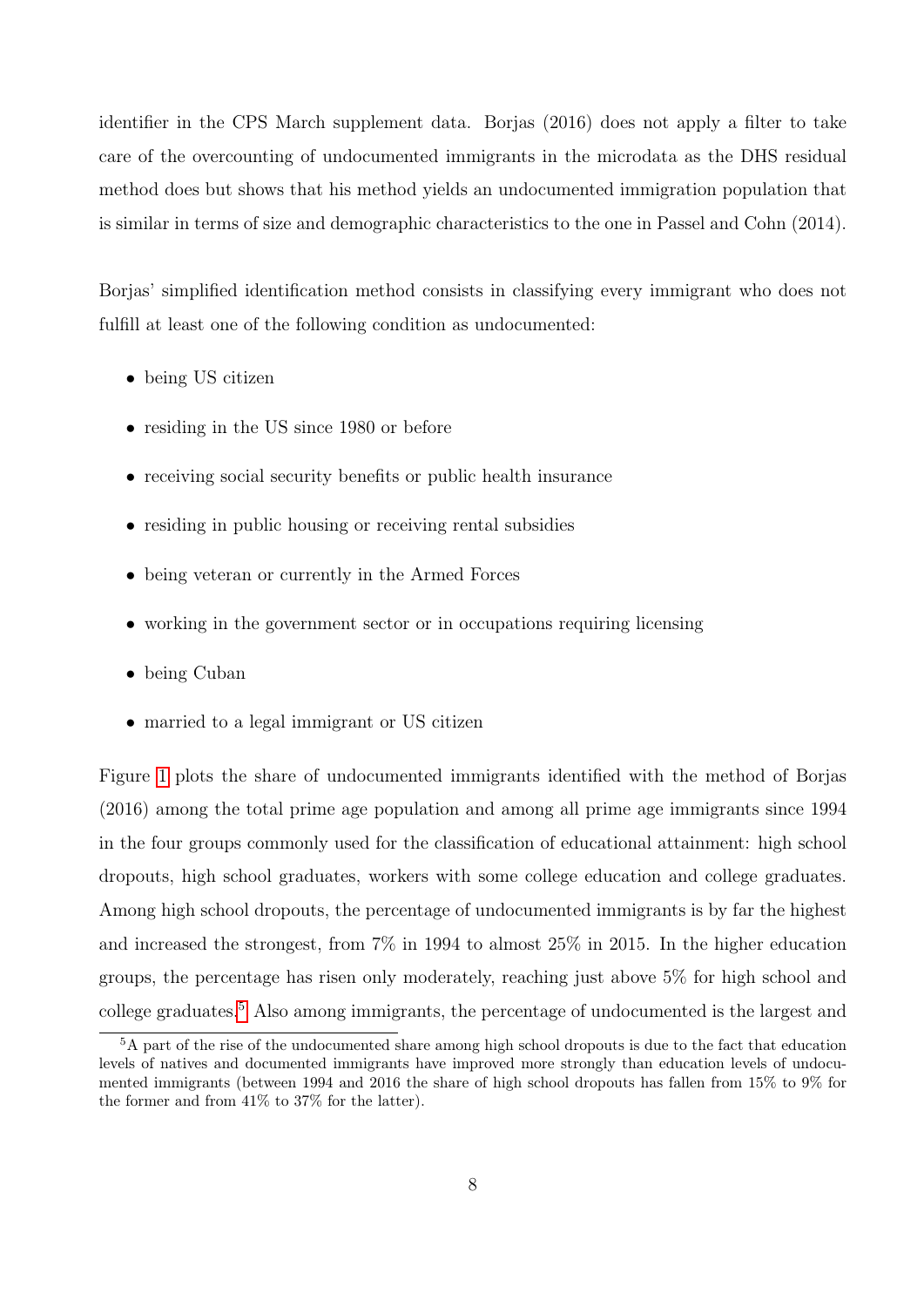

<span id="page-8-0"></span>

Source: CPS March supplement with Borjas (2016) identification, prime age workers only

increased the most in the group of high school dropouts. This suggests that on average undocumented have a lower education than documented immigrants and this difference is increasing over time (the percentage of high school dropouts is around 37% among the former and 19% among the latter in 2016).

Table [1](#page-9-0) shows some descriptive statistics of the sample of prime age workers covering the most recent ten years (2007-2016) by education and status (native, documented immigrant or undocumented immigrant). Across all education levels, undocumented workers are six to seven years younger than both native and documented workers, who have around the same age. Moreover, depending on the education level, documented are 9 to 13 years longer in the US than undocumented immigrants. However, this is partially because all immigrants that reside in the US since 1980 or before are classified as legal.<sup>[6](#page-8-1)</sup> Irrespective of education, the percentage of men among documented immigrants is somewhat lower and among undocumented somewhat higher than among natives. The shares of hispanic and asian workers differ substantially across the level of education education. Among undocumented high-school dropouts, 89% of workers are hispanic and this percentage decreases strongly with education. Among college

<span id="page-8-1"></span><sup>&</sup>lt;sup>6</sup>This is due to the Immigration Reform and Control Act of 1986 (IRCA), which granted amnesty to all undocumented immigrants that had entered the US in 1980 or before.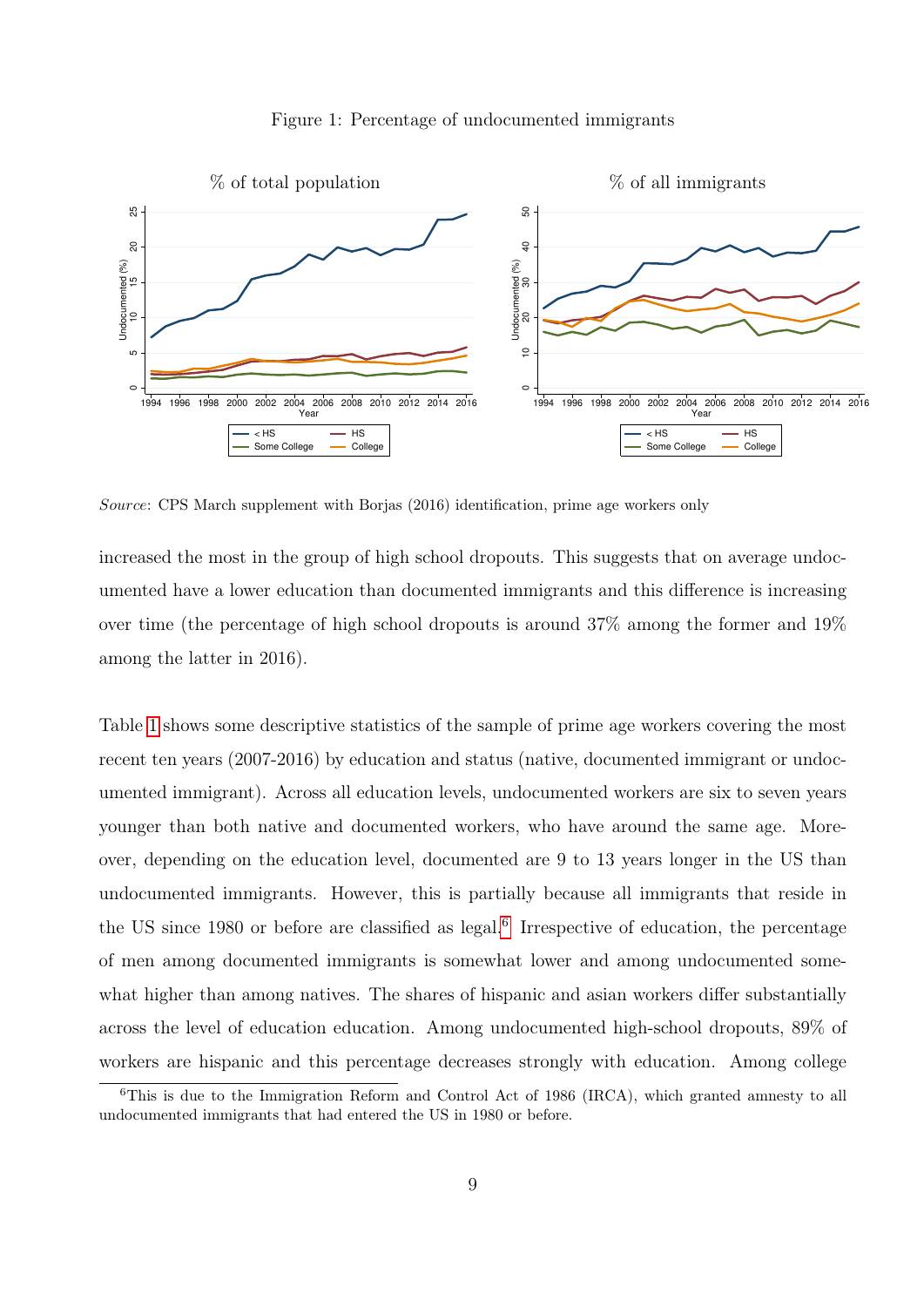<span id="page-9-0"></span>

| Education | <b>Status</b> | Aqe | Years in US    | $\%$ Men | % Hispanic | $% A$ sian     |
|-----------|---------------|-----|----------------|----------|------------|----------------|
|           | <b>Native</b> | 45  |                | 52       | 23         | 3              |
| $<$ HS    | Doc.          | 45  | 21             | 48       | 77         | 13             |
|           | Undoc.        | 39  | 12             | 57       | 89         | $\overline{7}$ |
|           | Native        | 45  |                | 50       | 11         | $\overline{2}$ |
| <b>HS</b> | Doc.          | 44  | 21             | 46       | 49         | 23             |
|           | Undoc.        | 38  | 11             | 54       | 69         | 15             |
|           | <b>Native</b> | 44  |                | 45       | 10         | 3              |
| <b>SC</b> | Doc.          | 44  | 22             | 44       | 37         | 25             |
|           | Undoc.        | 38  | 11             | 51       | 51         | 19             |
|           | <b>Native</b> | 44  |                | 46       | 5          | $\overline{4}$ |
| $\rm C$   | Doc.          | 44  | 20             | 45       | 18         | 44             |
|           | Undoc.        | 37  | $\overline{7}$ | 53       | 18         | 57             |

Table 1: Descriptive statistics

Note: The statistics are averages across the 2007-2016 CPS March supplement and drawn from the prime age worker sample described in the text.

graduates without documentation only 18% are of hispanic origin. A similar pattern holds for documented immigrants, although their share of hispanic workers is lower than among undocumented immigrants. For the the share of asian workers, we observe the opposite pattern across education levels: the higher is education, the higher is the share of asians among immigrants. Moreover, for workers with less than a college degree there are more asians among documented than among undocumented immigrants.

Figure [2](#page-10-0) explores whether worker status is associated with a concentration in different industries. I identify 13 different industries based on the one-digit level of the North American Industry Classification System (NAICS). The most salient feature of the figure is the high number of both documented and undocumented immigrant workers among high school dropouts, which is in most industries close to the number of native workers. Only Wholesale and Retail Trade, Transportation and Utilities, Education and Health as well as Government<sup>[7](#page-9-1)</sup> are largely dominated by a native workforce. In Agriculture, native workers are even a small minority among workers without high school degree. Most undocumented high school dropouts work

<span id="page-9-1"></span><sup>7</sup>By construction of the identification method, no undocumented immigrants work for the government.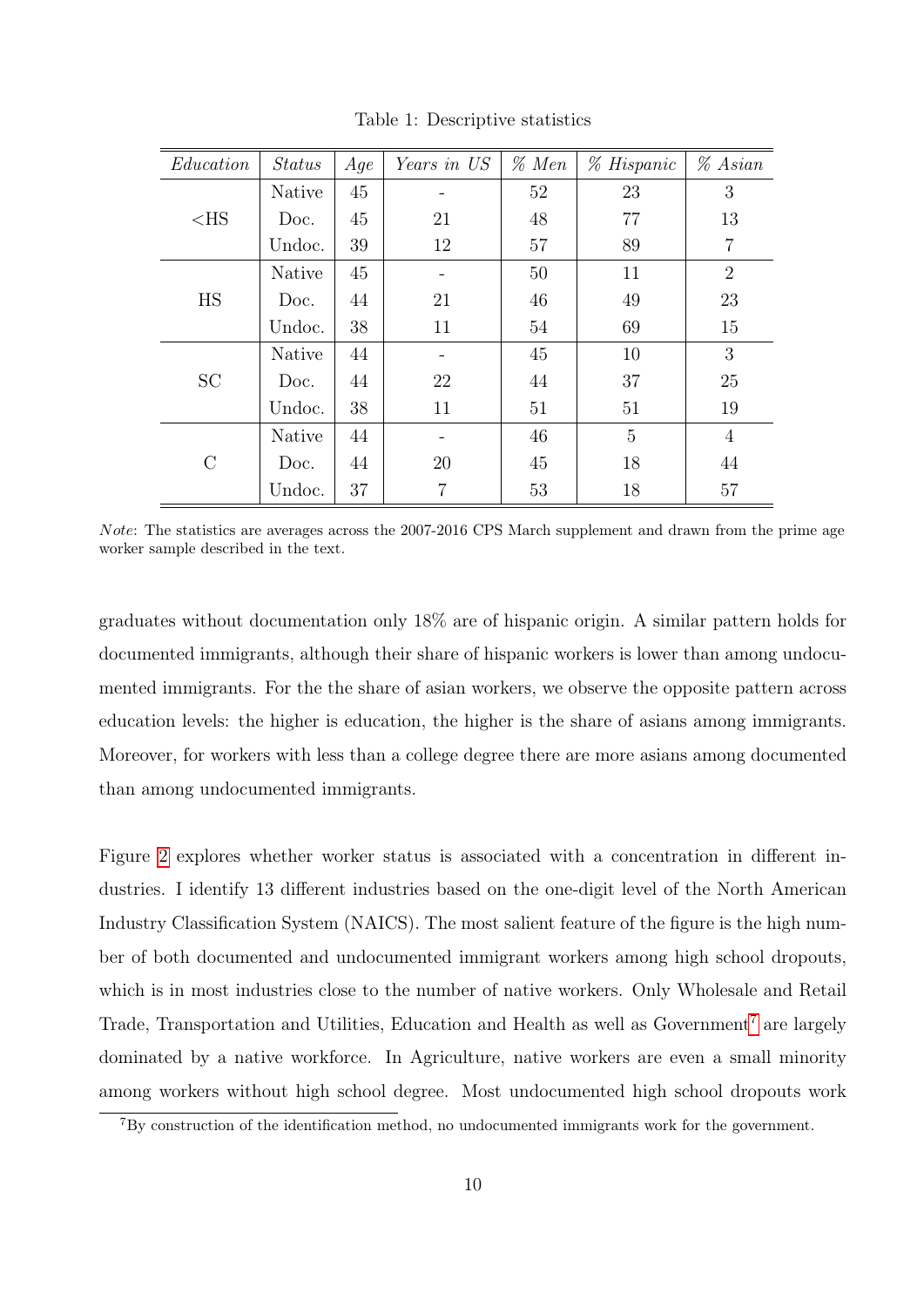<span id="page-10-0"></span>

Figure 2: Worker distribution across industries by education

Note: The statistics are averages across the 2007-2016 CPS March supplement and drawn from the prime age worker sample described in the text.

in the Construction and Leisure and Hospitality industry. In the latter, which includes for example cooks and waiters, they constitute even the largest share of the three worker types. The upper right and bottom panels suggest that among higher educated workers with at least a high school degree, the number of immigrants is small compared to the number of natives across all industries. Furthermore, the number of undocumented is always smaller than the number of documented immigrants.

Given the large size of the immigrant workforce relative to natives among high school dropouts, I choose to restrict my empirical analysis to this education level only (for simplicity henceforth referred to as "low-skilled"). Beside the large share of both documented and undocumented immigrant workers, there are three more reasons for focusing on this group. First, the identi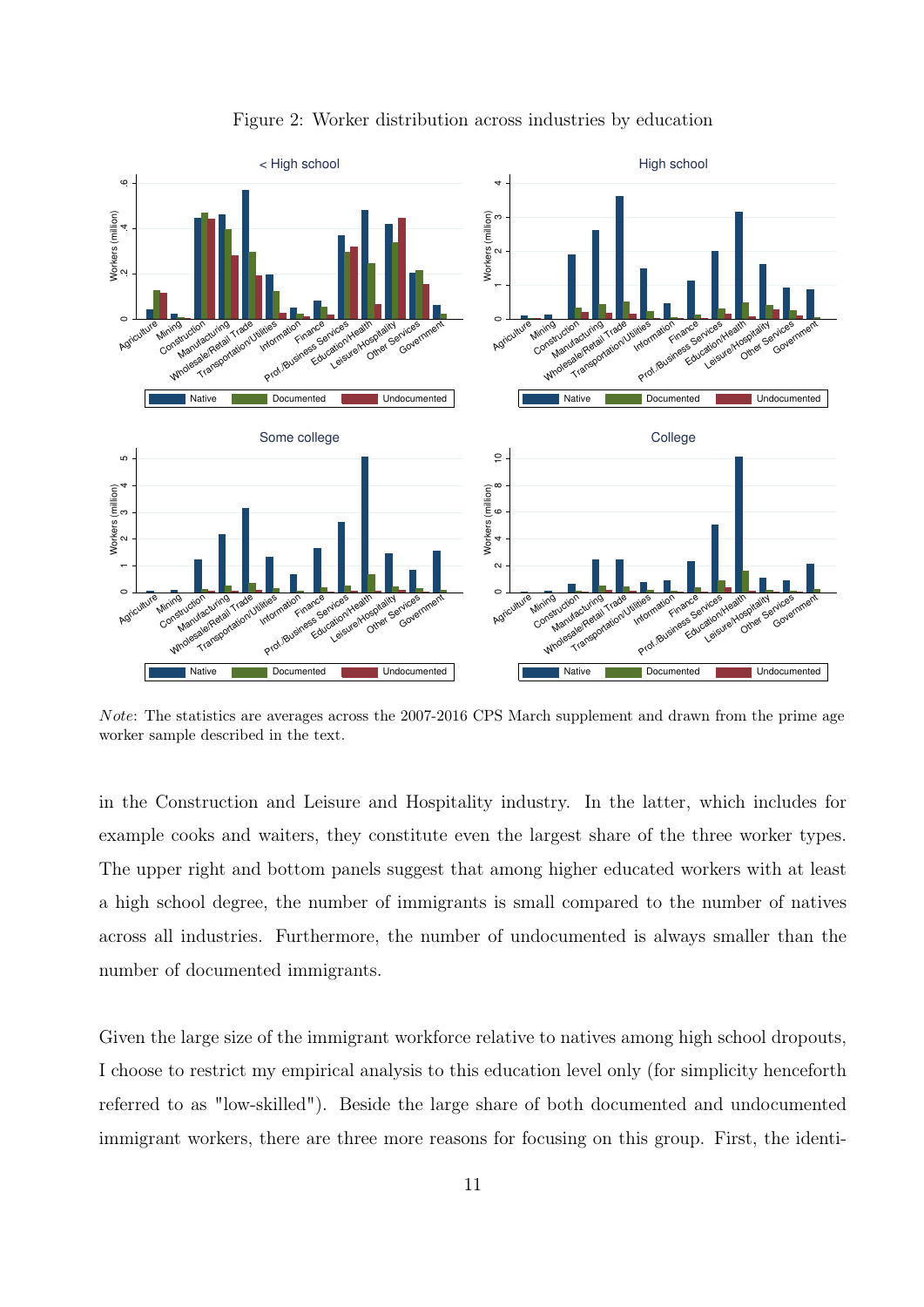fication method is more precise among low-skilled workers because some of the variables used for identification like receiving social security benefits are less relevant for the high-skilled. In the Appendix I provide a back-of-the-envelope calculation of the percentage of correctly identified undocumented immigrants in each education group, which I find to be around 100% for low-skilled and only around 40%-50% for college educated workers. Second, concentrating on workers that are homogenous in terms of their education level is likely to lead to a more precise estimation of the effect of legal status. Third, unobserved skill differences between natives, documented and undocumented immigrants play a rather small role in the low-skilled labor market.[8](#page-11-0)

# 3 Empirical Evidence

Next, I present empirical evidence supporting the claim that the labor market performance of low-skilled workers is not only affected by being an immigrant or a native but depends primarily on an immigrant's legal status. In particular, I show that low-skilled undocumented immigrants earn lower wages than both documented immigrants and natives. A wage gap between the latter two types is also existent but much smaller in size. The wage gap to natives falls throughout an immigrant's stay in the US and disappears completely after 25 years when being documented but not when being undocumented. Moreover, I find that immigrants find jobs faster than natives and that, analogously to wages, the gap is higher for undocumented immigrants and for both types falling in the length of stay in the country. I also find evidence of lower separation rates of immigrants, although the differences are small and disappear for immigrants that are more than 25 years in the US. Finally, using a basic Mortensen-Pissarides framework, I show that the wage and transition rate differences translate to a much lower reservation wage for undocumented immigrants relative to natives and documented immigrants.

### 3.1 Wages

It has been well established by the literature that immigrants are paid less than native workers even when controlling for observables. However, to my knowledge there exists no extensive

<span id="page-11-0"></span><sup>&</sup>lt;sup>8</sup>All empirical findings in this paper also hold for high school graduates, workers with some college or using any pooled sample of workers having at most some college education.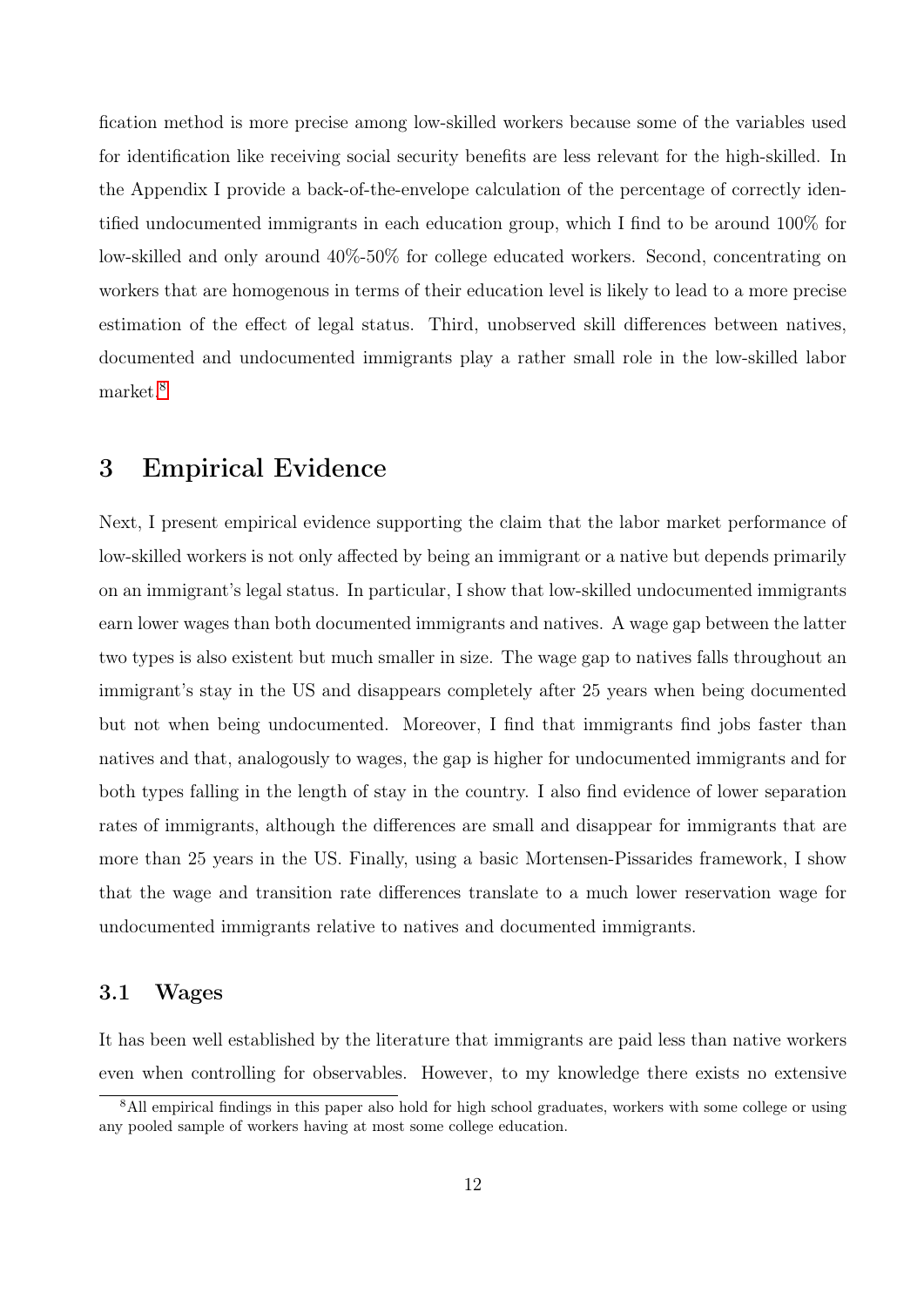<span id="page-12-2"></span>

Figure 3: Hourly wages of low-skilled workers (1999 dollars)

Note: The statistics are averages across the 2007-2016 CPS March supplement and drawn from the prime age worker sample described in the text.

empirical research using recent microdata that also takes into account the effect of legal status on earnings.<sup>[9](#page-12-0)</sup> In order to fill this gap in the literature I use the CPS March supplement data with undocumented immigrants identified by the Borjas (2016) algorithm. Following previous studies (e.g. Borjas, 2003), I exclude the self-employed, those working without pay, those not working full-time (52 weeks per year, at least 35 hours per week) and people living in group quarters.[10](#page-12-1) I construct real hourly wages by dividing the total wage income of an employee by the number of hours worked per year, deflating the result to 1999 dollars with the CPI-U adjustment factor provided in the IPUMS database and controlling for outliers by dropping the 1st and 99th percentile of the distribution of the hourly wage.

Figure [3](#page-12-2) reports the average hourly wages of workers without high school degree in each of the 13 industries during the period 2007-2016. Not surprisingly, natives earn the highest wages in all industries. With the only exception being Mining, documented immigrants have the second

<span id="page-12-0"></span><sup>9</sup>Edwards and Ortega (2016) document wage differences between documented and undocumented immigrants within industries, but do not perform a more in-depth regression analysis.

<span id="page-12-1"></span><sup>10</sup>Results are robust to keeping part-time workers.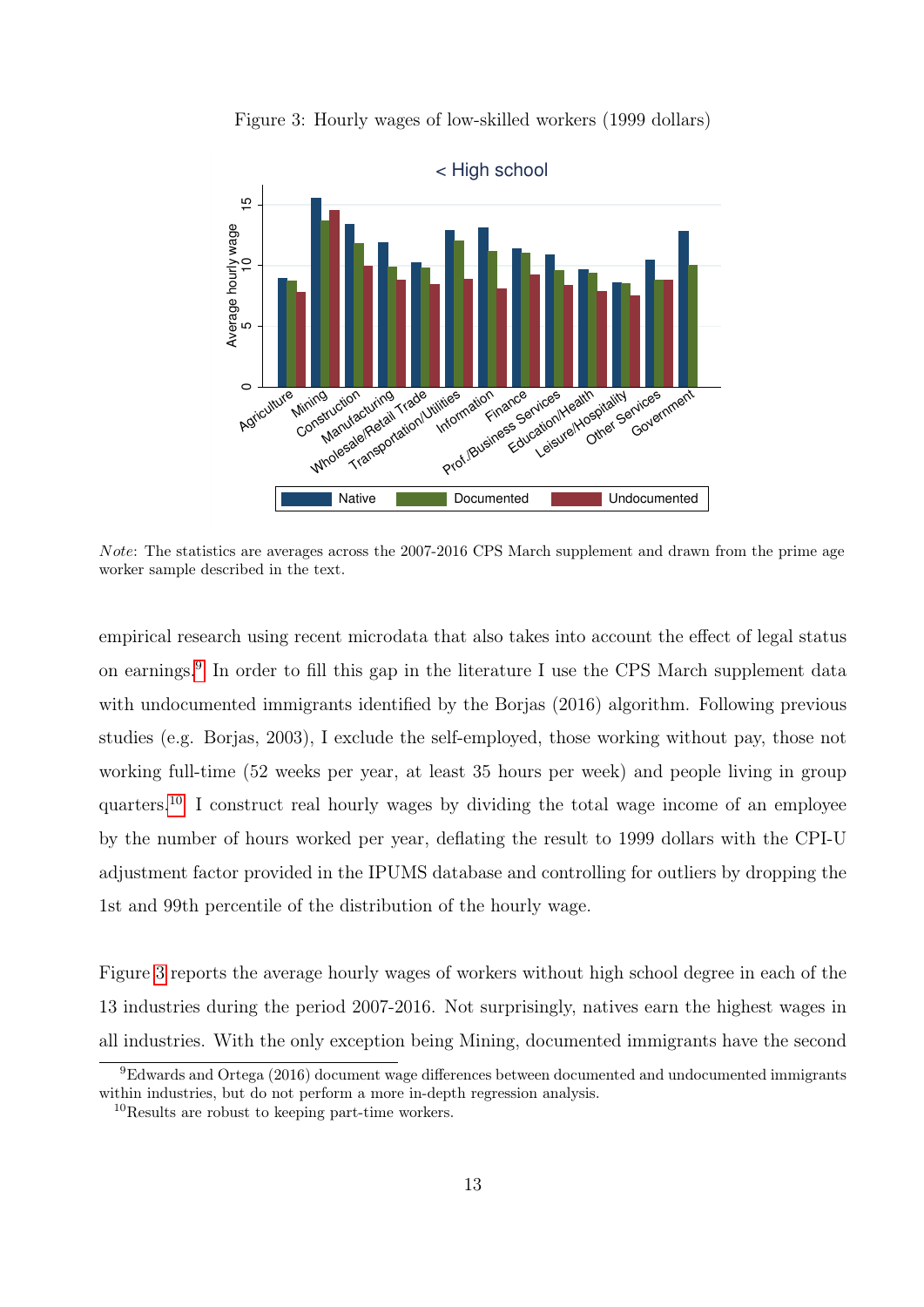highest wages, while undocumented immigrants earn the least. The lowest paying industries with earnings of under \$10 for all types of workers are Leisure and Hospitality, Agriculture and Education and Health. Except for Mining and Construction, undocumented immigrants earn hourly wages well below \$10 in all industries. However, these figures should be viewed with caution as Table [1](#page-9-0) clearly suggests that the three worker samples differ with respect to demographic characteristics, which certainly influences their earnings. Controlling for observables beyond education and industry is therefore crucial.

Figure [4](#page-14-0) shows the percentage of workers with hourly earnings below the minimum wage during the years 2007-2015. I define the minimum wage either as the one in force in the state a worker is residing in or as the federal minimum wage in case the latter is higher than the former in a given year. The figure suggests that 35% of undocumented workers working in Agriculture are paid below the minimum wage. In other industries with a high number of undocumented workers, the percentage lies between 20% and 30%, except in Construction. Pooling all industries, the percentage of workers earning below minimum wage is around 10 percentage points lower for documented than for undocumented immigrants and around 4 percentage points lower for documented immigrants than for natives.

In order to test whether the wage differences between worker types also exist between otherwise comparable workers, I run a wage regression with an extensive set of demographic controls including age, age squared, sex, hispanic and asian origin. Additional to demographic factors and industry fixed effects, I control for the worker's occupation, which relates to the specific technical function in a job. Indeed, several studies suggest that natives and immigrants are imperfect substitutes and tend to specialize in tasks they have a comparative advantage in, which are more communication-intensive for natives and more manual/physical for immigrants (Peri and Sparber, 2009, Rica et al., 2013). Thus, additional to industry dummies, I include a dummy for each of the around 500 occupation codes attributed to a worker in the CPS data. As a final robustness check, I include an interaction of industry- and occupation-fixed effects, i.e. a dummy for each industry-occupation combination instead of separate industry and occupation dummies. By doing so, I assume that only within each industry-occupation cell, natives, documented and undocumented immigrants are perfect substitutes. The regression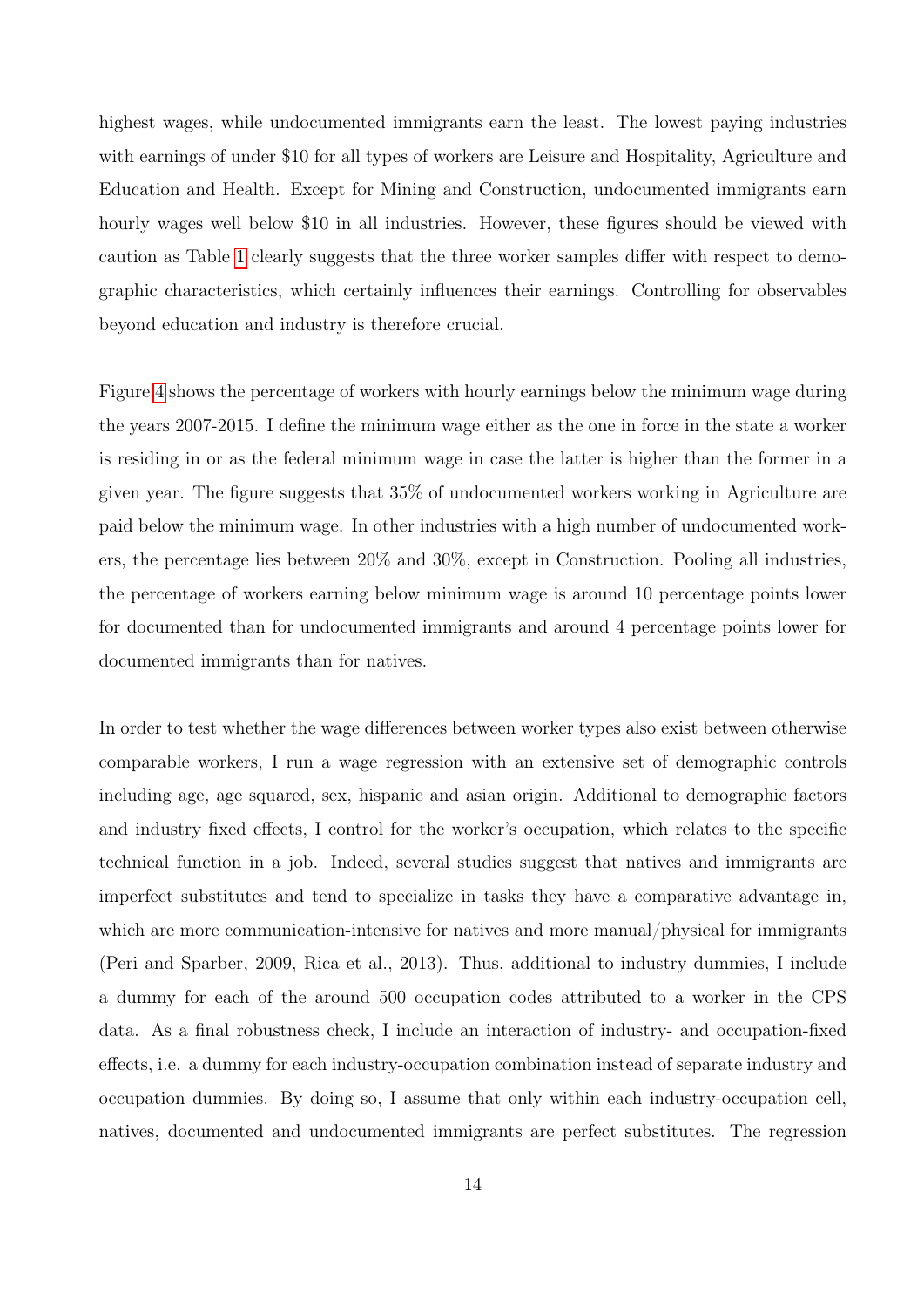<span id="page-14-0"></span>

Figure 4: Low-skilled workers paid below minimum wage  $(\%)$ 

Note: The statistics are averages across the 2007-2015 CPS March supplement and drawn from the prime age worker sample described in the text.

specification has the following form:

$$
\ln w_{it} = \beta_0 + \beta_1 D_{it} + \beta_2 U_{it} + \phi_t + X'_{it}\gamma + \epsilon_{it},
$$

where the dummies  $D_{it}$  and  $U_{it}$  are indicators for being a foreign-born documented or undocumented worker, respectively,  $\phi_t$  denotes a year-fixed effect and  $X'_{it}$  is a vector containing the demographic, industry and occupation controls as well as metropolitan-area dummies.

The regression results are reported in Table [2.](#page-15-0) The baseline specification without controls suggests that documented earn around 12% and undocumented immigrants around 27% less than the native reference group. The inclusion of demographic controls and metropolitan area and year fixed effects shrinks the coefficients slightly. The wage differences indicated by column (3) are in line with the results of a comparable specification in Borjas (2017, Table 2), who finds very similar coefficients even though he uses a sample with all education groups and only the years 2012-2013.[11](#page-14-1) Additionally including industry and occupation fixed effects shrinks both

<span id="page-14-1"></span><sup>&</sup>lt;sup>11</sup>Borjas (2017) obtains a coefficient of -0.10 for documented and -0.224 for undocumented immigrants among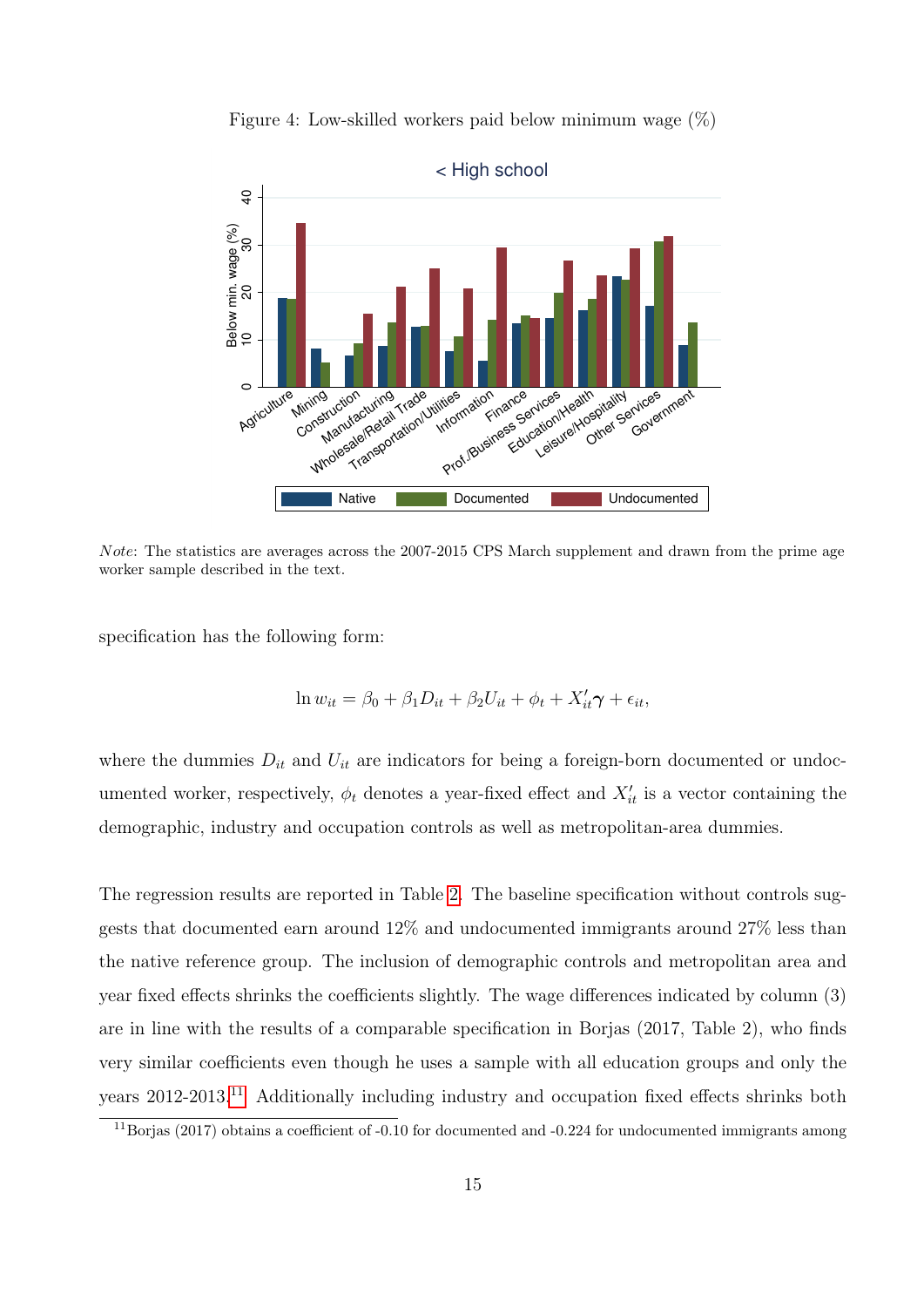<span id="page-15-0"></span>

|                       | (1)            | (2)            | $\left( 3\right)$ | $\left( 4\right)$ | (5)            | (6)            |
|-----------------------|----------------|----------------|-------------------|-------------------|----------------|----------------|
| Documented            | $-0.121***$    | $-0.075***$    | $-0.098***$       | $-0.088***$       | $-0.047***$    | $-0.046***$    |
|                       | (0.0047)       | (0.0099)       | (0.0081)          | (0.0075)          | (0.0063)       | (0.0064)       |
| Undocumented          | $-0.267***$    | $-0.206***$    | $-0.235***$       | $-0.204***$       | $-0.128***$    | $-0.125***$    |
|                       | (0.0051)       | (0.0184)       | (0.0158)          | (0.0163)          | (0.0131)       | (0.0131)       |
| Demographics          | No             | Yes            | Yes               | Yes               | Yes            | Yes            |
| Year FE               | N <sub>o</sub> | No             | Yes               | Yes               | Yes            | Yes            |
| Metarea FE            | N <sub>o</sub> | N <sub>o</sub> | Yes               | Yes               | Yes            | Yes            |
| Industry FE           | No             | No             | N <sub>o</sub>    | Yes               | Yes            | No             |
| Occupation FE         | N <sub>o</sub> | N <sub>o</sub> | $\rm No$          | N <sub>o</sub>    | Yes            | N <sub>o</sub> |
| Industry x occupation | N <sub>o</sub> | N <sub>o</sub> | N <sub>o</sub>    | N <sub>o</sub>    | N <sub>o</sub> | Yes            |
| Observations          | 68505          | 68505          | 68505             | 68505             | 68505          | 68505          |
| R-squared             | 0.048          | 0.136          | 0.161             | 0.194             | 0.264          | 0.288          |

Table 2: Legal status and hourly wage of low-skilled workers

Note: Dependent variable is the logarithm of the hourly wage. Data come from the CPS March supplement 1994-2016 and include prime-age workers (25-65) without high school degree. Demographic controls include sex, race, age and age<sup>2</sup>. Standard errors are clustered at the metropolitan area level. Significance levels: \*  $p<0.1$ , \*\*  $p<0.05$ , \*\*\*  $p<0.01$ .

coefficients by almost a half, which confirms that it is important to control for the different distribution of workers across jobs even conditional on demographics. Column (6) indicates that documented immigrants earn only 4.7% less than natives and the undocumented status of an immigrant accounts for an additional wage gap of 8%. Coefficients remain virtually identical when including industry-occupation interactions. This result is in line with previous studies that estimate the wage gain from legalization by comparing those immigrants who were granted amnesty via the 1986 IRCA and those who were not. Their estimates lie between 6% (Kossoudji and Cobb-Clark, 2002) and 10% (Pan, 2002).

The regression model considered above still does not take into account the differences in time spent in the US between the immigrant types seen in Table [1.](#page-9-0) It is well known that immigrants assimilate into their host country over time and that this is associated with earnings growth (e.g. Borjas, 1985). In order to account for a potentially non-linear and immigrant-type specific

men and similar results among women.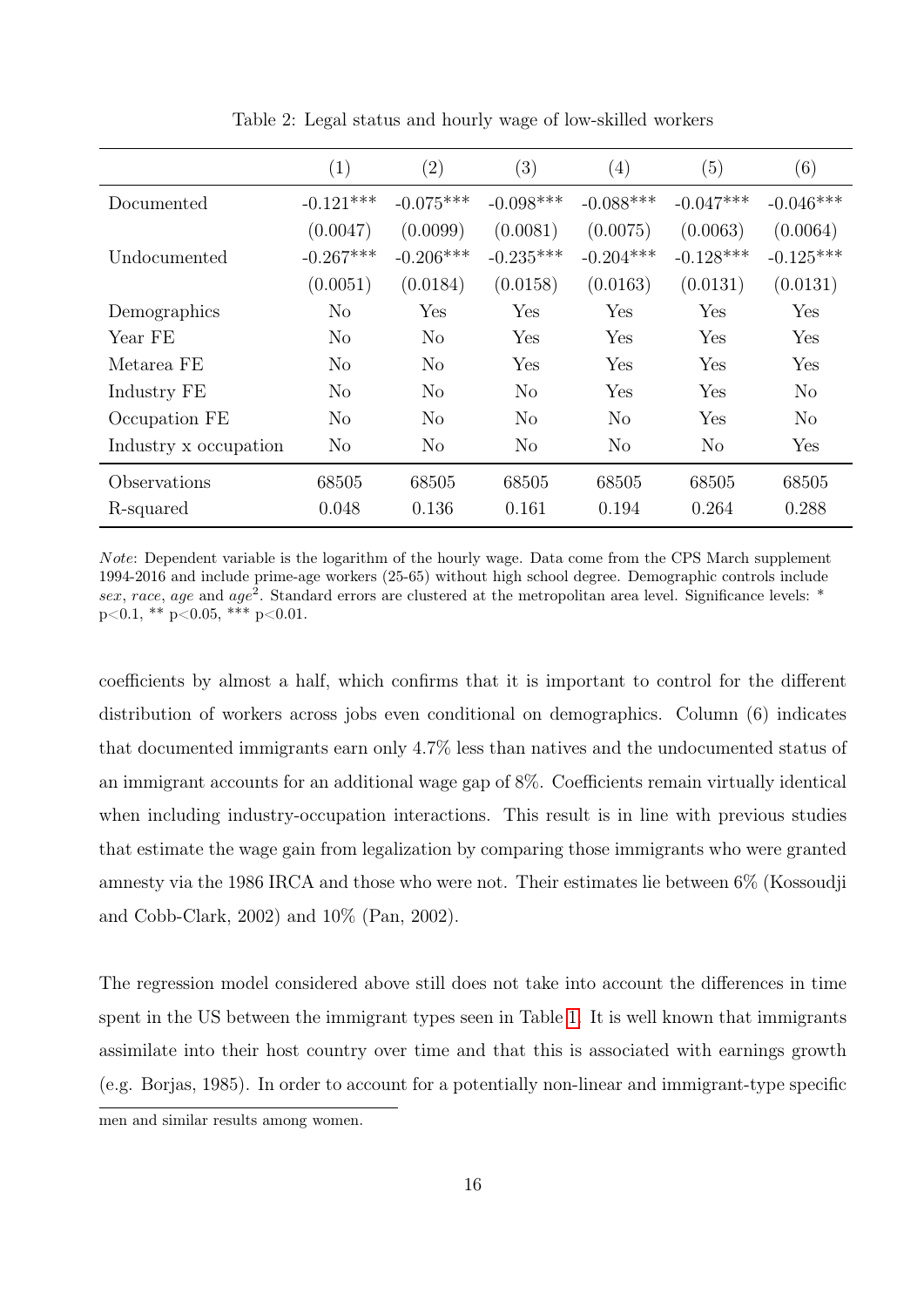<span id="page-16-0"></span>

Figure 5: Wage gap to natives

Note: The wage gaps result from a regression with the full set of controls as in column (6) of Table [2](#page-15-0) including workers with at most a high school degree. Vertical dashed lines show 10% confidence intervals.

growth in hourly wages over time, I augment the wage regression by an interaction between the documented and undocumented immigrant dummies and years in US, which I group in six 5-year intervals (1-5, 6-10, 11-15, 16-20, 20-25 and  $>25$ ) denoted by  $y = 1, ... 6$ . The equation for immigrants therefore takes the following form:

$$
\ln w_{iyt} = \beta_0 + \beta_{1y}D_{it} + \beta_{2y}U_{it} + \phi_t + X'_{it}\gamma + \epsilon_{it}.
$$

Figure [5](#page-16-0) plots the wage gap to natives for both immigrant types for each interval of years in the US. To increase the number of immigrants observations per interval, I also include high school graduates in the regression underlying the figure and add a dummy indicating having completed high school as educational control.<sup>[12](#page-16-1)</sup> The wage gaps of documented and undocumented immigrants residing in the US for at most 5 years are around 15% and 20% respectively. The speed of assimilation is almost identical for both types of immigrants during the first 20 years, however, after that the assimilation of undocumented immigrants slows down. Earning only 2% less than natives, documented workers have almost fully assimilated after 25

<span id="page-16-1"></span><sup>&</sup>lt;sup>12</sup>Coefficients are almost identical but somewhat less precisely estimated when including high school dropouts only.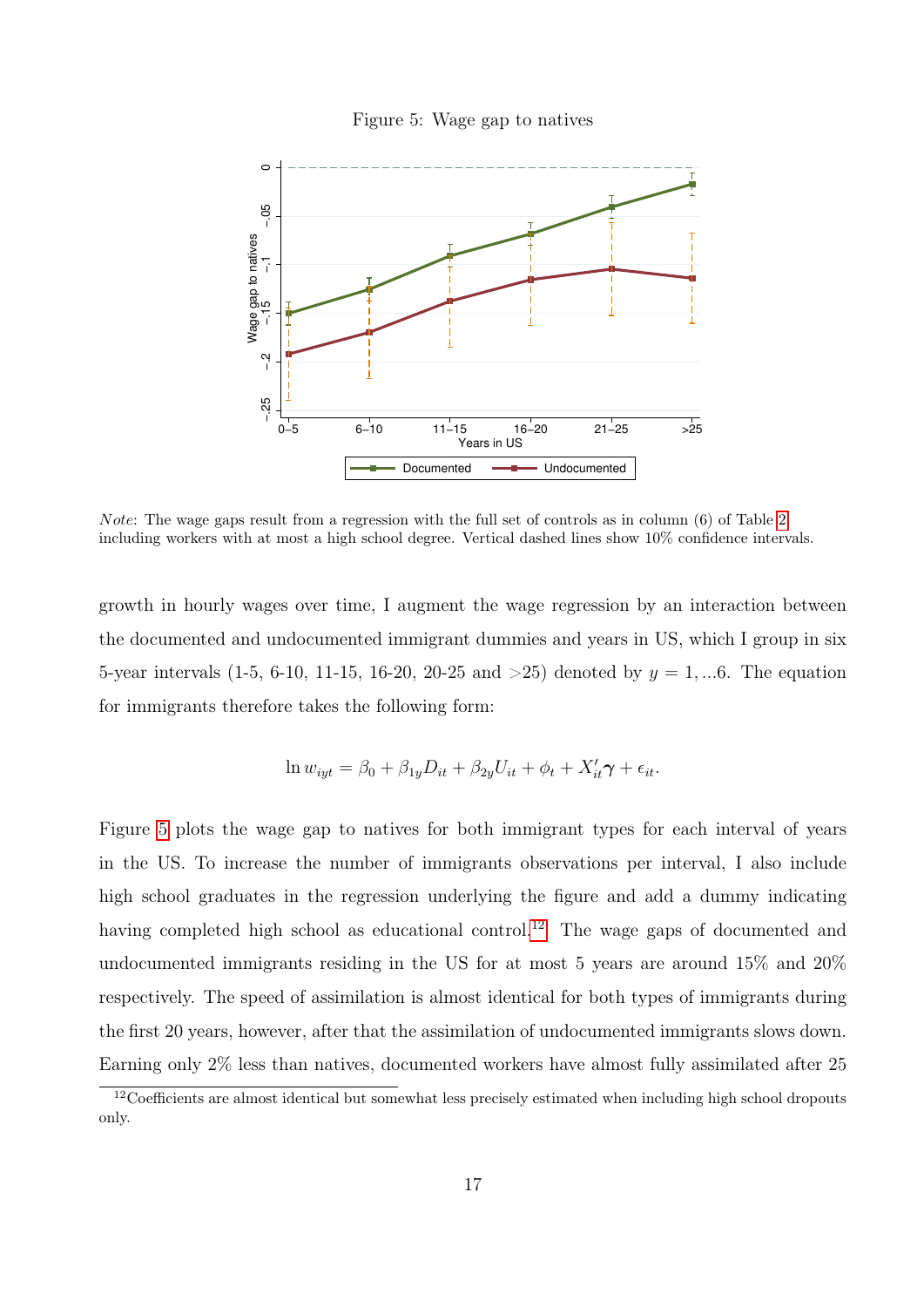<span id="page-17-0"></span>

Figure 6: Unemployment rates of low-skilled workers

Note: The series are constructed from CPS basic monthly files.

years, at which point undocumented workers still earn around 12% less. Thus, there are two important take-aways from Figure [5.](#page-16-0) First, even accounting for the length of stay in the US, there is still a large wage gap between documented and undocumented immigrants. Second, the gap to natives is initially large and disappears through assimilation for the former but not for the latter.

### 3.2 Unemployment and Transition Rates

I now turn to the analysis of the difference in unemployment and transition rates between employment and unemployment. The data used in this subsection are the CPS basic monthly files, in which some of the variables for the identification of legal respondents, e.g. social security benefits or health insurance, are not available. However, I show in the Appendix that in the monthly data still at least 90% of low-skilled illegal immigrants are correctly identified (see Appendix, Figure [18\)](#page-53-0).

Figure [6](#page-17-0) plots the unemployment rates of low-skilled workers. Both types of immigrants have virtually the same rate of unemployment, which is significantly lower than the one of natives, (except in the very beginning of the sample period). Contrary to the findings for wages, this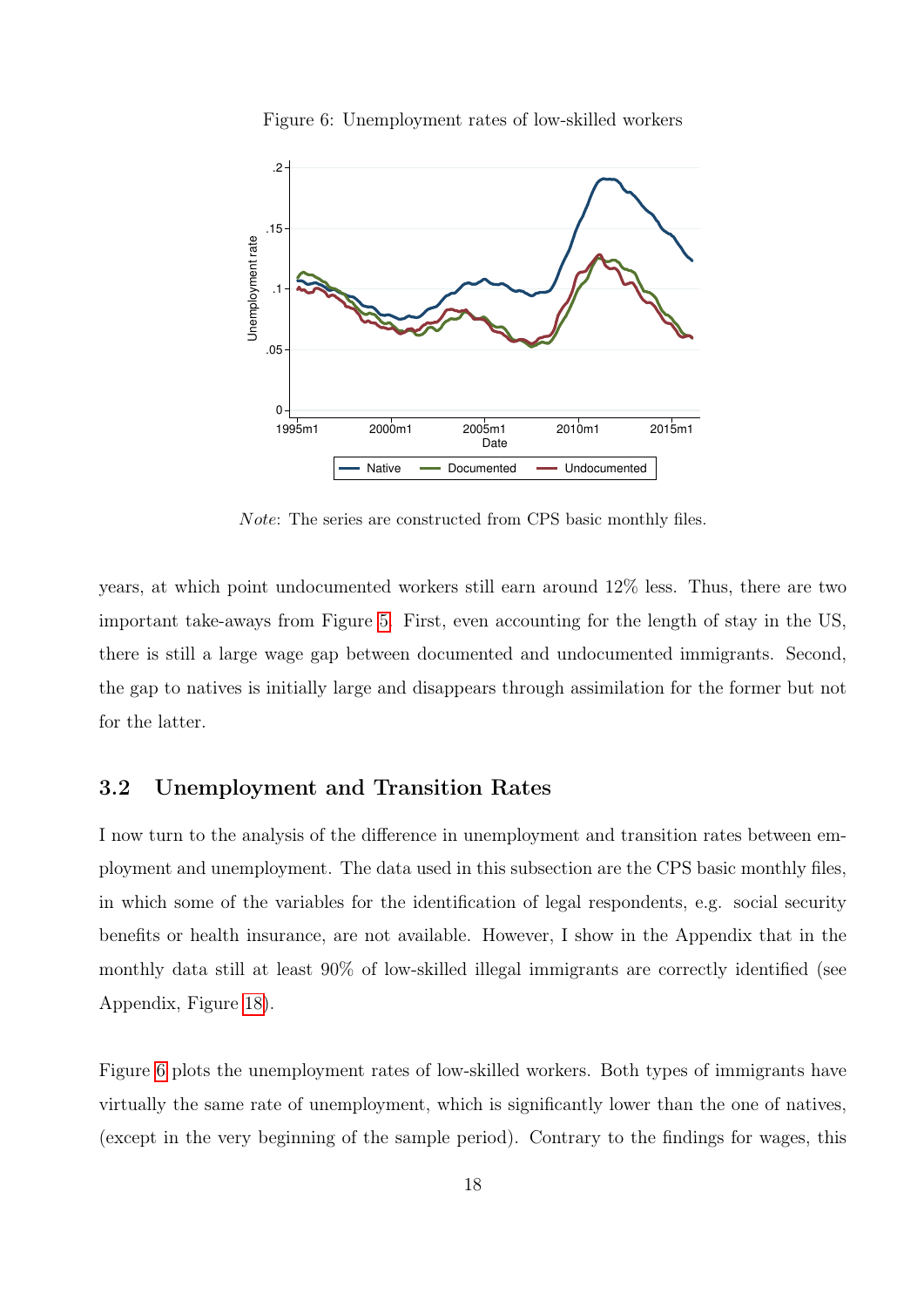<span id="page-18-1"></span>

Figure 7: UE transition rates of low-skilled workers

Note: The figure shows 12-month moving averages, constructed from CPS basic monthly files and corrected for time-aggregation bias following Shimer (2012).

first evidence seems to suggest that only the status of being an immigrant but not the legal status matters for employment.

In order to find out whether this unemployment gap is driven by unemployed immigrants finding jobs at a higher rate or employed immigrants separating from their job at a lower rate (or a combination of both), I decompose the equilibrium unemployment rate into the underlying job finding and separation rates.<sup>[13](#page-18-0)</sup> For this, I match individuals over two consecutive months in the CPS basic monthly files and correct the flows for time aggregation bias, which arises because data are only available at discrete interview dates, potentially missing transitions happening between two interviews (Shimer, 2012).

The series of job finding rates (UE transitions) are shown in Figure [7.](#page-18-1) Over most of the sample period, undocumented job searchers have the highest job finding rate of all workers with a gap of up to around 15 percentage points to documented job searchers. Only around 2007-2008

<span id="page-18-0"></span><sup>&</sup>lt;sup>13</sup>Given the law of motion  $u_{t+1} = u_t + s_t(l_t - u_t) - f_t u_t$ , where  $l_t$  denotes the total labor force,  $s_t$  the separation and  $f_t$  the job finding rate, the steady state unemployment rate can be approximated by  $u_t^*/l_t = \frac{s_t}{s_t+f_t}$ , which Shimer (2012) shows to almost exactly match the actual unemployment rate.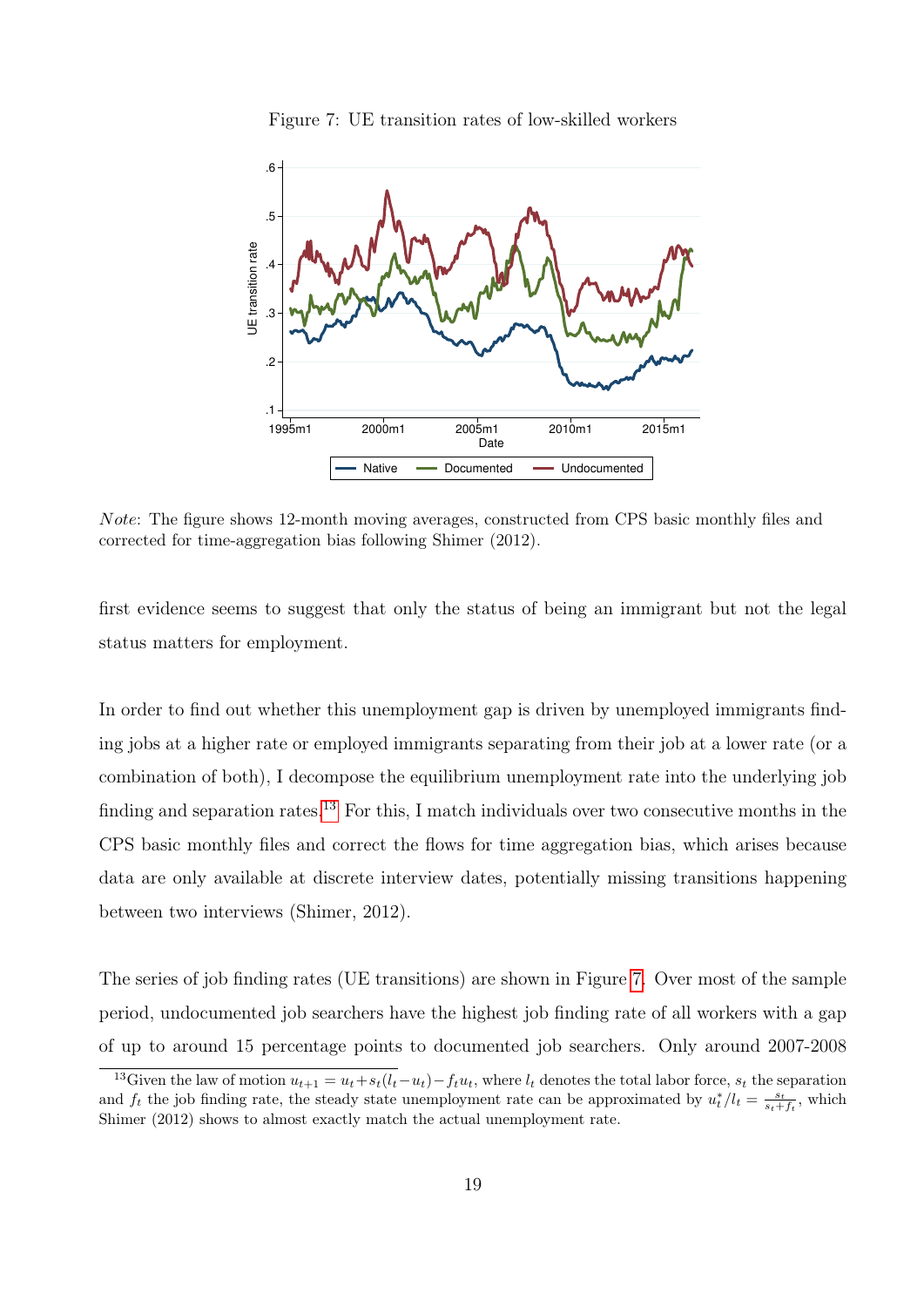<span id="page-19-0"></span>

Figure 8: EU transition rates of low-skilled workers

Note: The figure shows 12-month moving averages, constructed from CPS basic monthly files and corrected for time-aggregation bias following Shimer (2012).

and at the end of the period, the latter have a similar rate. From 2000 on, natives permanently have the lowest job finding rate with the difference to undocumented immigrants being up to 25 percentage points. Given the similar level of the unemployment rate of documented and undocumented workers seen in Figure [6,](#page-17-0) we expect a higher separation for undocumented counteracting the higher job finding rate. This is confirmed by Figure [8:](#page-19-0) the EU transition rate series of documented immigrants is close to the series of natives, while it over most of the period higher for undocumented.

Altogether, the decomposition in transition rates suggest that, although the unemployment rates of documented and undocumented workers almost exactly coincide, the latter are characterized by much more frequent transitions in and out of employment. Moreover, the figures show that the unemployment gap between natives and immigrants is primarily driven by a differential in job finding rates. This is a surprising finding in the light of results of previous studies suggesting that the variation of unemployment rates across workers (e.g. skill types in Mincer, 1991) is almost solely driven by differing separation rates. Job finding on the other hand has been found to mainly account for cyclical fluctuations of unemployment over time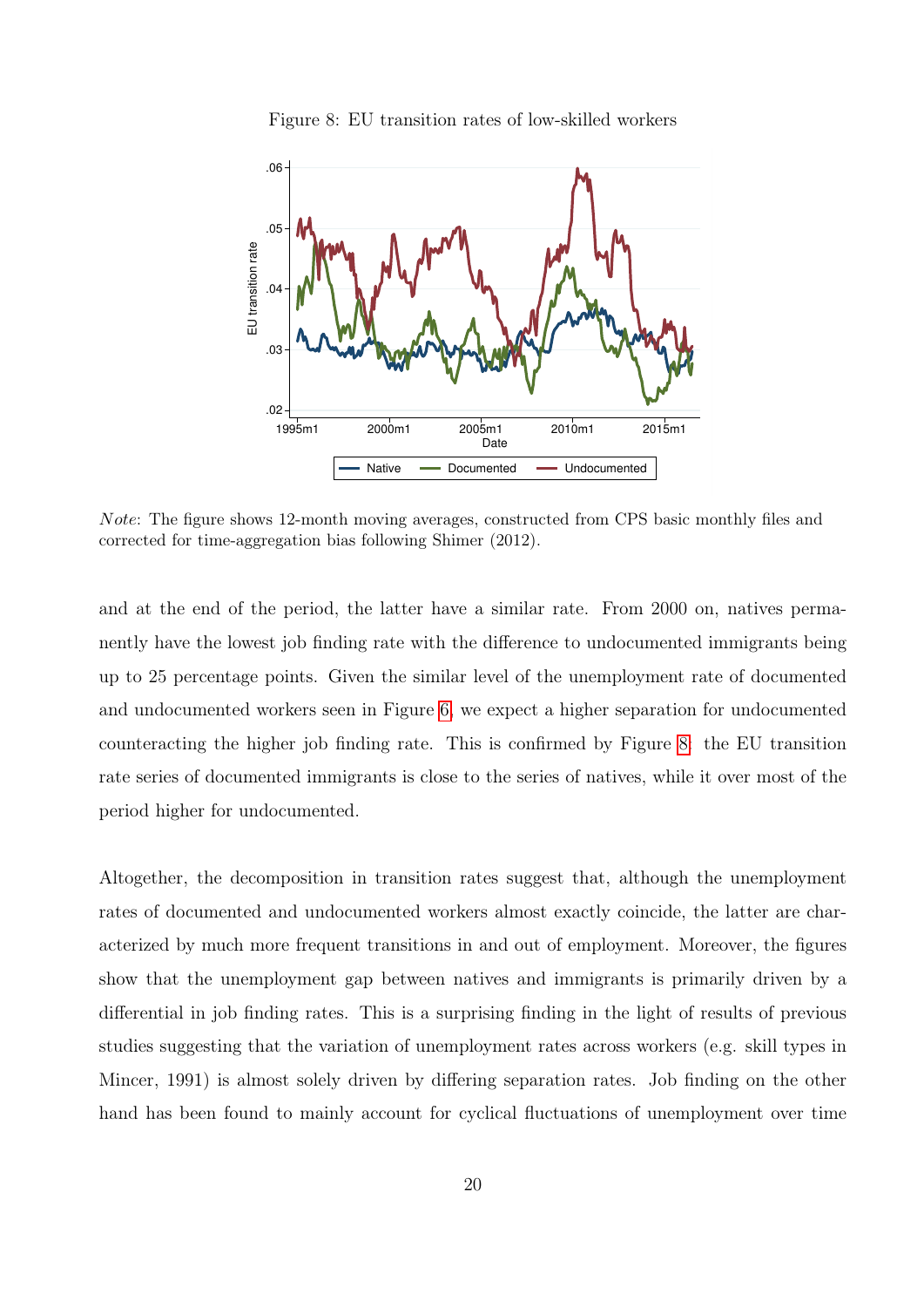<span id="page-20-0"></span>

|                       | $\left( 1\right)$ | $\left( 2\right)$ | (3)            | $\left( 4\right)$ | (5)        | (6)        |
|-----------------------|-------------------|-------------------|----------------|-------------------|------------|------------|
| Documented            | $0.074***$        | $0.065***$        | $0.075***$     | $0.073***$        | $0.071***$ | $0.072***$ |
|                       | (0.0047)          | (0.0067)          | (0.0082)       | (0.0076)          | (0.0077)   | (0.0076)   |
| Undocumented          | $0.138***$        | $0.122***$        | $0.139***$     | $0.136***$        | $0.136***$ | $0.137***$ |
|                       | (0.0054)          | (0.0075)          | (0.0097)       | (0.0100)          | (0.0107)   | (0.0109)   |
| Demographics          | No                | Yes               | Yes            | Yes               | Yes        | Yes        |
| Year FE               | No                | N <sub>o</sub>    | Yes            | Yes               | Yes        | Yes        |
| State FE              | N <sub>o</sub>    | N <sub>o</sub>    | Yes            | Yes               | Yes        | Yes        |
| Industry FE           | N <sub>o</sub>    | N <sub>o</sub>    | N <sub>o</sub> | Yes               | Yes        | No         |
| Occupation FE         | N <sub>o</sub>    | No                | No             | $\rm No$          | Yes        | No         |
| Industry x occupation | N <sub>o</sub>    | $\rm No$          | N <sub>o</sub> | N <sub>o</sub>    | No         | Yes        |
| Observations          | 75634             | 75634             | 75634          | 75634             | 75634      | 75634      |
| R-squared             | 0.016             | 0.029             | 0.044          | 0.048             | 0.057      | 0.079      |

Table 3: Legal status and UE transition of low-skilled workers

Note: Dependent variable is the probability of a UE transition. Data come from the CPS basic monthly files 1994-2014 and include prime-age workers (25-65) without high school degree matched over two consecutive months. Demographic controls include sex, race, age and  $age^2$ . Standard errors are clustered at the state level. Significance levels: \*  $p<0.1$ , \*\*  $p<0.05$ , \*\*\*  $p<0.01$ .

(Shimer, 2012).

The transition rate differences might be explained by the demographic or occupational heterogeneity between the worker types but not the type itself. I therefore estimate a linear probability model including demographic, industry and occupational controls analogous to the wage regressions in the previous subsection. The dependent variable is a dummy indicating a transition from unemployment to employment or, respectively, employment to unemployment.

The regression results for job finding rates (UE transitions) are reported in Table [3.](#page-20-0) It confirms the pattern seen in Figure [7:](#page-18-1) both types of immigrants find jobs faster than natives and undocumented workers even faster than documented ones. Controlling for observables does not influence the results, which are almost identical across all specifications. With the average monthly job finding probability of all workers being around 23%, the coefficients suggest that documented workers find jobs with a probability that is around one third higher than the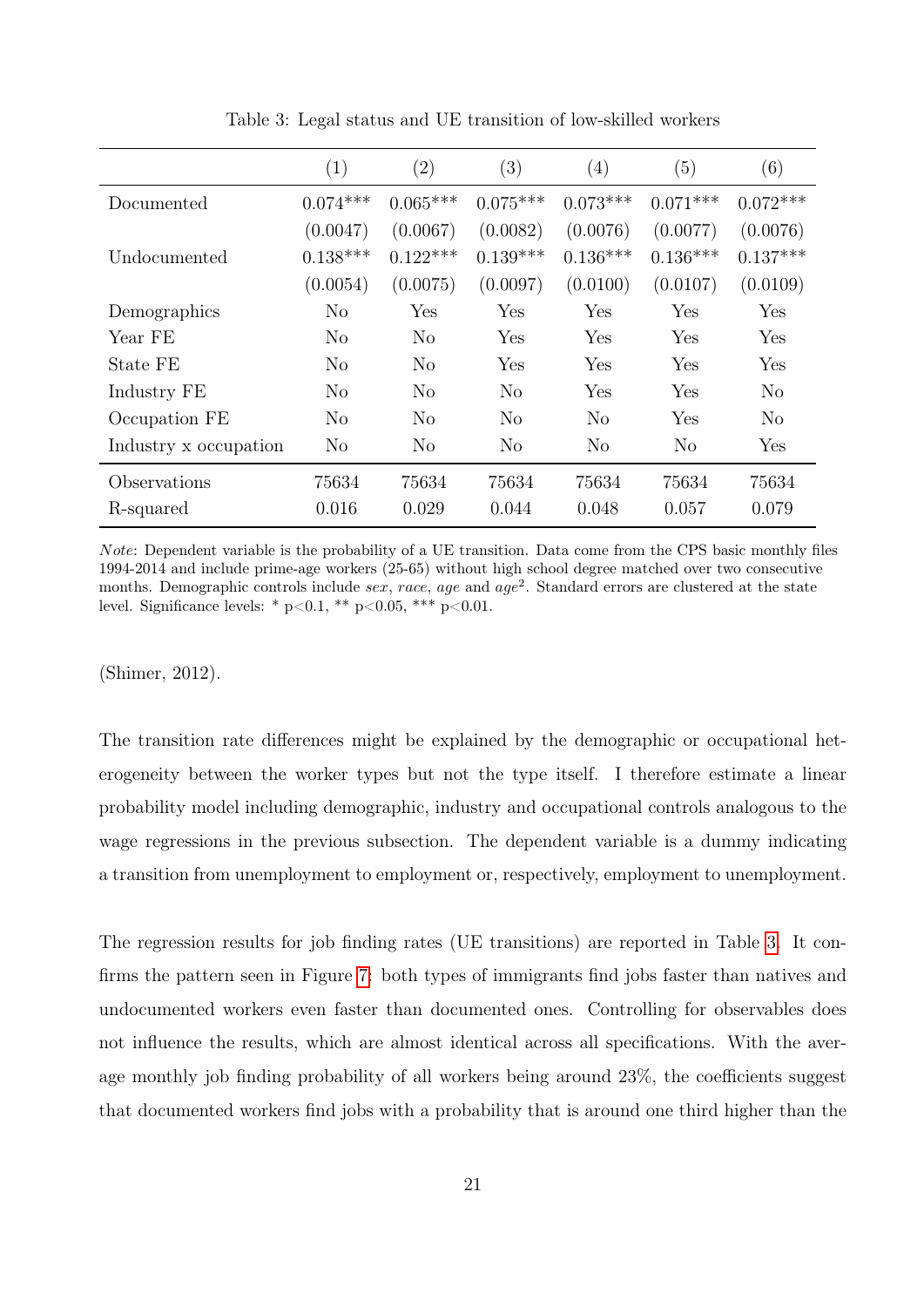<span id="page-21-0"></span>

Figure 9: Job finding rate gap to natives

Note: The gaps result from a regression with the full set of controls as in column (6) of Table [2](#page-15-0) including workers with at most a high school degree. Vertical dashed lines show 10% confidence intervals.

average and undocumented workers with a probability that is even 60% higher than the average.

Analogously to Figure [5,](#page-16-0) Figure [9](#page-21-0) plots the predicted difference in job finding rates of immigrants to natives depending on time in the US as a result from regression specification (6) with an interaction between the immigrant dummies and 6 categories for years in the US. The results are robust to taking into account the duration of stay in the US as there is a permanent difference in job finding rates of 6 to 8 percentage points between the documented and undocumented immigrants. As for wages, the gap narrows over time for both, although it does not disappear completely after having spent more than 25 years in the US for the documented.

Table [4](#page-22-0) shows the regression results with EU transitions as the dependent variable. In order to be consistent with the sample of the wage regressions, I only consider separations from full-time jobs. Further, I only consider transitions to unemployment, if the reason for unemployment is either "job loser" or "job leaver".<sup>[14](#page-21-1)</sup> Including demographic variables but no further controls, there is no significant difference in the separation rates between worker types. With the

<span id="page-21-1"></span><sup>14</sup>The other unemployment reasons are: "temporary job ended", "re-entrant" and "new-entrant".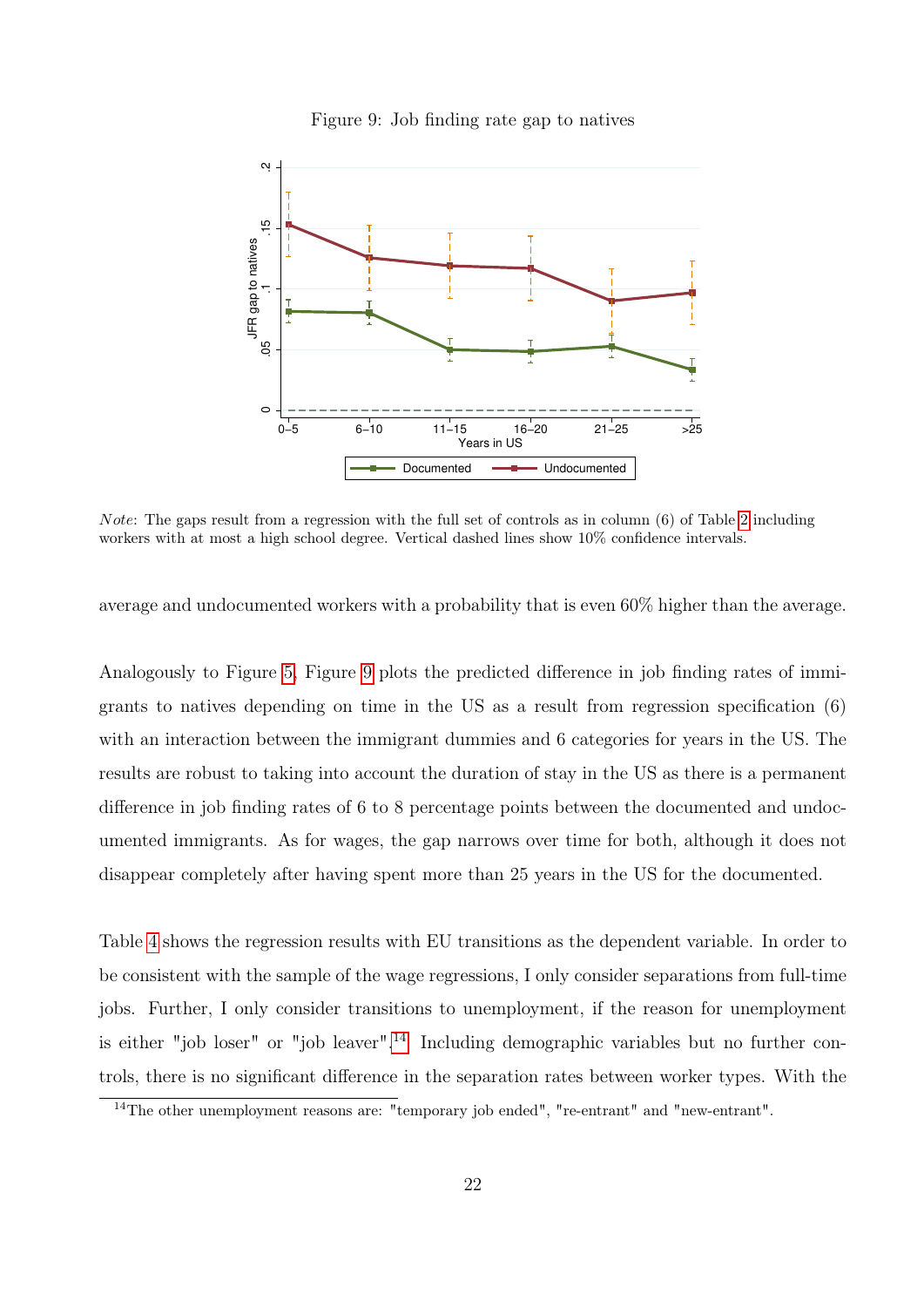<span id="page-22-0"></span>

|                       | (1)            | $\left( 2\right)$ | (3)            | $\left( 4\right)$ | (5)            | (6)         |
|-----------------------|----------------|-------------------|----------------|-------------------|----------------|-------------|
| Documented            | $-0.001*$      | $-0.001$          | $-0.001***$    | $-0.002***$       | $-0.003***$    | $-0.003***$ |
|                       | (0.0004)       | (0.0005)          | (0.0005)       | (0.0005)          | (0.0005)       | (0.0004)    |
| Undocumented          | 0.001          | $-0.001$          | $-0.002**$     | $-0.003***$       | $-0.006***$    | $-0.006***$ |
|                       | (0.0005)       | (0.0008)          | (0.0009)       | (0.0007)          | (0.0007)       | (0.0007)    |
| Demographics          | No             | Yes               | Yes            | Yes               | Yes            | Yes         |
| Year FE               | $\rm No$       | N <sub>o</sub>    | Yes            | Yes               | Yes            | Yes         |
| State FE              | No             | N <sub>o</sub>    | Yes            | Yes               | Yes            | Yes         |
| Industry FE           | No             | N <sub>o</sub>    | N <sub>o</sub> | Yes               | Yes            | $\rm No$    |
| Occupation FE         | $\rm No$       | $\rm No$          | $\rm No$       | No                | Yes            | No          |
| Industry x occupation | N <sub>o</sub> | $\rm No$          | N <sub>o</sub> | N <sub>o</sub>    | N <sub>o</sub> | Yes         |
| Observations          | 566368         | 566368            | 566368         | 566368            | 566368         | 566368      |
| R-squared             | 0.000          | 0.001             | 0.002          | 0.005             | 0.007          | 0.013       |

Table 4: Legal status and EU transition of low-skilled workers

Note: Dependent variable is the probability of an EU transition. Data come from the CPS basic monthly files 1994-2014 and include prime-age workers (25-65) without high school degree matched over two consecutive months. Demographic controls include sex, race, age and age<sup>2</sup>. Significance levels: \* p<0.1, \*\* p<0.05, \*\*\* p<0.01.

full set of controls, the coefficients suggest that documented immigrants have a 0.3 percentage points and undocumented immigrants a 0.6 percentage points lower separation probability than natives. Quantitatively, these differences between worker types are smaller compared to the differences in job finding rates. This also holds when relating the differences to the much smaller average separation probability, which is around 1.6%.

Figure [10](#page-23-0) plots the predicted difference in separation rates of immigrants depending on length of stay in the US. Conditional on time in the US, there is no significant difference in separation rates between immigrants. Both documented and undocumented workers have lower separation rates initially and fully catch up to natives after more than 25 years in the country.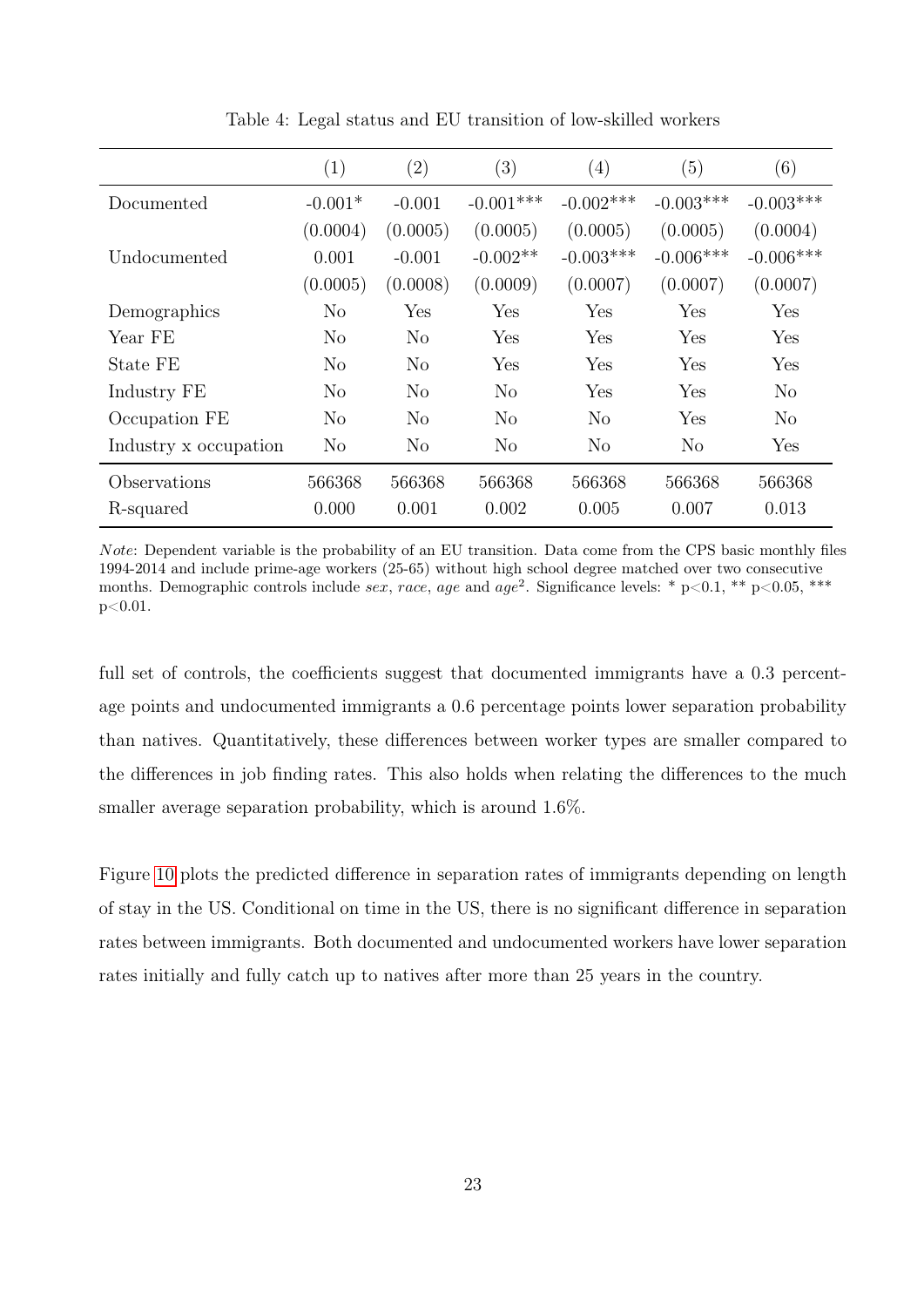<span id="page-23-0"></span>

#### Figure 10: Separation rate gap to natives

Note: The gaps result from a regression with the full set of controls as in column (6) of Table [2](#page-15-0) including workers with at most a high school degree. Vertical dashed lines show 10% confidence intervals.

#### 3.3 Reservation Wages

In the Mortensen-Pissarides search and matching model (Mortensen and Pissarides, 1994), the utility of a worker does not only depend on wage earnings but also on the probability of finding a job and the expected length of the job spell. Thus, besides wages, job finding and separation rates are crucial determinants of the values of working and searching for a job. Formally, this is summarized by the flow value for worker  $i$  of being unemployed, which in its basic form is given by:[15](#page-23-1)

$$
rU_i = z_i + f_i \frac{w_i - z_i}{r + s_i + f_i}.\tag{1}
$$

The value depends positively on unemployment benefits  $z_i$  (which also include the value of leisure or home production and is net of job-search costs), job finding rate  $f_i$  and wage  $w_i$ (which depends on the bargaining power of a worker), and negatively on the interest rate r and the rate of job separation  $s_i$ . Being the opportunity costs to working, the flow value of

<span id="page-23-1"></span><sup>&</sup>lt;sup>15</sup>This follows from the flow value of working  $rW_i = w_i + s_i(U_i - W_i)$  combined with the flow value of unemployment  $rU_i = z_i + f_i(W_i - U_i)$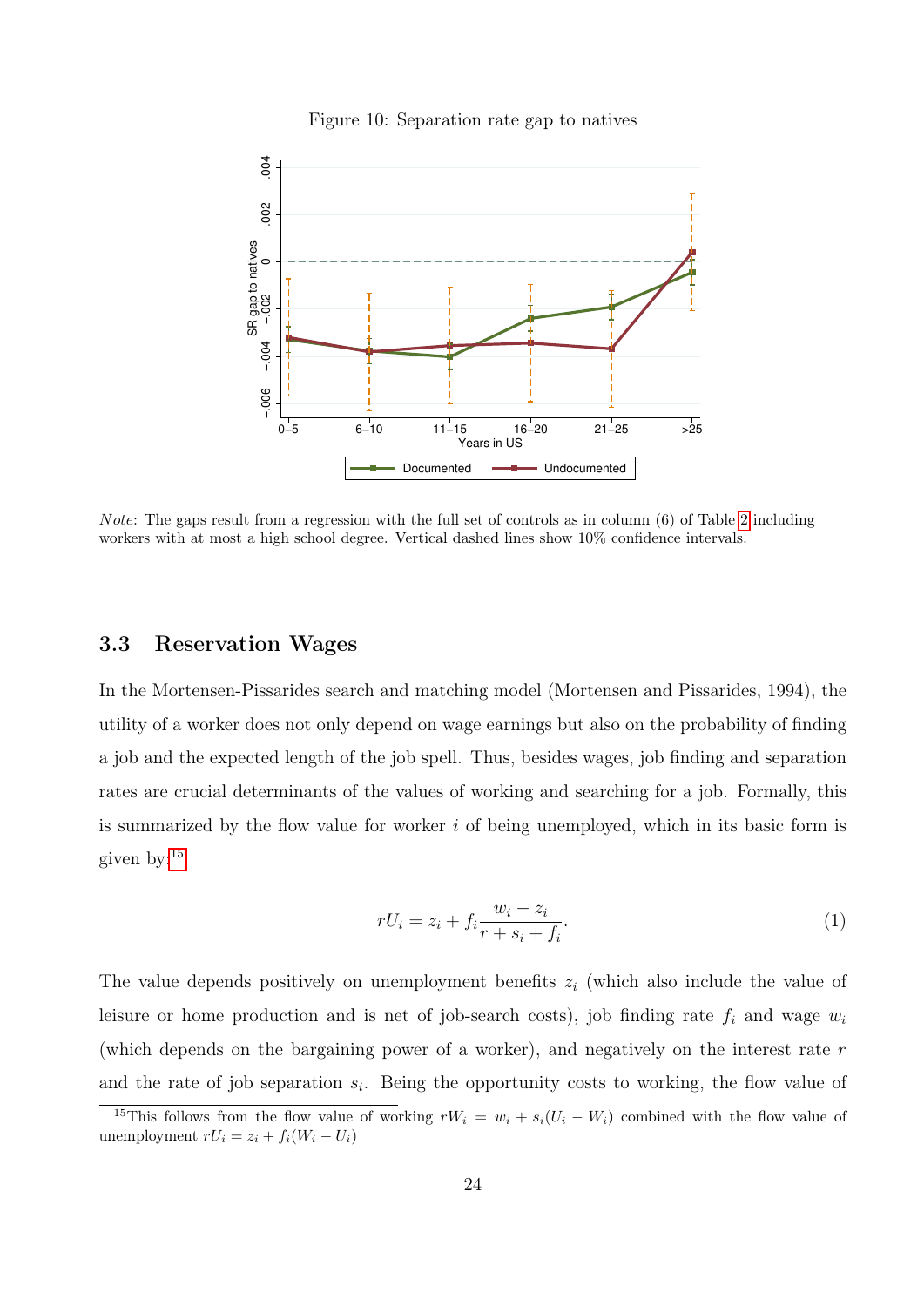being unemployed equals the reservation wage at which a worker is indifferent between staying unemployed and having a job, i.e.  $w_i = rU_i = rW(w_i)$ . Expression (1) shows how changes in the exogenous variables  $z_i$ , r and  $s_i$  affect the endogenous variables  $f_i$  and  $w_i$ . A fall of the reservation wage, e.g. because of a decrease in  $z_i$  or an increase in  $s_i$ , lowers the threat point of a worker and therefore decreases his negotiated wage. This induces job creation due to higher firm profits, which increases job finding and therefore counteracts the reservation wage decline.

One explanation for the lower wages of undocumented compared to documented workers is that the former are characterized by a lower  $z_i$ . If low-skilled immigrants, and particularly undocumented ones, are disadvantaged relative to natives in terms of job search conditions and unemployment benefits, this lowers their reservation wage. However, as the reservation wage also depends on transition rates, it is not clear that a difference in paid wages automatically translates into a difference in reservation wages. As shown above, immigrants have higher job finding and lower separation rates, which tends to increase their reservation wages relative to natives. In order to provide some conclusive evidence on reservation wage differentials, I compute reservation wages according to equation (1) for natives, documented and undocumented immigrants in each sample year.

I obtain the series of wages and transition rates by first calculating the average for natives in each year and then running a model corresponding to specification (6) of the regression tables, in which the coefficients of  $D_{it}$  and  $U_{it}$  are allowed to vary over time by being interacted with the year dummies. I compute the hourly wages and monthly transition rates  $f_i$  and  $s_i$ of documented and undocumented immigrants for each year by applying the gap given by the time-varying coefficients of the respective dummies to the corresponding series calculated for natives. In order to convert hourly wage to monthly income  $w_i$ , I assume 40 hours worked per week. For simplicity, the unemployment flow payment is computed as  $z_i = 0.4w_i$ . The monthly interest rate is set to 0.004 as in Shimer (2005).

Figure [11](#page-25-0) displays the resulting series of reservation wages  $w_N$ ,  $w_D$  and  $w_U$ . Despite having the highest job finding and lowest separation rate, undocumented immigrants have by far the lowest reservation wage, which is around \$600 below the reservation wage of natives throughout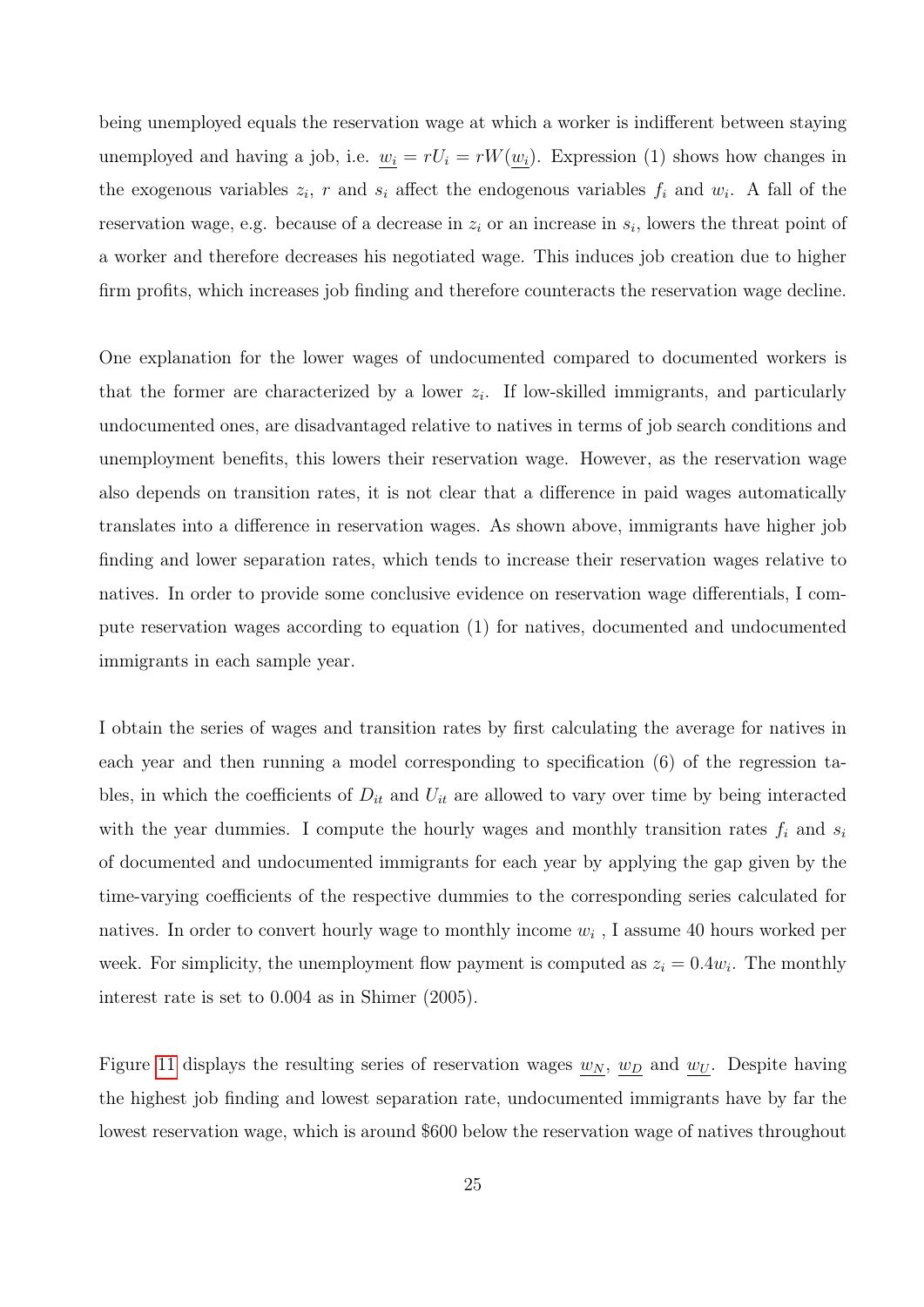

<span id="page-25-0"></span>

Note: The gaps underlying the calculation result from a regression with the full set of controls as in column (6) of Table [2.](#page-15-0)

the whole period. Documented immigrants on the other are only around \$200 below natives. This confirms that the negative effect of a lower wage overcompensates the positive effect of a higher job finding and lower separation rate on the reservation wage of immigrants.

While lower reservation wages can account for the observed wage differences between worker types in a standard search and matching model with random matching, it cannot account for the observed large differences in job finding rates, which are always equal across worker types. I therefore propose a model that incorporates non-random hiring in the search and matching framework in the next section. This model provides an intuitive explanation for why undocumented immigrants find jobs faster: when having the choice, firms prefer to hire undocumented workers because they can pay them lower wages.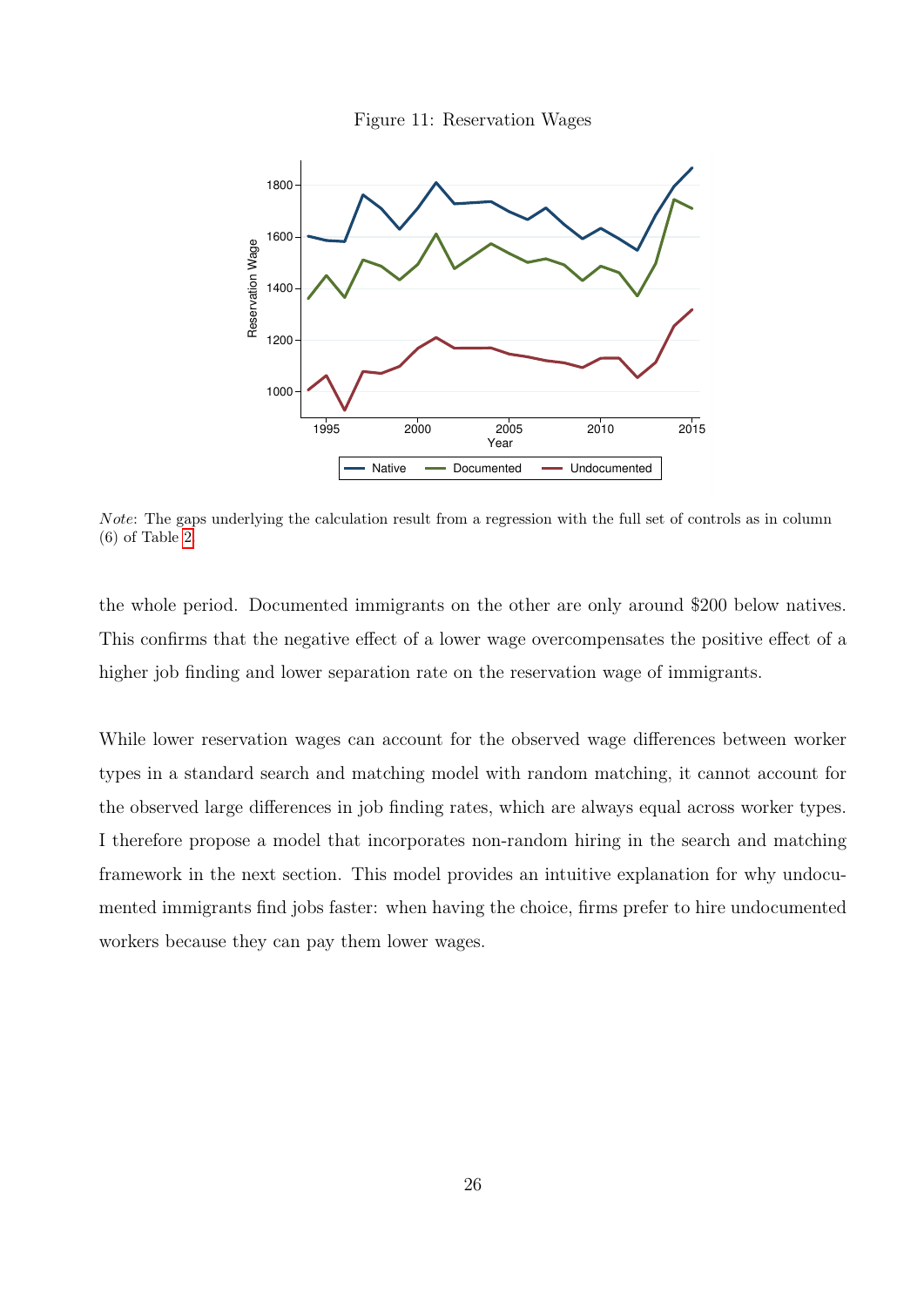# 4 Model

This section presents a labor market model extending the canonical search and matching framework (Mortensen and Pissarides, 1994) with non-random hiring, whose implementation is based on the hiring mechanism in Barnichon and Zylberberg (2014). They depart from the assumption that matching is strictly random and instead allow firms to gather and rank several applications and hire the worker they receive the highest surplus from. This mechanism is not only intuitive, but also consistent with evidence concluding that firms usually interview many applicants at once (Barron et al., 1985, Barron and Bishop, 1985). For the sake of simplicity, I only distinguish two worker types: documented workers (including natives and documented immigrants) and undocumented immigrants.

### 4.1 Basics, Matching Mechanism and Wage Bargaining

There is a continuum of measure one of risk-neutral, infinitely lived workers in the economy, who can be either documented or undocumented. Their type is denoted by  $i \in \{D, U\}$  and each represents an exogenous share  $\omega_i$  of the total work force P. A worker of a given type is either employed and inelastically supplies one unit of labor earning wage  $w_i$ , or unemployed, receiving a flow payment  $z_i$ . I assume that the flow payment consists of unemployment benefits  $z^{UI}$  and home production  $z<sup>H</sup>$ . While home production is the same for both types, undocumented workers are not eligible for unemployment benefits and therefore we have  $z_D = z^{UI} + z^H > z_U = z^H$ . I also allow the bargaining powers  $\beta_D$  and  $\beta_U$  to differ between worker types, accounting for the fact that undocumented immigrants are likely to have a lower bargaining power in negotiating wages because hiring an unauthorized worker is unlawful. Moreover, I introduce the possibility for an unauthorized worker to be detected and removed. I allow the probability of detection to be potentially different for an employed and an unemployed worker.<sup>[16](#page-26-0)</sup> I denote the rate of removal for an employed worker by  $\lambda^W$  and for an unemployed worker by  $\lambda^U$ . Removal not only implies job loss (in case of being employed), but also the loss of an utility amount  $R > 0$ .

<span id="page-26-0"></span><sup>&</sup>lt;sup>16</sup>This is motivated by the fact that under the presidency of George W. Bush, conducting worksite raids and arresting undocumented workers (with subsequent deportation in many cases) was the prevalent method to take action against illegal hiring. Under the presidency of Barack Obama, this policy changed towards targeting employers, which usually led to undocumented workers being fired, but in fewer cases being deported (see for example [http://www.nytimes.com/2010/07/10/us/10enforce.html?\\_r=0](http://www.nytimes.com/2010/07/10/us/10enforce.html?_r=0)).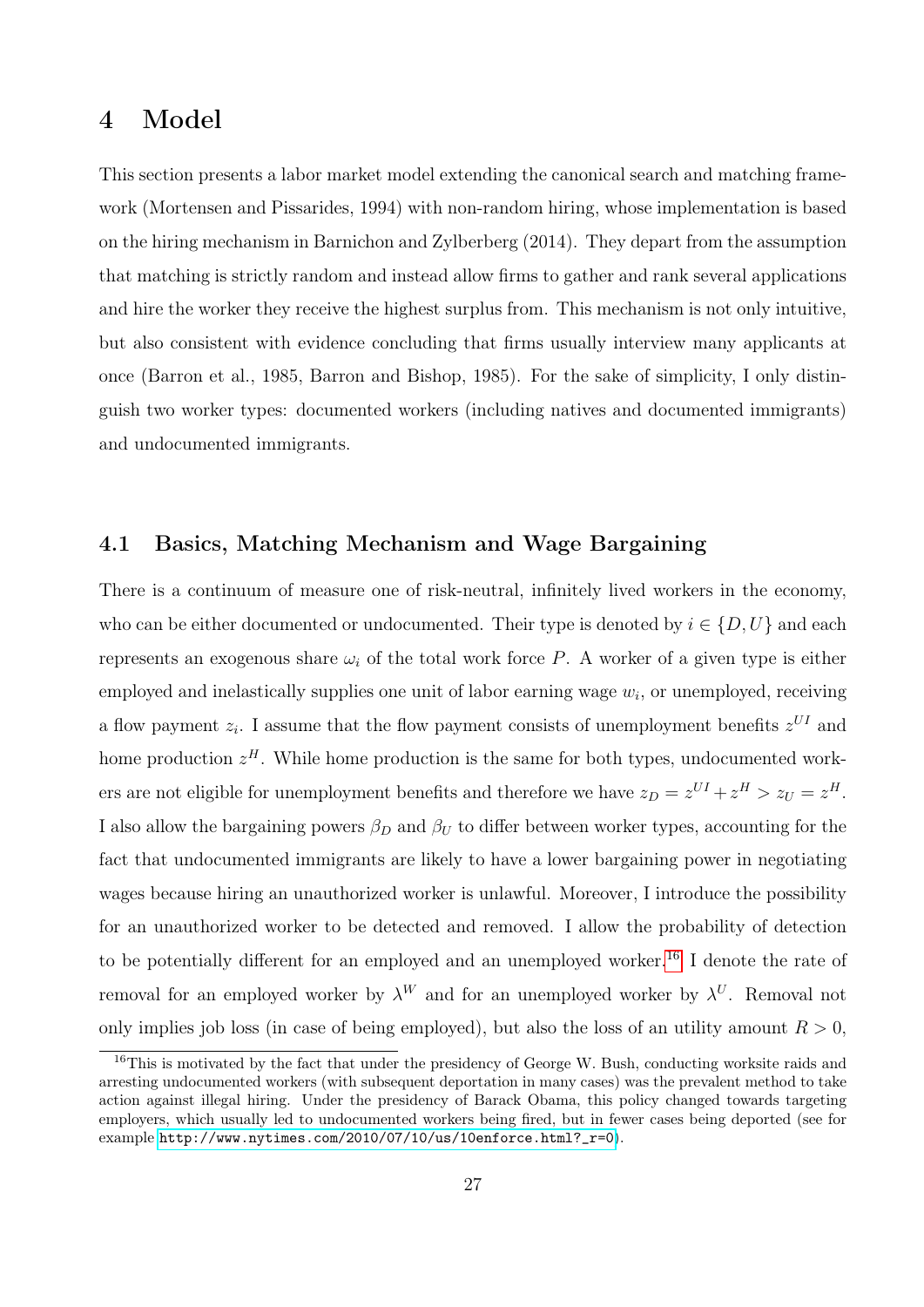which captures the disutility associated with being removed.

There is a large measure of risk-neutral firms, which enter the economy by posting vacancies at a cost  $c > 0$ . A firm paired with a worker produces output y, which is independent of the worker type. I assume that workers can apply at most to one job and that their application is randomly allocated to a vacancy by an urn-ball matching function (Butters, 1977). Hence, due to coordination frictions, some firms will receive multiple applications while others will receive none. With a large number of vacancies  $V$  and a large number of homogeneous applicants, the probability for a firm to be matched with exactly k applicants can be approximated by a Poisson distribution:  $P(k) = \frac{q^k}{k!}$  $\frac{q^k}{k!}e^{-q}$  with q being the candidate to vacancy ratio. To fit the model to the data, I introduce a matching efficiency parameter  $\mu$ , thereby proceeding as Blanchard (1994). This implies that every period, a worker sends out an application with probability  $\mu$ . Thus, the probability to be matched with  $k_D$  documented and  $k_U$  undocumented workers is given by:

$$
P(k_D, k_U) = \frac{(\mu q_D)^{k_D}}{k_D!} e^{-\mu q_D} \frac{(\mu q_U)^{k_U}}{k_U!} e^{-\mu q_U}
$$
\n(2)

where  $q_i = u_i/V$ , i.e. the ratio of candidates of type i to vacancies or "queue length".

I adopt the wage bargaining mechanism between firm and worker as described in Barnichon and Zylberberg (2014). Job finding rate and bargaining position of an applicant will depend on the labor market tightness, i.e. the total number of candidates to vacancies, as well as the composition of the candidate pool. An increase in the share of workers in the pool that firms hire preferably will always decrease job finding of the workers already present, although it will increase average job finding of the total workforce (as it raises the share of the type with higher job finding). Whenever a firm receives one or more applications, the firm makes a take-it-orleave-it offer to its highest ranked candidate with probability  $(1 - \beta_i)$ , capturing all the surplus by offering a wage making the candidate indifferent to her outside option. With a probability  $\beta_i$ , the applicants send offers to the firm with the outcome that the best candidate demands a wage making the firm indifferent between her and the second-best candidate. Hence, if a firm is only matched with one applicant, the expected payoffs are as in the standard Nash bargaining game and in expectation the worker receives a share  $\beta_i$  of the surplus  $S_i$ . As undocumented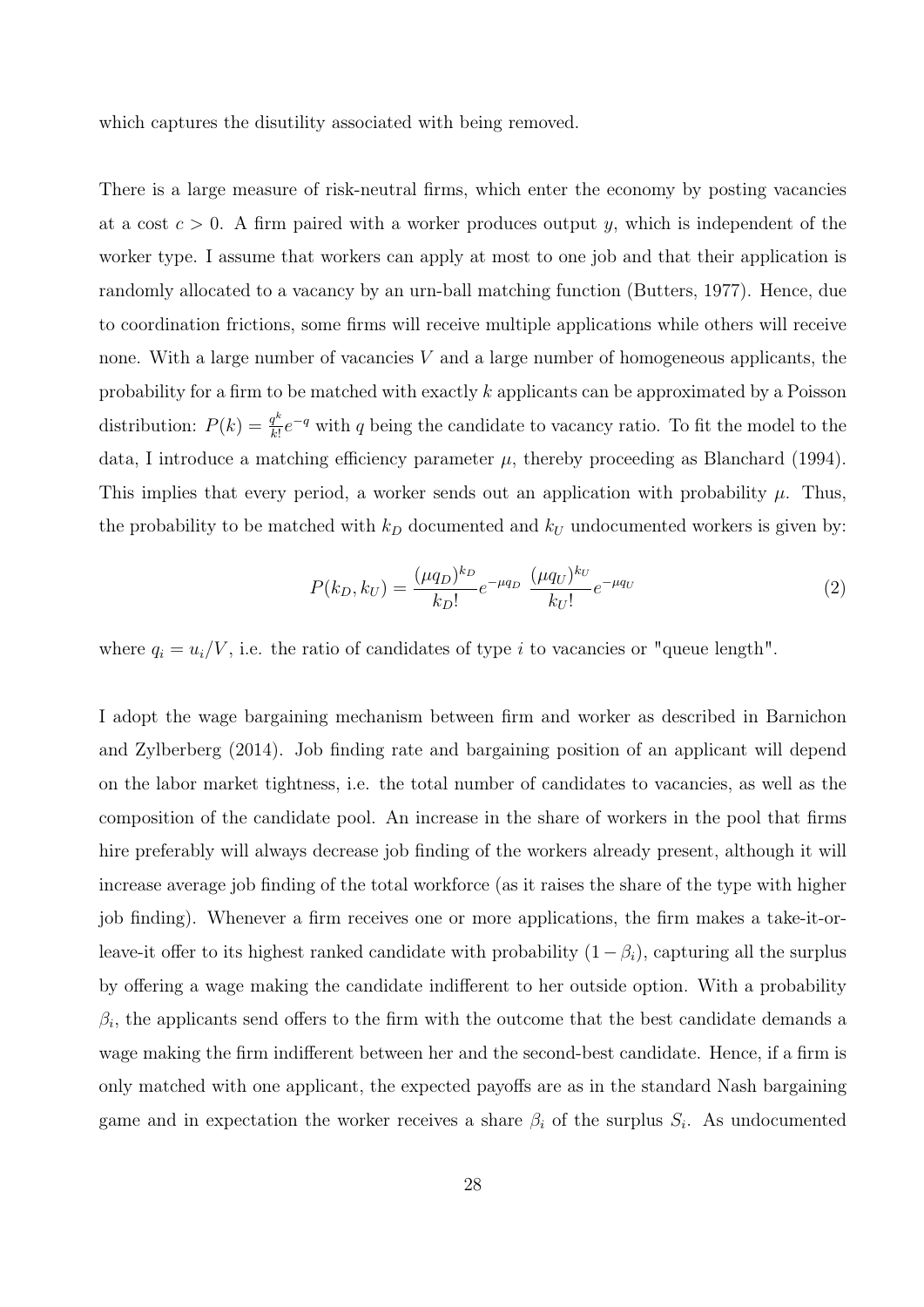have lower reservation wages than documented workers (for an expression of the reservation wages see below), we have that  $S_U > S_D$ . If a firm faces more than one applicant, there are three different cases to distinguish when determining the match surplus for the worker  $S^W$ :

- a) All applicants are of the same type: Candidates will bid their wages down to their reservation wage and the firm captures all the surplus:  $S^W = 0$ .
- b) The firm has more than one undocumented applicant. As in case a), the applicant will only receive her reservation wage:  $S^W = 0$ .
- c) The firm has one undocumented and at least one documented applicant. The undocumented worker will send an offer to make the firm indifferent between hiring him and a documented worker with probability  $\beta_i$  and therefore in expectation capture a share  $\beta_U$ of the surplus generated over and above the surplus generated by a documented worker:  $S^W = \beta_U (S_U - S_D)$

Hence, a worker can only extract any surplus from a match when being the only candidate that is strictly better than the other candidates applying to the same firm.

### 4.2 Workers

In a continuous time setting, the flow values of being employed for legal and illegal workers are given by:

$$
rW_D = w_D + s(U_D - W_D(w))
$$
\n<sup>(3)</sup>

$$
rW_U = w_U + s(U_U - W_U(w)) + \lambda^W (U_U - R - W_U(w)).
$$
\n(4)

As implied by equation (5), I assume that undocumented workers still receive their unemployment value after deportation, which is not essential for the results but improves the tractability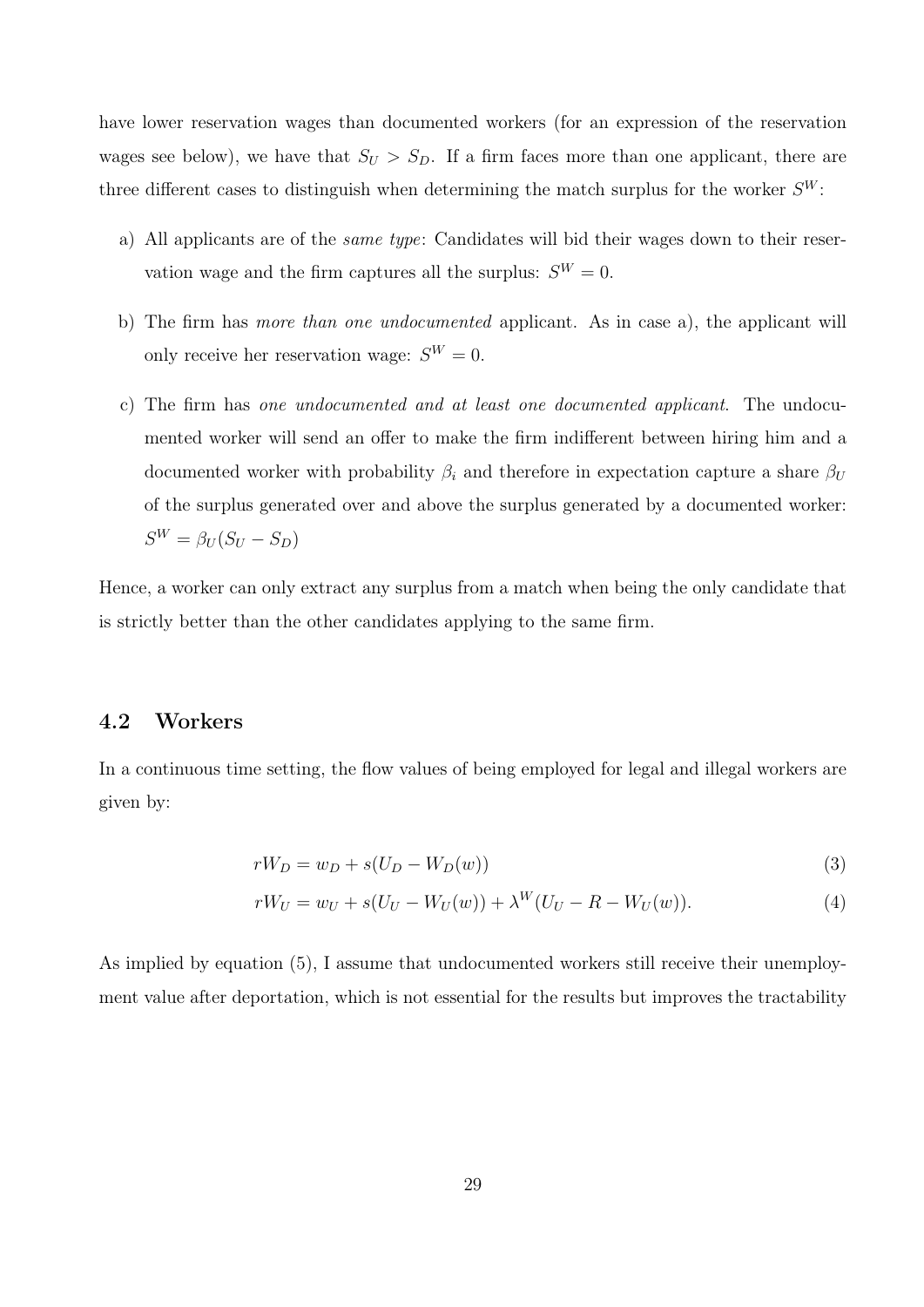<span id="page-29-1"></span>

| Case                                                   | Probability                            |                                                  | Wage                                                                                                             |
|--------------------------------------------------------|----------------------------------------|--------------------------------------------------|------------------------------------------------------------------------------------------------------------------|
|                                                        |                                        | Documented                                       | Undocumented                                                                                                     |
| 1) No competitors                                      | $f_1 = e^{-\mu q_D} e^{-\mu q_U}$      | $\underline{w}_D + \beta_D(y - \underline{w}_D)$ | $w_{1} + \beta_{U}(y - w_{1})$                                                                                   |
| 2) Only D competitors                                  | $f_2 = (1 - e^{-\mu q_D})e^{-\mu q_U}$ | $w_D$                                            | $\underline{w}_U + \beta_U((1+\frac{\lambda^W}{r+s})\underline{w}_D - \frac{\lambda^W}{r+s}y - \underline{w}_U)$ |
| 3) At least one U competitor $ f_3 = 1 - e^{-\mu q_U}$ |                                        | $rU_D = \underline{w}_D$                         | $\underline{w}_{U}$                                                                                              |

Table 5: Wage distribution

of the model.<sup>[17](#page-29-0)</sup> The flow values of being unemployed  $rU_i$  are given by

$$
rU_D = z_D + \int max(W_D(w) - U_D, 0) dF_D(w)
$$
\n<sup>(5)</sup>

$$
rU_U = z_U + \int max(W_U(w) - U_U, 0) dF_U(w) - \lambda^U R \tag{6}
$$

with  $F$  denoting the distribution of the negotiated wages, which depends on the number of candidates applying for the same job.

To find the reservation wage  $\underline{w}_i$ , note that when earning the reservation wage a worker is indifferent between working and staying unemployed, so that we get  $rU_D = rW(\underline{w}_D) = \underline{w}_D$  and  $rU_U = rW(\underline{w}_U) = \underline{w}_U - \lambda^W D$ . Hence, using this with (4) and (5), we get for legal workers:

$$
\underline{w}_D = z_D + \frac{1}{r+s} \int_{\underline{w}_D}^{\infty} (w - \underline{w}_D) dF_D(w). \tag{7}
$$

For undocumented workers we get:

$$
\underline{w}_U = z_U + \frac{1}{r + s + \lambda^W} \int_{\underline{w}_U}^{\infty} (w - \underline{w}_U) dF_U(w) + \underbrace{(\lambda^W - \lambda^U)}_{\Delta \lambda} R. \tag{8}
$$

The wage distribution  $F$ , which can be derived from the above described matching probabilities and wage bargaining mechanism, is summarized in Table [5.](#page-29-1)[18](#page-29-2)

<span id="page-29-0"></span><sup>&</sup>lt;sup>17</sup>This can be rationalized by defining  $R = \tilde{R} + U_U - U_H$ , where  $U_H$  is the (exogenous) unemployment value a removed worker receives in his home country after deportation and  $\tilde{R}$  is the disutility directly received from being removed (e.g. temporary arrest, moving costs, family separation etc.). Being an endogenous variable,  $U_U$ cancels out in the term in the last bracket in equation (5). However, as this would complicate calculations, I instead assume  $R = \tilde{R} + \overline{U}_U - U_H$ , where  $\overline{U}_U$  and therefore R are exogenous.

<span id="page-29-2"></span><sup>&</sup>lt;sup>18</sup>The undocumented wage in case 2) is derived from  $(y - w_U)/(r + s + \lambda_W) = (y - w_D)/(r + s)$ , i.e. equating the firm surplus when hiring an undocumented with the firm surplus when hiring a documented worker.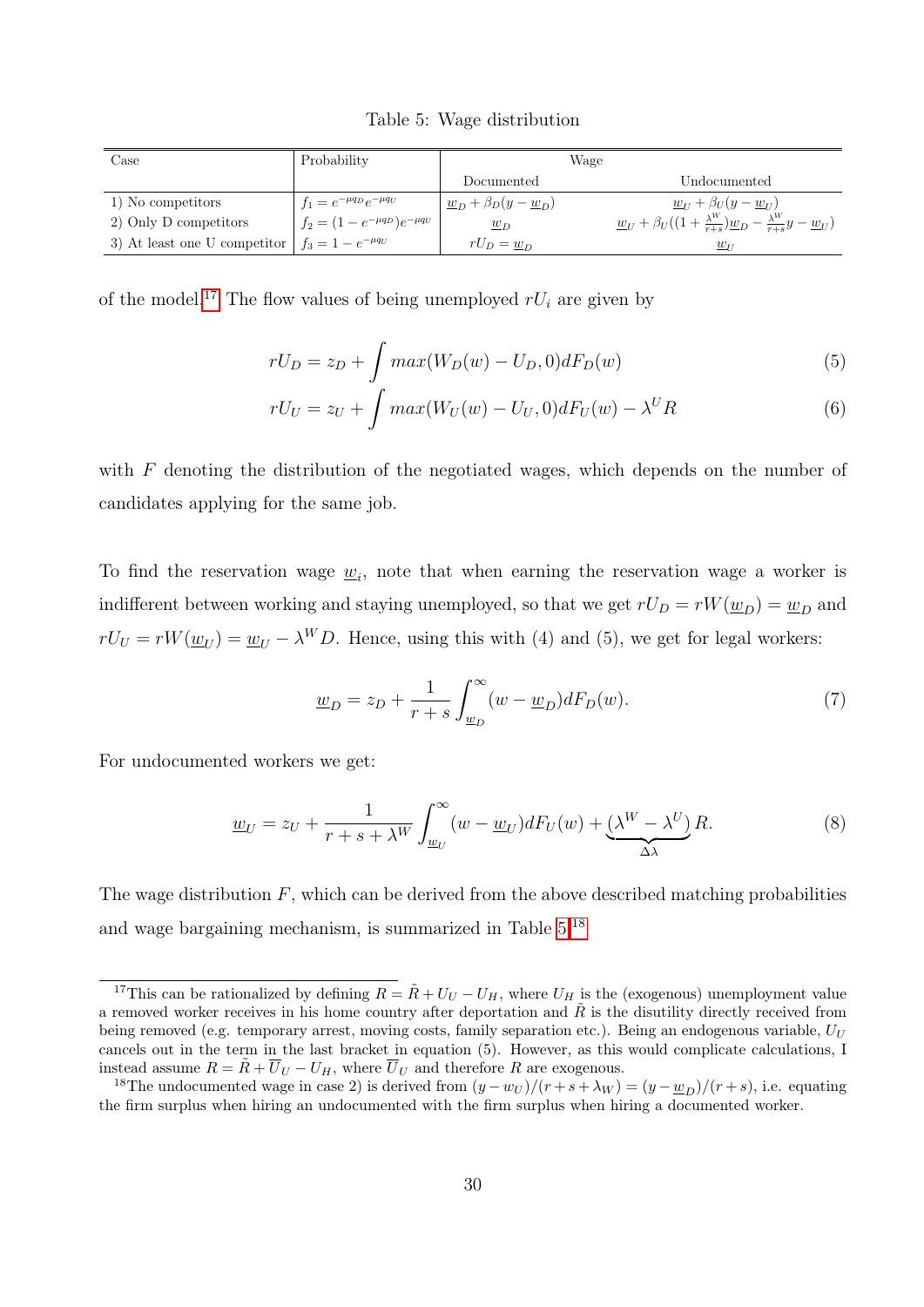Combining the distribution of wages with equations (7) and (8), we get the reservation wages as

$$
\underline{w}_D = \frac{z_D + \frac{\beta_D}{r+s} f_1 y}{1 + \frac{\beta_D}{r+s} f_1} \tag{9}
$$

$$
\underline{w}_{U} = \frac{z_{U} + \frac{\beta_{U}}{r+s+\lambda^{W}}(f_{1}y + f_{2}(\frac{\lambda^{W}}{r+s}y + (1 + \frac{\lambda^{W}}{r+s})\underline{w}_{D}) + \Delta\lambda R}{1 + \frac{\beta_{U}}{r+s+\lambda^{W}}e^{-\mu q_{U}}}
$$
(10)

If all workers were identical, i.e.  $z_D = z_U$ ,  $\beta_D = \beta_U$  and  $\lambda^W = \lambda^U = 0$ , the reservation wages of both types would be equal. A decrease in either  $z_i$  or  $\beta_i$  leads to a decline in the reservation wage for worker type i in equilibrium. As I assume  $z_D > z_U$ , a sufficient condition for  $\underline{w}_D > \underline{w}_U$ is  $\beta_D \ge \beta_U$ . This condition is also sufficient if  $R=0$  or R is very small, as then  $\lambda^W$  just acts as a separation rate differential between documented and undocumented workers and a rise in this differential decreases  $\underline{w}_U$  relative to  $\underline{w}_D$ . If  $\Delta \lambda R$  is large enough, i.e. the removal rate is much higher for the employed than for the unemployed, we could have  $\underline{w}_D < \underline{w}_U$ . However, as this is not consistent with the data, all model parameter constellations used throughout the paper will ensure that  $\underline{w}_D > \underline{w}_U$  is satisfied. Given this inequality holds, the wage distribution implies that the expected wage of a undocumented workers is smaller than the expected wage of a documented worker and that firms always prefer to hire the former.

The job finding rates for each worker type can be derived from  $f_i = m_i/u_i$ , where  $m_i$  denotes the number of vacancies filled by worker type  $i$ . The probability of a vacancy being filled by a documented is given by  $f_2$ , while the probability of a vacancy being filled by an undocumented worker is given by  $f_3$ . Thus, the job finding rates are:

$$
f_D = f_2 V / u_D = \frac{(1 - e^{-\mu q_D})e^{-\mu q_U}}{q_D} \tag{11}
$$

$$
f_U = f_3 V / u_U = \frac{1 - e^{-\mu q_U}}{q_U} > f_D \tag{12}
$$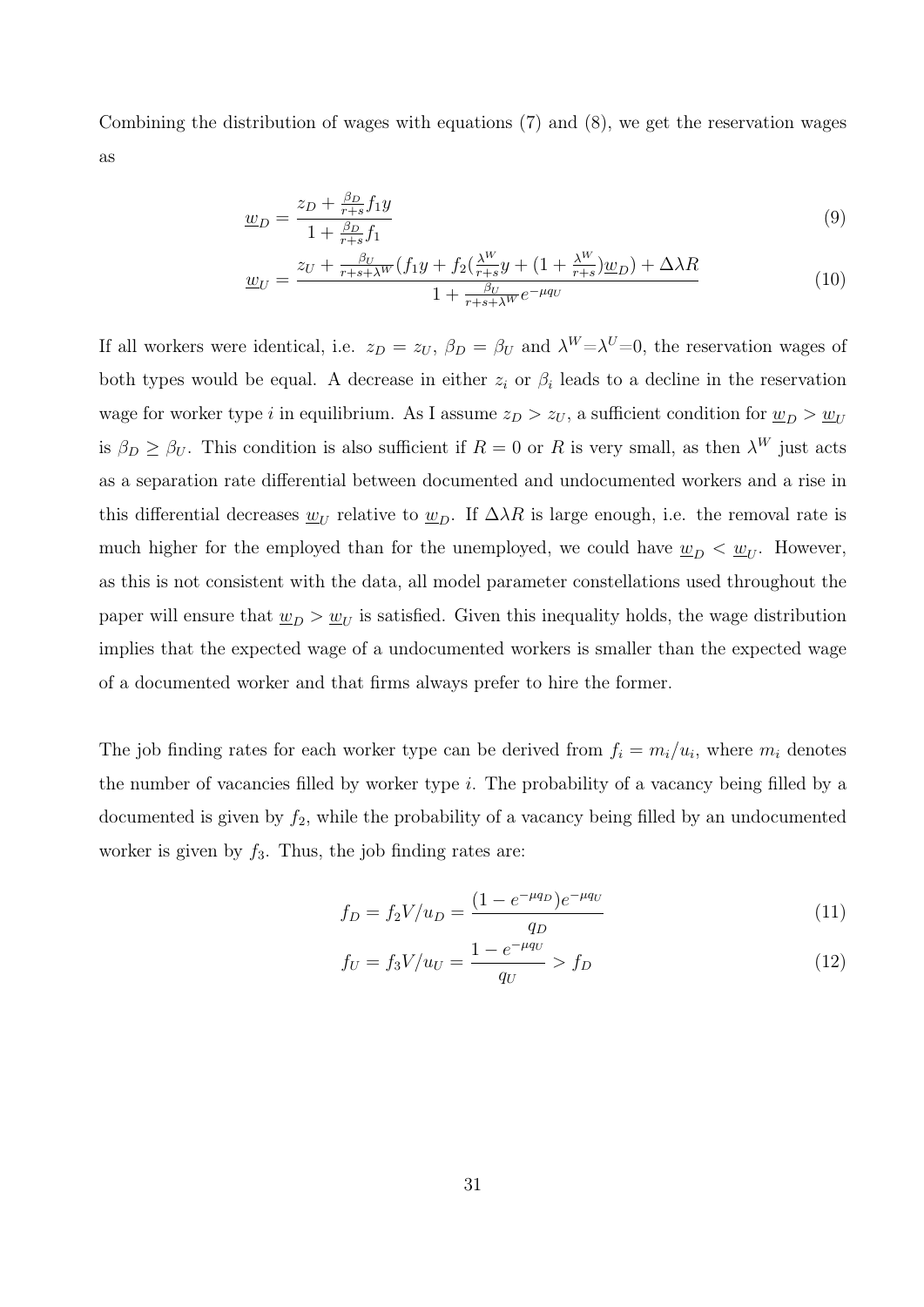### 4.3 Firms

On the firm side, the flow values of hired documented and undocumented workers are given by

$$
rJ_D(\pi) = \pi + s(V - J_D(w))\tag{13}
$$

$$
rJ_U(\pi) = \pi + (s + \lambda^W)(V - J_U(w))
$$
\n(14)

and the flow value of posting a vacancy  $rV$  is given by

$$
rV = -c + \int max(J_i(\pi) - V, 0) dG(\pi, i).
$$
 (15)

The number of posted vacancies is determined by the free entry condition  $V = 0$ , setting vacancy costs equal to expected match surplus for the firm:

$$
c = \int_0^\infty J_i(\pi) dG(\pi, i)
$$
\n(16)

The distribution of profits shown in Table [6](#page-31-0) can again be derived for every case considering the wages paid and the respective probabilities.

Table 6: Profit distribution

<span id="page-31-0"></span>

| Case                  | Probability                                                              | Profit                                                                             | Hire |
|-----------------------|--------------------------------------------------------------------------|------------------------------------------------------------------------------------|------|
| $1)$ One D, no U      | $\mu q_D e^{-\mu q_D} e^{-\mu q_U}$                                      | $(1 - \beta_D)(y - \underline{w}_D)$                                               |      |
| $2)$ One U, no D      | $\mu q_U e^{-\mu q_D} e^{-\mu q_U}$                                      | $(1 - \beta_U)(y - w_U)$                                                           |      |
|                       | 3) > one D, no U $(1 - e^{-\mu q_D} - \mu q_D e^{-\mu q_D})e^{-\mu q_U}$ | $y-w_D$                                                                            |      |
| $4)$ > one U          | $(1 - e^{-\mu q_U} - \mu q_U e^{-\mu q_U})$                              | $y-w_{II}$                                                                         |      |
| $5) \ge$ one D, one U | $\mu q_U e^{-\mu q_U} (1 - e^{-\mu q_D})$                                | $y - w_U - \beta_U((1 + \frac{\lambda^W}{r+s})w_D - \frac{\lambda^W}{r+s}y - w_U)$ |      |

### 4.4 Static Equilibrium

As in the standard search framework, the ratio of job seekers to vacancies for each worker type is independent of the size of the total unemployment pool  $u_D + u_U$ . What determines the equilibrium is the ratio of documented to undocumented workers among the unemployed  $u_U/u_D = q_U/q_D$ . With the given distribution of profits, it can easily be verified that the higher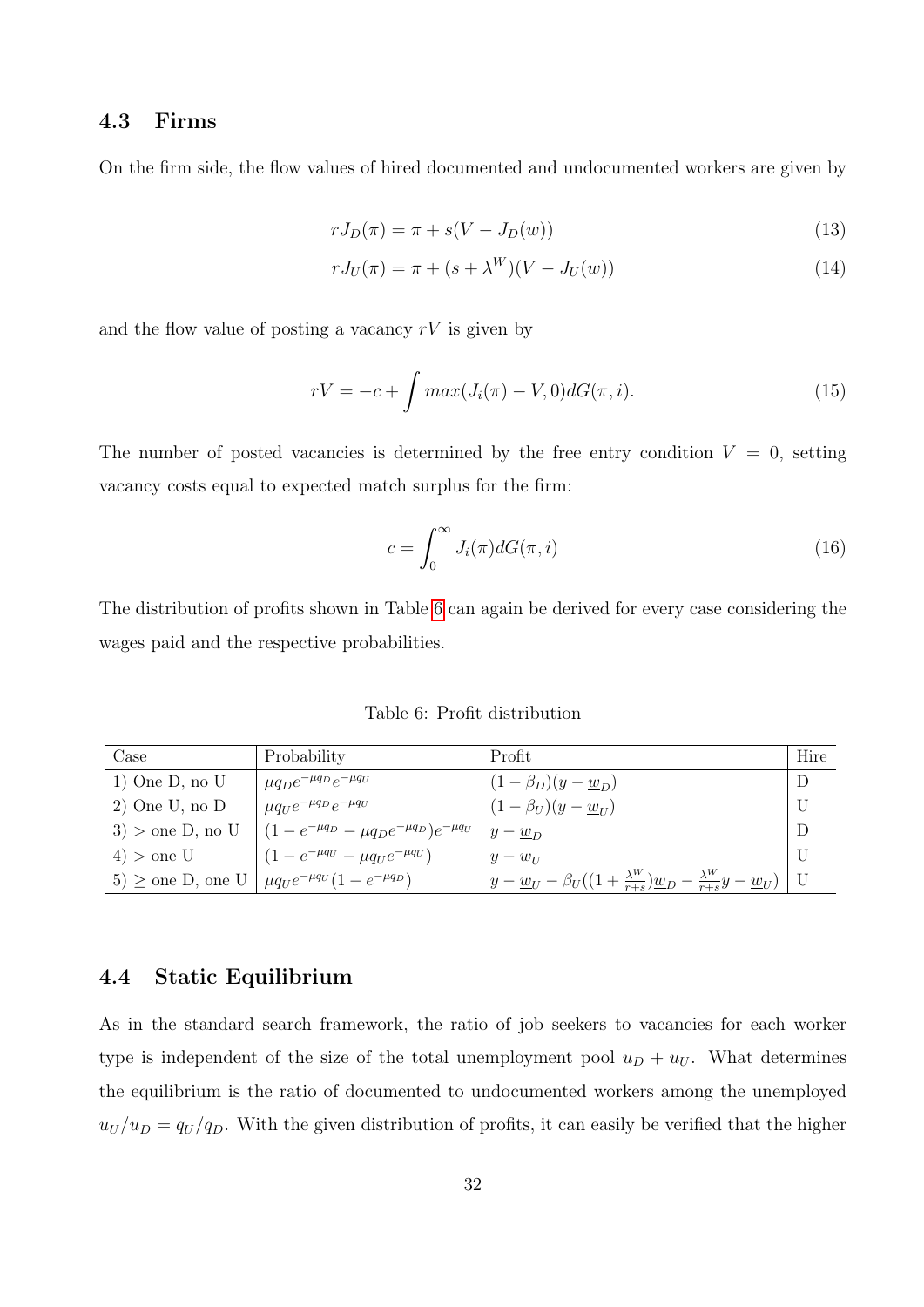is this ratio, the higher is the probability of having at least one undocumented applicant and therefore the higher are expected firm profits. Hence, while an increase in the unemployment pool that leaves  $u_U/u_D$  unchanged does not affect the equilibrium as vacancies will increase proportionally, a relative increase in  $u_U$  compared to  $u_D$  will lead to an increase in vacancies that is overproportional to the increase of the total unemployment pool and vice versa.

In order to close the model, we need to consider the laws of motion of the number of unemployed workers and the work force given by:

$$
\dot{u}_D = s(\frac{\omega_D}{P} - u_D) - f_D u_D,\tag{17}
$$

$$
\dot{u}_U = s(\frac{\omega_U}{P} - u_U) + u_{NU} - f_U u_U - \lambda^U u_U, \qquad (18)
$$

$$
\dot{P} = u_{NU} - \lambda^W(\frac{\omega_U}{P} - u_U) - \lambda^U u_U,
$$
\n(19)

where  $u_{NU}$  is the inflow of new undocumented immigrants, who I assume to be unemployed initially. In order to keep the population constant and obtain a static equilibrium, I set  $u_{NU} =$  $\lambda^W(\frac{\omega_U}{P}-u_U)+\lambda^U u_U$ . Thus, ouflows of deported immigrants are compensated by an equal amount of inflows. With the normalization  $P = 1$ , the steady state of the number of unemployed workers of each type is therefore given by:

$$
u_D^* = \frac{\omega_D s}{s + f_D} \tag{20}
$$

$$
u_U^* = \frac{\omega_U(s + \lambda^W)}{s + \lambda^W + f_U} \tag{21}
$$

The static solution of the model is determined by equations  $(9)$ ,  $(10)$ ,  $(11)$ ,  $(12)$ ,  $(13)$ ,  $(14)$ , (16), (20), (21), and consists of the equilibrium candidate-vacancy ratios  $q_D^*$  and  $q_U^*$ .

# 5 Calibration

In the following, I describe the calibration of the model, for which I use several methods. Some parameters are set equal to their data equivalents or are taken from the literature, others are chosen to jointly match some moments of the data. An overview of the calibrated parameter values can be found in Table [15](#page-57-0) in the Appendix.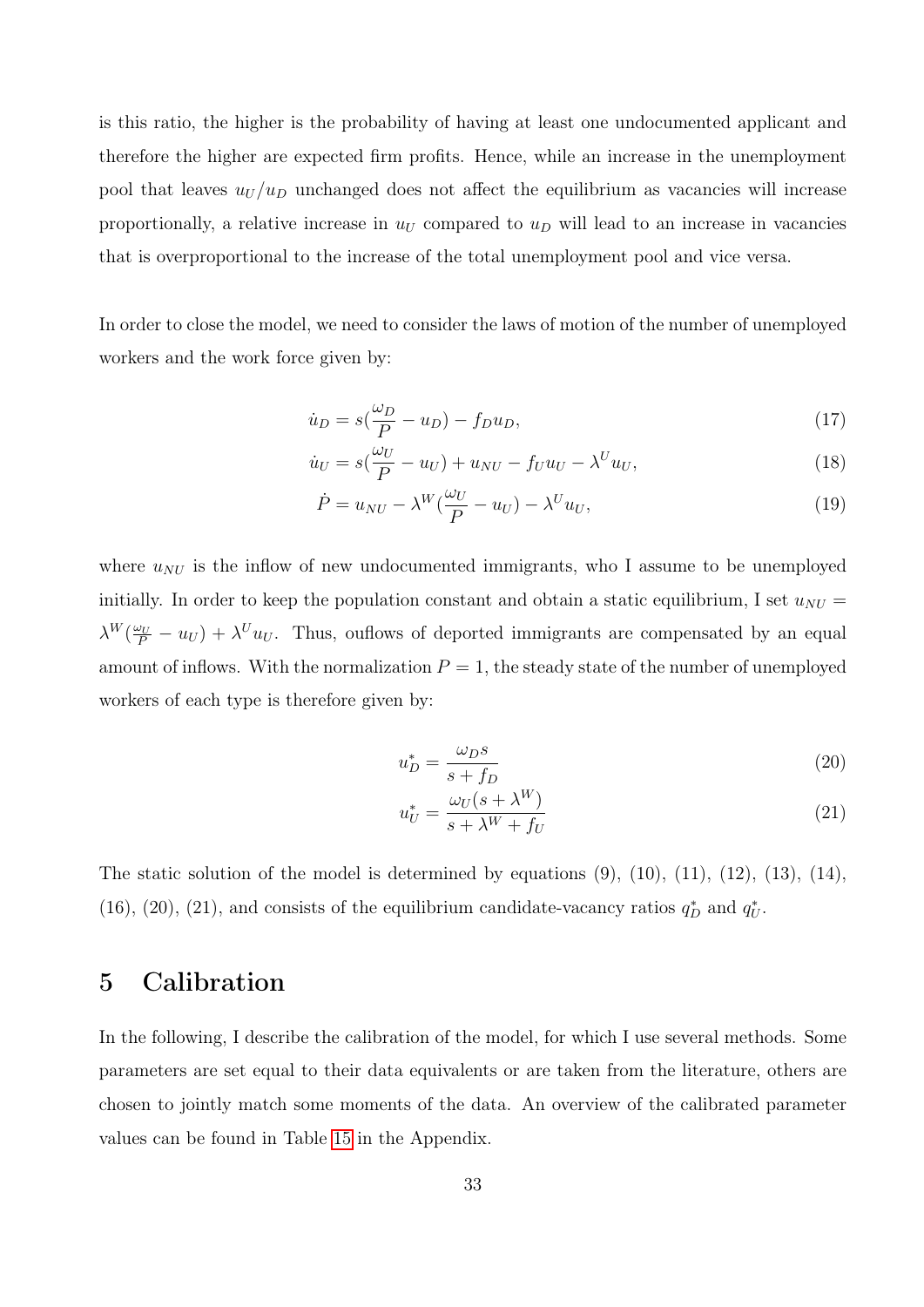The level of productivity y and the documented population  $\omega_D$  are both normalized to 1. The monthly discount factor  $\delta$  is set equal to 0.9966, implying an annual interest rate of 4%. Instead of choosing the population shares  $\omega_D$  and  $\omega_U$  and determining the ratio  $u_U/u_D$  from the steady state equation for unemployment, I fix  $u_U/u_D$  at 0.27, which is the mean of this ratio over the period 1994-2014. I do so, because my target for the job finding rate gap is the coefficient of the illegal dummy in the regression of Table [3](#page-20-0) and this gap will determine the equilibrium ratio  $u_U/u_D$  resulting from the model, given that  $\omega_D$  and  $\omega_U$  are fixed. The empirical ratio  $u_U/u_D$ on the other hand is generated by the unconditional transition rates in the data and therefore inevitably different to the model result, if the population ratio  $\omega_U/\omega_D$  is set to its data equivalent. After fixing  $u_U/u_D$ , the population ratio implied by the steady state of unemployment in the model can be computed by solving (15) for  $\omega_i$ <sup>[19](#page-33-0)</sup>

Estimates of the flow payment of unemployment range between 0.4 (the upper end of the range of income replacement rates in Shimer (2005)) and 0.955 in Hagedorn and Manovskii (2008). I choose an intermediate value of 0.71 for  $z<sub>L</sub>$  as used in Hall and Milgrom (2008) and Pissarides (2009). Computing the unemployment benefits as  $z^{UI} = 0.4\overline{w}_L$ , where  $\overline{w}_L$  is the average wage of legal workers, which is around 0.97, gives  $z^{UI} = 0.39$ . Hence,  $z_D - z^{UI}$  yields  $z<sup>H</sup> = z<sub>U</sub> = 0.32$ . After correction for time aggregation bias, I get an average separation rate for low-skilled native workers of 0.031. As Table [4](#page-22-0) suggests that documented immigrants have a separation rate that is 0.003 lower than the rate of natives and the immigrant share among documented workers is around 0.4, I set  $s_D = 0.6 \cdot 0.031 + 0.4 \cdot 0.028 \approx 0.030$ . The difference between the separation rates of undocumented immigrants and natives is 0.006 and thus I set  $s_U = 0.031 - 0.006 = 0.025.$ 

In order to obtain a value of the removal rate, I use yearly figures of unauthorized immigrants that are deported through so called "interior removals" from the Department of Homeland Security, which are available from [20](#page-33-1)08 through  $2015$ .<sup>20</sup> I convert these figures to a monthly frequency, divide them by the total number of undocumented immigrants residing in the US

<span id="page-33-1"></span><span id="page-33-0"></span><sup>&</sup>lt;sup>19</sup>The model implies  $\omega_U/\omega_D = 0.31$ , which is very close to the ratio of 0.30 in the data

<sup>&</sup>lt;sup>20</sup>"Interior removals" refer to deportations of immigrants that are not apprehended directly at the border. The figures are available at https://www.ice.gov/removal-statistics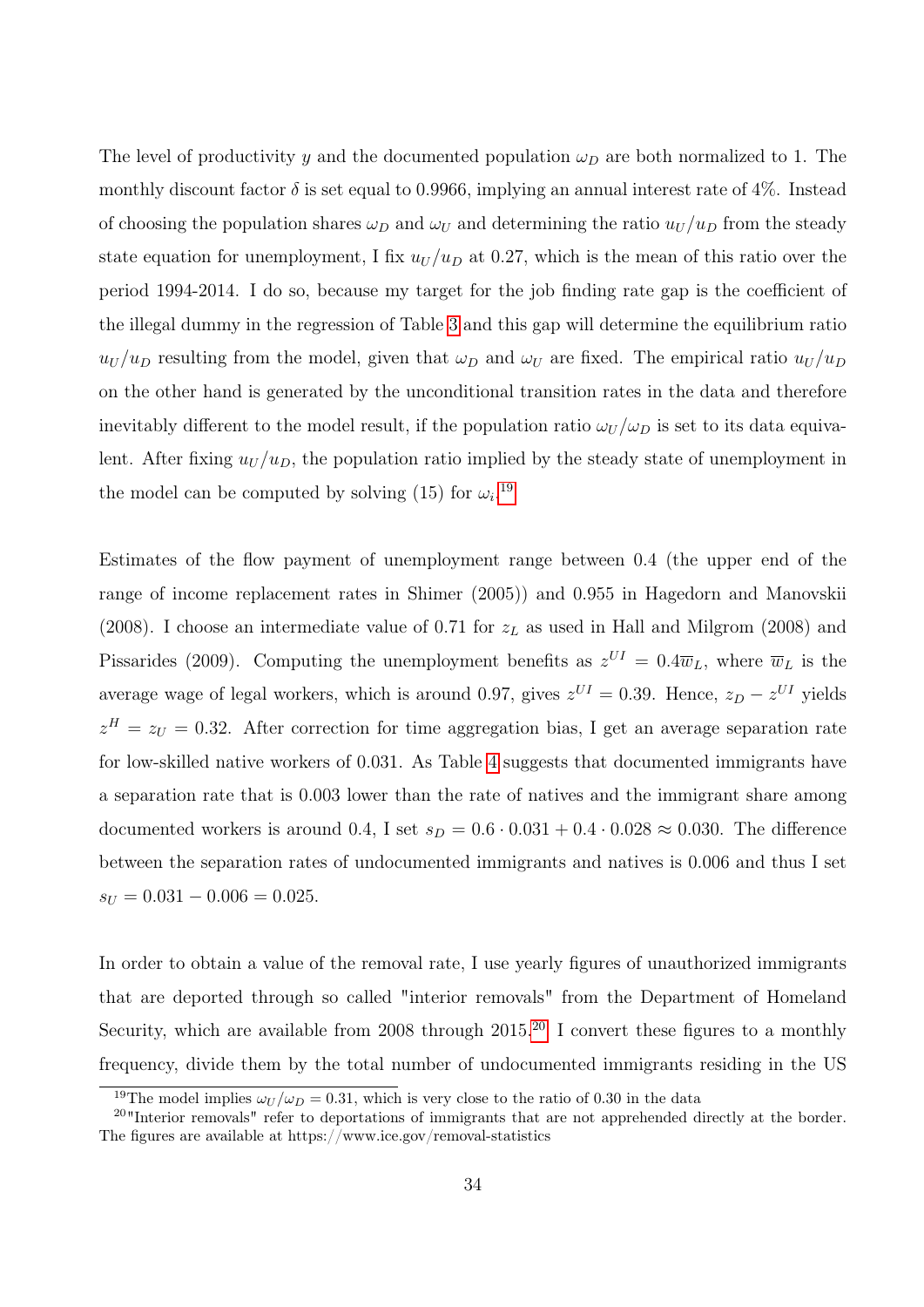in the respective year and take the average across years. The resulting rate is 0.0013. Unfortunately, to the best of my knowledge there is no information on the employment status of deported immigrants available. I therefore assume  $\lambda^{W} = \lambda^{U} = 0.0013$  in the baseline calibration and show how the predictions change when deviating from this assumption, i.e.  $\Delta\lambda \neq 0$ . The value of the disutility of deportation R only matters if  $\Delta\lambda \neq 0$  and in this case I set  $R = 100$ . I will check robustness of the results to different choices of R.

This leaves four remaining parameters to be determined, c,  $\beta_D$ ,  $\beta_U$  and the matching efficiency  $\mu$  with three moments from the data to be matched. These are the ratio of the average wages paid to workers  $\overline{w}_U / \overline{w}_D$  and the job finding rates  $f_D$  and  $f_U$ . In order to get rid of one parameter, I proceed as many papers in the search literature and assume an average bargaining power in the economy of 0.5. Hence, I restrict  $\beta_D$  and  $\beta_U$  to satisfy  $\frac{\omega_D}{\omega_D+\omega_U}\beta_D+\frac{\omega_U}{\omega_D+\omega_U}$  $\frac{\omega_U}{\omega_D+\omega_U}\beta_U=0.5.$ This leaves the difference between  $\beta_D$  and  $\beta_U$  along with c and  $\mu$  to be matched. According to the sixth column of Table [2,](#page-15-0) documented immigrants earn 4.6% less than natives. Taking natives as a reference group with a normalized wage of 1, I can then compute the wage level of all documented workers using the population proportions as  $0.6 \cdot 1 + 0.4 \cdot 0.954 \approx 0.982$ . With undocumented workers earning 12.5% less than natives, the wage ratio is then given by  $\overline{w}_U / \overline{w}_D = 0.875/0.982 \approx 0.89$ . In order to get the job finding rates, I proceed similarly as for the separation rates. The time aggregation bias corrected job finding rate of low-skilled natives is around 0.24. Considering the coefficients in the sixth column of Table [3,](#page-20-0) the job finding rates are  $f_D = 0.6 \cdot 0.241 + 0.4 \cdot 0.312 \approx 0.27$  and  $f_U = 0.241 + 0.137 \approx 0.38$ . The resulting parameters are  $\beta_L = 0.67$ ,  $\beta_I = 0.15$ ,  $\mu = 0.41$  and  $c = 0.72$ .

# 6 The Effect of Undocumented Immigration

### 6.1 Job Creation and Competition Effect

The model outlined in the previous section features two effects of a rise in the population share of undocumented workers that have opposing impacts on the job finding rate of documented workers. With a higher probability of receiving an application from an undocumented, expected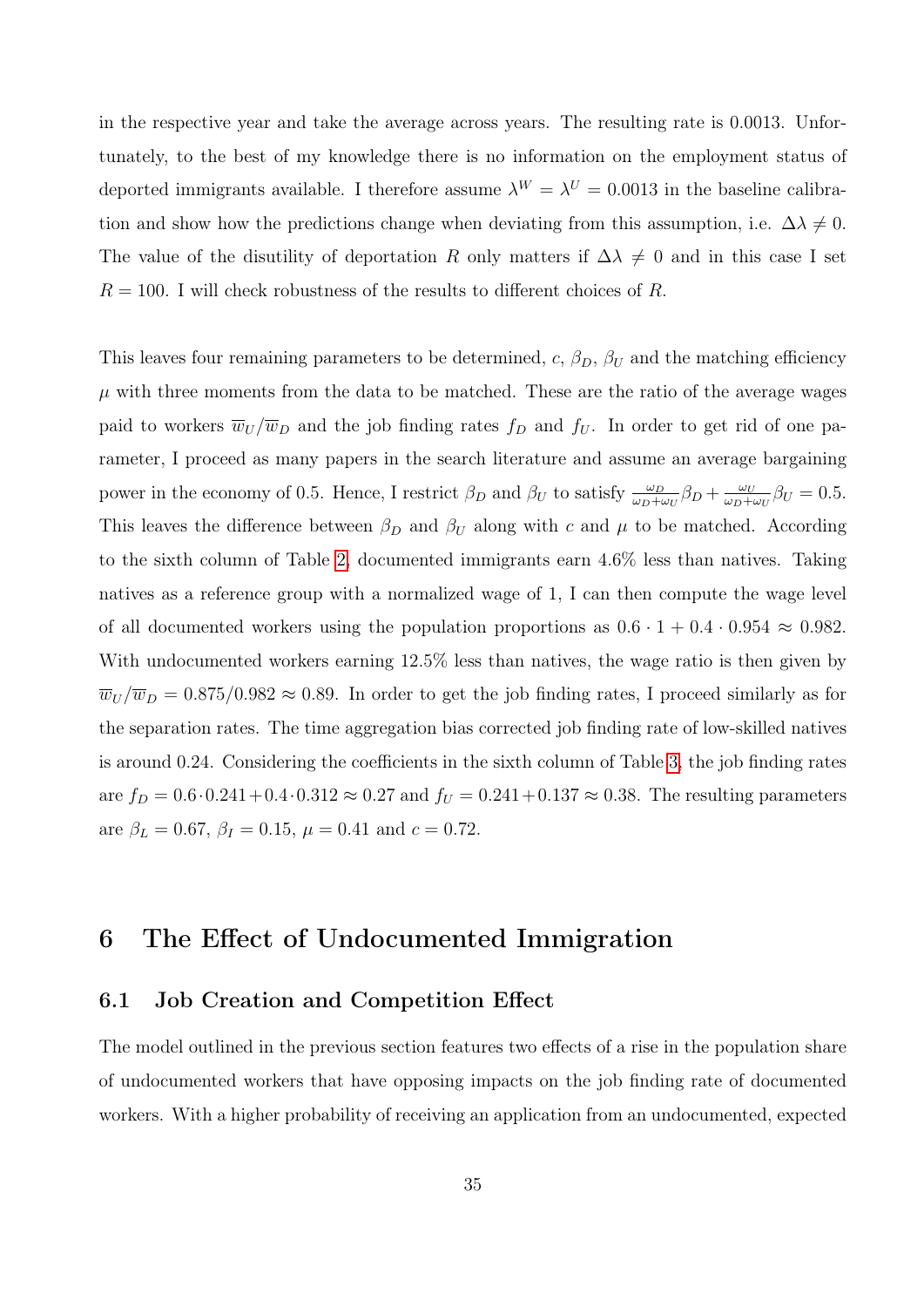wage costs of firms go down and therefore more vacancies are posted. This job creation effect increases documented workers' job finding and is also present in the standard framework with random hiring. The competition effect on the other hand decreases job finding rates of both worker types as the probability of competing with an undocumented for a job and thus not being hired rises. The two effects can be shown by recalling the expression for the job finding rate of documented workers (11). An increase in vacancies decreases the queue length  $q_D$ . By taking the partial derivative with respect to  $q_D$  we see that the marginal effect of an increase in  $q_D$  on  $f_D$  is negative:

$$
\frac{\partial f_D}{\partial q_D} = \frac{e^{-\mu q_D} (1 + \mu q_D) - 1}{q_D^2} e^{-\mu q_U} < 0 \quad \forall \ q_D > 0.
$$

Hence, the job creation effect is always positive. The competition effect can be demonstrated by taking the partial derivative with respect to  $q_U$ , which increases as a result of a rise in the undocumented population share:

$$
\frac{\partial f_D}{\partial q_U} = -\mu \frac{(1 - e^{-\mu q_D})}{q_D} e^{-\mu q_U} < 0 \quad \forall q_U > 0,
$$
\n
$$
\frac{\partial f_U}{\partial q_U} = \frac{e^{-\mu q_U} (1 + \mu q_U) - 1}{q_U^2} < 0 \quad \forall q_U > 0.
$$

Thus, the total effect of an increase in  $\omega_U$  is ambiguous for documented and negative for undocumented workers:

$$
\frac{df_D}{d\omega_U} = \underbrace{\underbrace{\frac{\partial f_D}{\partial q_D} \frac{dq_D}{d\omega_U}}_{\text{job creation effect}}}_{\text{creation effect}} + \underbrace{\underbrace{\frac{\partial f_D}{\partial q_U} \frac{dq_U}{d\omega_U}}_{\text{competition effect}}}_{\text{efficient}} \leq 0, \tag{22}
$$

$$
\frac{df_U}{d\omega_U} = \frac{\partial f_U}{\partial q_U} \frac{dq_U}{d\omega_U} \qquad < 0. \tag{24}
$$

(23)

 $\overline{c}$  competition + job creation effect

The larger is the difference between worker types, the larger is the difference in their reservation wages and therefore the higher is the increase in expected firm profits and the number of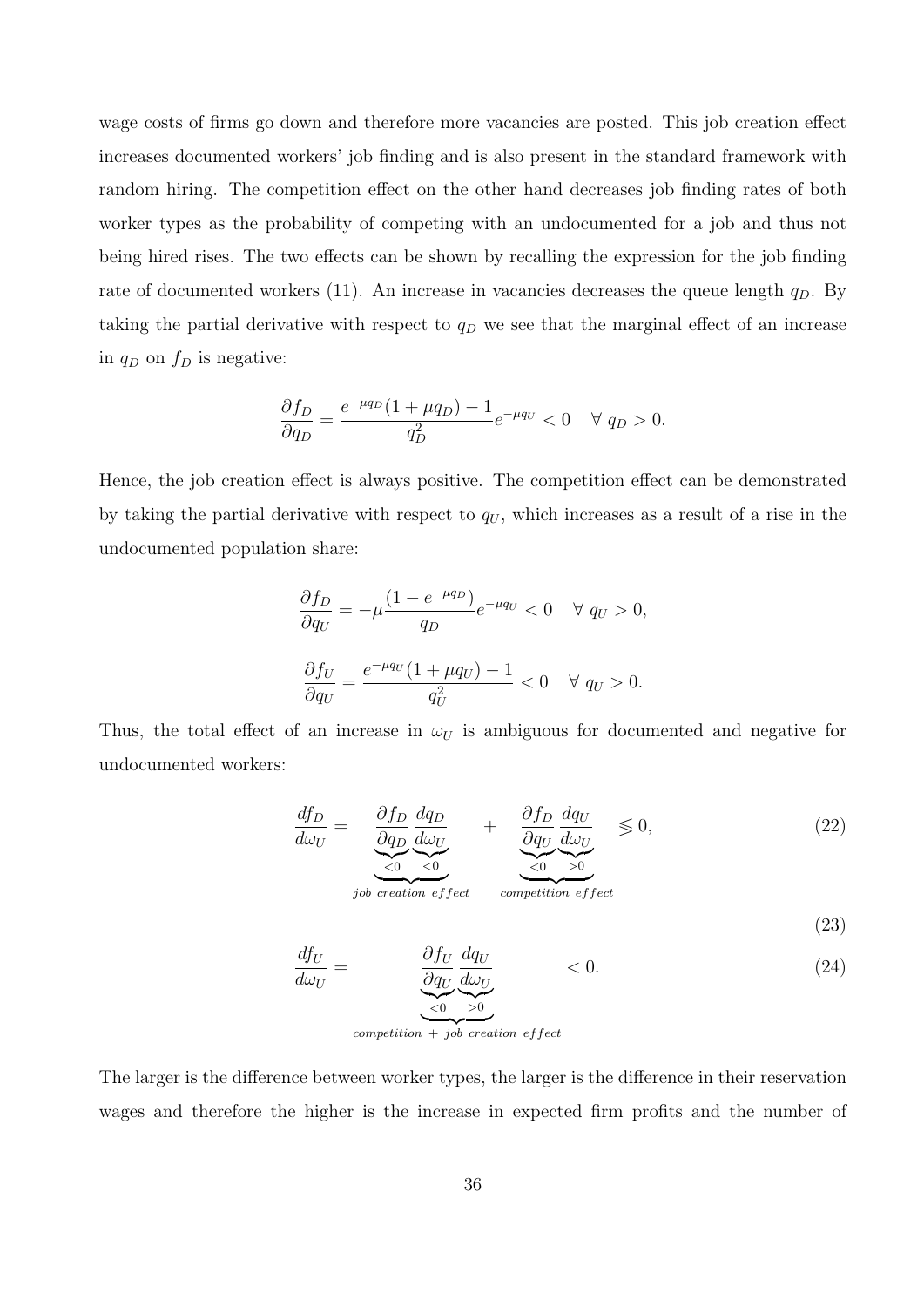vacancies posted following an increase in  $\omega_U$ . Hence, the job creation effect tends to zero when the worker types become identical and gets larger when increasing the difference between them, eventually letting  $df_D/d\omega_U$  become positive.

### 6.2 Simulating Undocumented Immigration

In order to find out which of the two effects dominates with the calibration that replicates the data, I solve for the steady state equilibrium varying the undocumented population share  $\omega_U/(\omega_D + \omega_U)$ . Figure [12](#page-37-0) plots the resulting steady state queue lengths, job finding rates, average wages and reservation wages by worker type and in the aggregate. The upper left panel shows a sharp decline in the queue length of documented workers, indicating a large increase in vacancies and hence a strong job creation effect. Accordingly, their job finding rate increases with the arrival of more undocumented workers, which confirms that the job creation effect is strong enough to dominate the competition effect. Average wages of both worker types increase as a result of a reservation wage increase induced by the additional vacancies posted. However, as the share of workers earning a lower wage goes up, the aggregate average wage paid drops. The reservation wage is equal to the value of unemployment for undocumented workers and therefore functions as a measure of welfare. The lower right panel suggests that the welfare of documented workers increases through undocumented immigration. For undocumented immigrants we have  $\underline{w}_U = rU_U + \lambda^W R$ . As  $\lambda^W R$  is held fixed for now, the increase in undocumented workers' reservation wages also implies a rise in welfare for them.

Figure [13](#page-38-0) shows the hypothetical effect of undocumented immigration under the assumption that there exists no bargaining power difference between the worker types. In this case, the wage gap only comes from the difference in unemployment benefits and the removal risk (the benchmark is plotted in dashed lines for comparison). The purpose of this figure is twofold. First, it illustrates that most of the reservation wage gap is generated by the bargaining power difference as under the assumption of equal bargaining powers there is only a gap of around 2% between the reservation wages of documented and undocumented workers. Second, it shows that with such a small reservation wage gap, the competition effect is the dominating one. Although there are still additional vacancies created as indicated by the decreasing aggregate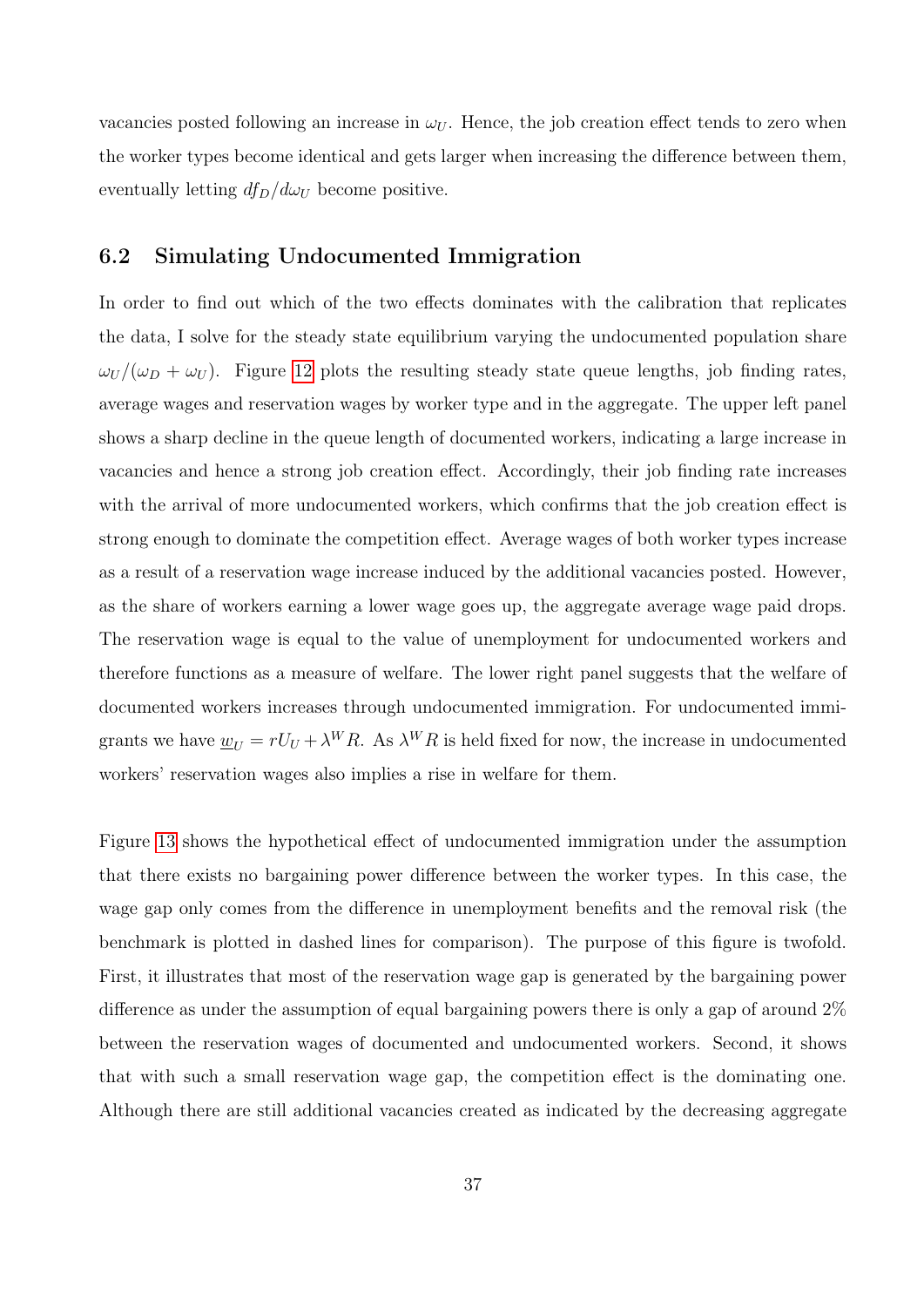<span id="page-37-0"></span>

Figure 12: Equilibrium depending on undocumented share

queue length, the job finding rate curve of documented workers is now falling as job creation is not strong enough to counteract the increased job competition through undocumented workers.

This exercise confirms that the findings are sensitive to the parameters and therefore I next check whether the predictions of Figure [12](#page-37-0) are robust to allowing  $\Delta\lambda \neq 0$  and to the choice of R. In particular, I consider the extreme case in which only employed undocumented workers can be detected and deported, i.e.  $\lambda^U = 0$  and  $\lambda^W = \Delta \lambda$ . I recalibrate  $\lambda^W$  following the same method of calibration as described in section 5 but dividing monthly interior removals by the total number of employed undocumented immigrants instead of all undocumented immigrants. The resulting probability is 0.0022. Since  $\Delta\lambda$  is strictly greater than zero, R always has a positive effect on  $\underline{w}_U$ . Thus, it affects undocumented immigrants' wages and as a consequence the wage gap between worker types. The value of  $R$  also affects job finding rates because a rise in  $\underline{w}_U$  makes hiring undocumented workers more expensive, which mutes the vacancy creation effect. Therefore, it is necessary to reestimate c,  $\beta_L$  and  $\beta_I$  in order to match the moments from the data after a change in R. Figures [19,](#page-58-0) [20](#page-58-1) and [21](#page-59-0) in the Appendix show the effect of undocumented immigration for the calibrations  $R = 0$ ,  $R = 100$  and  $R = 200$  and compare it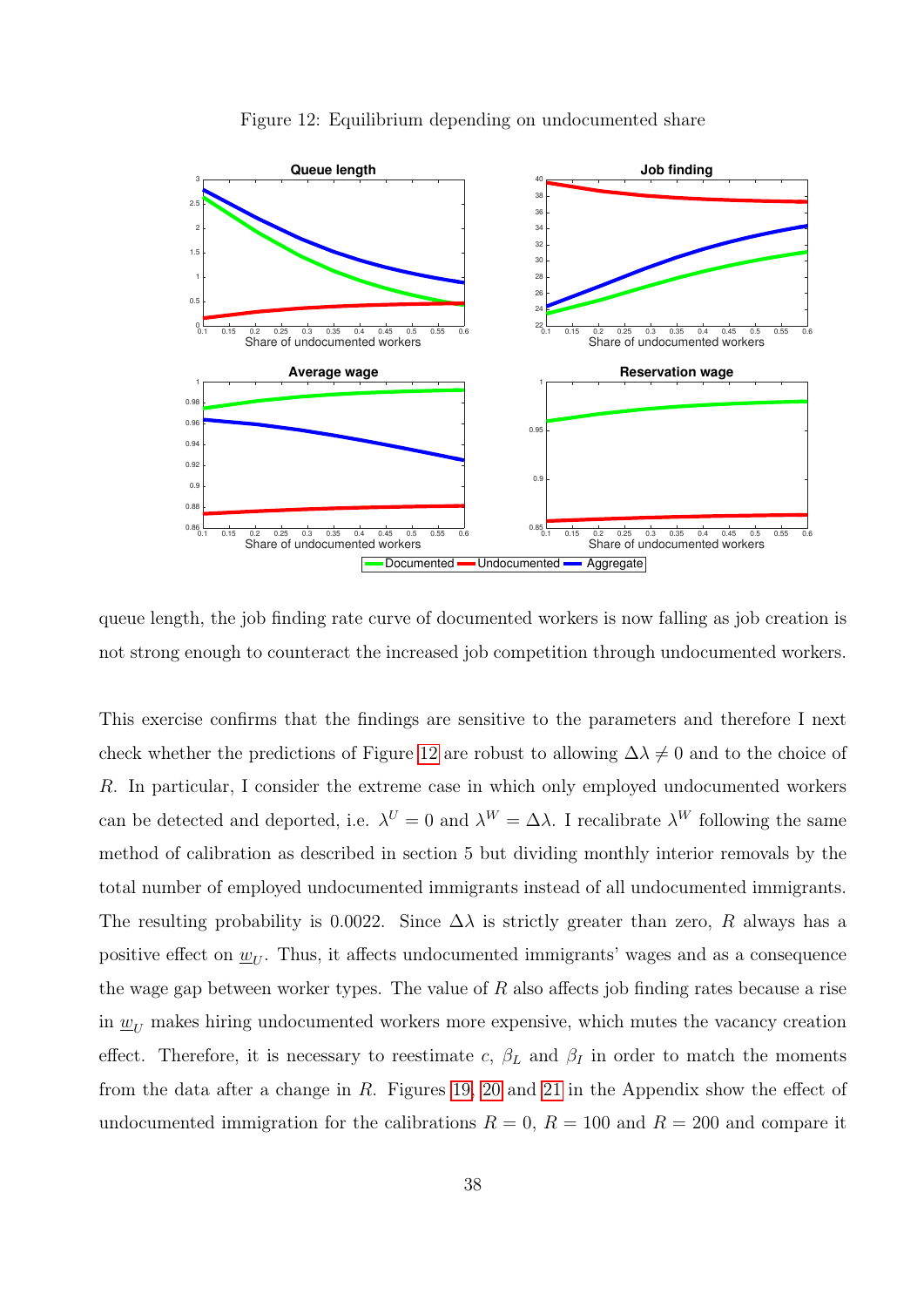

<span id="page-38-0"></span>Figure 13: Equilibrium depending on undocumented share with  $\beta_D = \beta_U = 0.5$ 

Note: Benchmark from Figure [12](#page-37-0) in dashed lines

to the benchmark calibration with  $\Delta\lambda = 0$  (dashed lines). Queue lengths, job finding rates and average wages are virtually unaffected by the choice of R after c,  $\beta_D$  and  $\beta_U$  are recalibrated. Only the reservation wage of undocumented workers changes, moving in the same direction as R.

In sum, undocumented immigration is unambiguously beneficial for documented workers. This is because the immigration of cheaper workers stimulates vacancy creation and this more than offsets the negative effect of increased competition on job finding for documented workers. Despite their fall in job finding, also undocumented workers' welfare increases through rising wages.

# 7 The Effect of Removal Risk

In what follows, I investigate how the equilibrium depends on the deportation risk parameters  $\lambda^{W}$  and  $\lambda^{U}$  and how their effect on the equilibrium changes with R.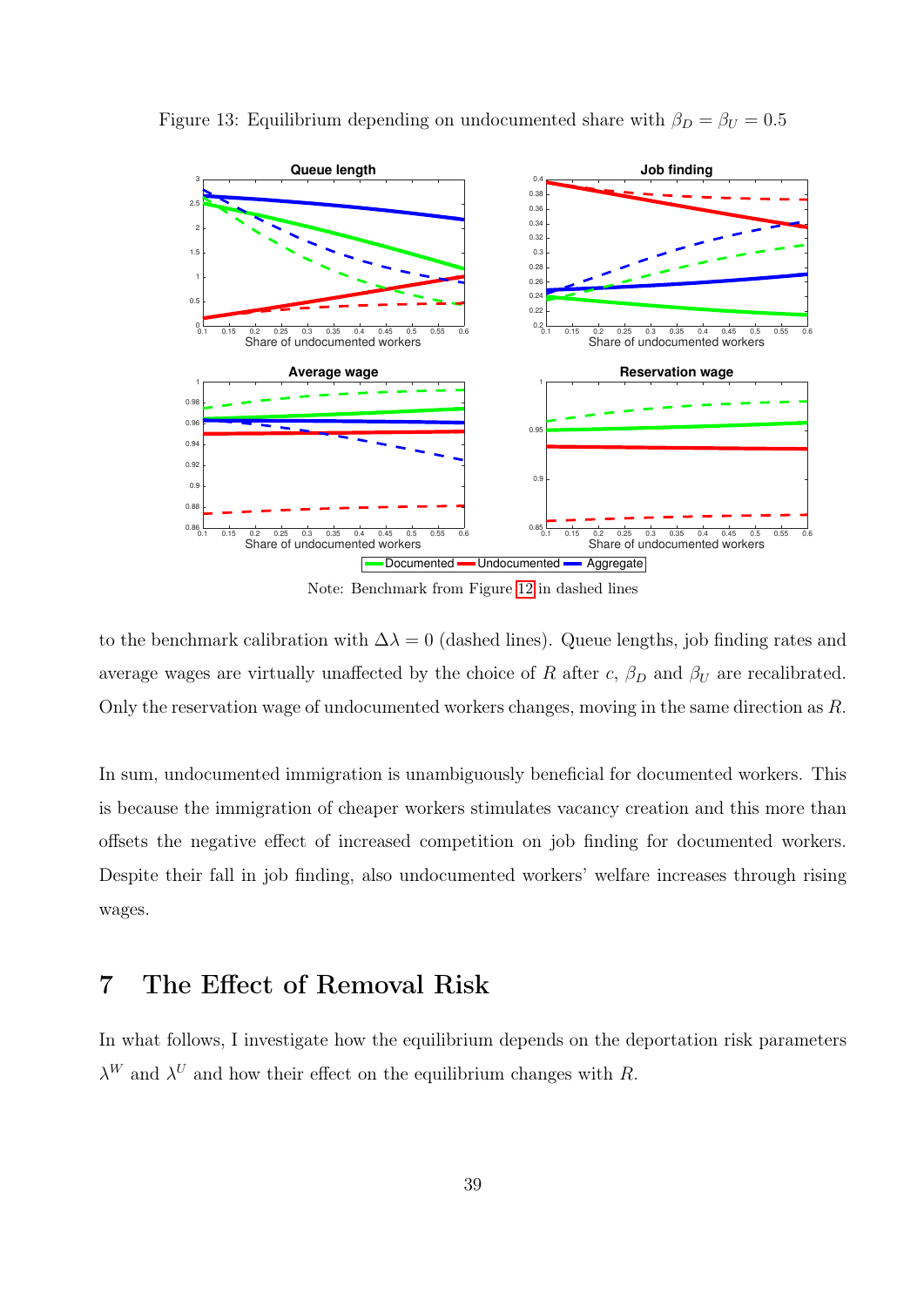Figure 14: Equilibrium depending on  $\lambda^W$  with  $\lambda^W = \lambda^U$ 

<span id="page-39-0"></span>

Recalling equation (10), we know that the effect of  $\lambda^W$  on undocumented workers' reservation wage is ambiguous. Given R is zero or sufficiently small,  $\lambda^W$  tends to decrease  $\underline{w}_U$  acting like a rise in the job separation probability. However, if the disutility associated with deportation is high enough, a rise in  $\lambda^W$  increases  $\underline{w}_U$  because  $\Delta\lambda$ , i.e. the risk of detection when employed relative to the risk when unemployed, rises and therefore the compensation needed to accept the risk of having a job goes up more strongly. Independently of the size of R, a higher  $\lambda^W$ will mute the job creation effect because the surplus firms expect to make by hiring an undocumented worker shrinks due to the larger separation risk. If  $R>0$ , the job creation effect is additionally muted due to a higher risk compensation. This negative effect of  $\lambda^W$  on vacancy creation is increasing in R. A rise in  $\lambda^U$ , the risk of being deported when unemployed, unambiguously decreases the reservation wage because the opportunity cost to having a job falls and hence undocumented workers accept lower wages. As the aim is simulating an exogenous policy change by varying  $\lambda^W$  and  $\lambda^U$ , I use comparative statics and therefore do not recalibrate the remaining parameters.

Figures [14](#page-39-0) shows the effect of an increase in both  $\lambda^W$  and  $\lambda^U$  on the equilibrium keeping the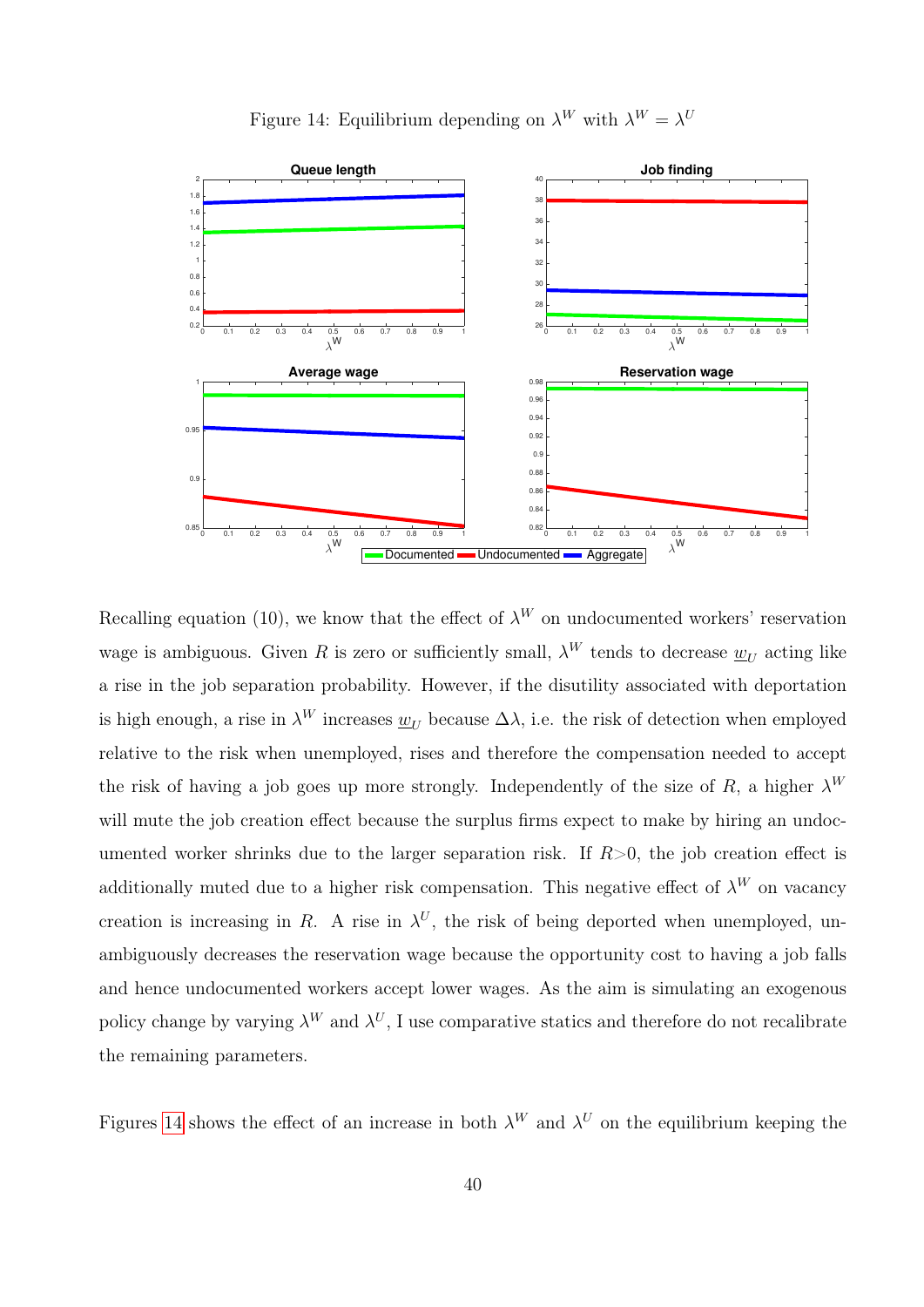<span id="page-40-1"></span>

Figure 15: Equilibrium depending on  $\lambda^W$  with  $\lambda^U = 0.0013$ 

population share of undocumented immigrants fixed.<sup>[21](#page-40-0)</sup> As  $\Delta\lambda$  remains zero, the rise in the removal rate only affects undocumented workers' separation probability and hence the queue length rises slightly as the surplus from hiring undocumented workers falls and firms create less vacancies. This is reflected in a moderate fall in job finding rates of both worker types. While wages of documented workers remain almost flat, wages of undocumented workers fall sharply due to the direct effect of the lower match surplus on the reservation wage.

Figure [15](#page-40-1) plots the equilibria for the case where only the removal risk when employed  $\lambda^{W}$ rises e.g. through more frequent worksite raids. Now, the negative impact on queue length and job finding is strongly enhanced because the surplus of hiring undocumented workers additionally falls due to the increase in the wage compensation for the higher deportation risk when employed, implying even less new vacancies posted. This is reflected by the strong rise in documented immigrants' reservation wages, which however do not reflect a higher welfare as the rise in  $\underline{w}_U$  is counteracted by the rise in  $\lambda^W R$ .

<span id="page-40-0"></span><sup>&</sup>lt;sup>21</sup>This is equivalent to a calibration in which  $R = 0$  and only  $\lambda^W$  increases as in both cases, a risk compensation for accepting a job does not play any role.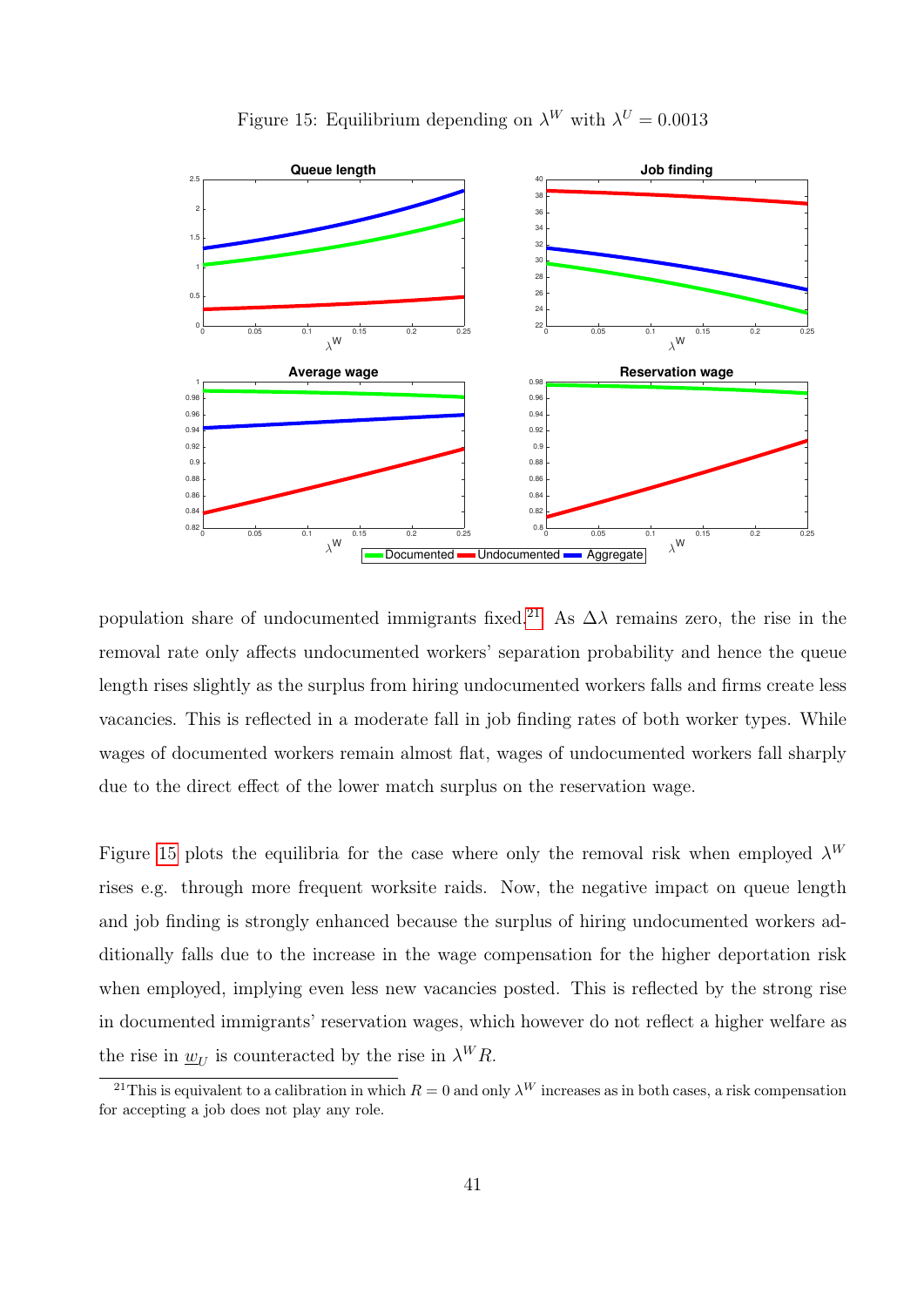In sum, the analysis in this section suggests that increased deportation efforts by the authorities lower the welfare not only of the undocumented, but also of documented workers. This is even more so the case, if efforts concentrate on worksite raids making it more risky (but still worthwhile) for an undocumented immigrant to accept a job. The detrimental effect of worksite raids would be even larger, if the model also considered penalties for firms hiring workers illegally as this would mute vacancy creation further. $22$ 

# 8 Testing the Model Predictions

In the previous section I have shown that, at least qualitatively, the prediction that job finding rates of all workers fall when the removal risk increases does not depend on the assumption that this risk is the same for employed and unemployed workers nor on the assumption that there is a disutility from removal.<sup>[23](#page-41-1)</sup> However, the prediction on wages does depend on these assumptions: if  $\Delta \lambda = 0$ , a higher removal risk decreases undocumented immigrants' wages, whereas if only  $\lambda^W$  (and thus  $\Delta\lambda$ ) increases, their wages are predicted to rise. Finding a negative effect of an exogenous change in the removal risk on the job finding rate of both workers types and on wages of documented workers would provide evidence that the job creation effect of undocumented immigration exists. Given the model is correct, finding a positive effect of a removal risk shock on the wages of undocumented immigrants would suggest that firms indeed have to pay them a risk compensation.

A possible source of variation in the deportation risk is provided by a change in state-wide immigration legislation. Good (2013) examines the impact of omnibus immigration laws (introduced in eleven US states since 2006) on population and employment of different demographic groups. These laws address several issues at a time including work authorization, document-carrying policy, public program benefits, human trafficking, local immigration law enforcement or deter-

<span id="page-41-0"></span> $^{22}I$  abstract from these penalties as there is no evidence that they are in fact large enough to play a significant role for firm decisions. Moreover, their addition to the model would bring no further insight beside enhancing the effect of a variation in  $\lambda^{W}$ .

<span id="page-41-1"></span><sup>&</sup>lt;sup>23</sup>Recall from equation (10) that the risk compensation only depends on  $\Delta\lambda$ , which is why assuming  $\Delta\lambda = 0$ is equivalent to assuming  $R = 0$  (apart from the welfare of undocumented workers, which varies with R but does not influence the equilibrium).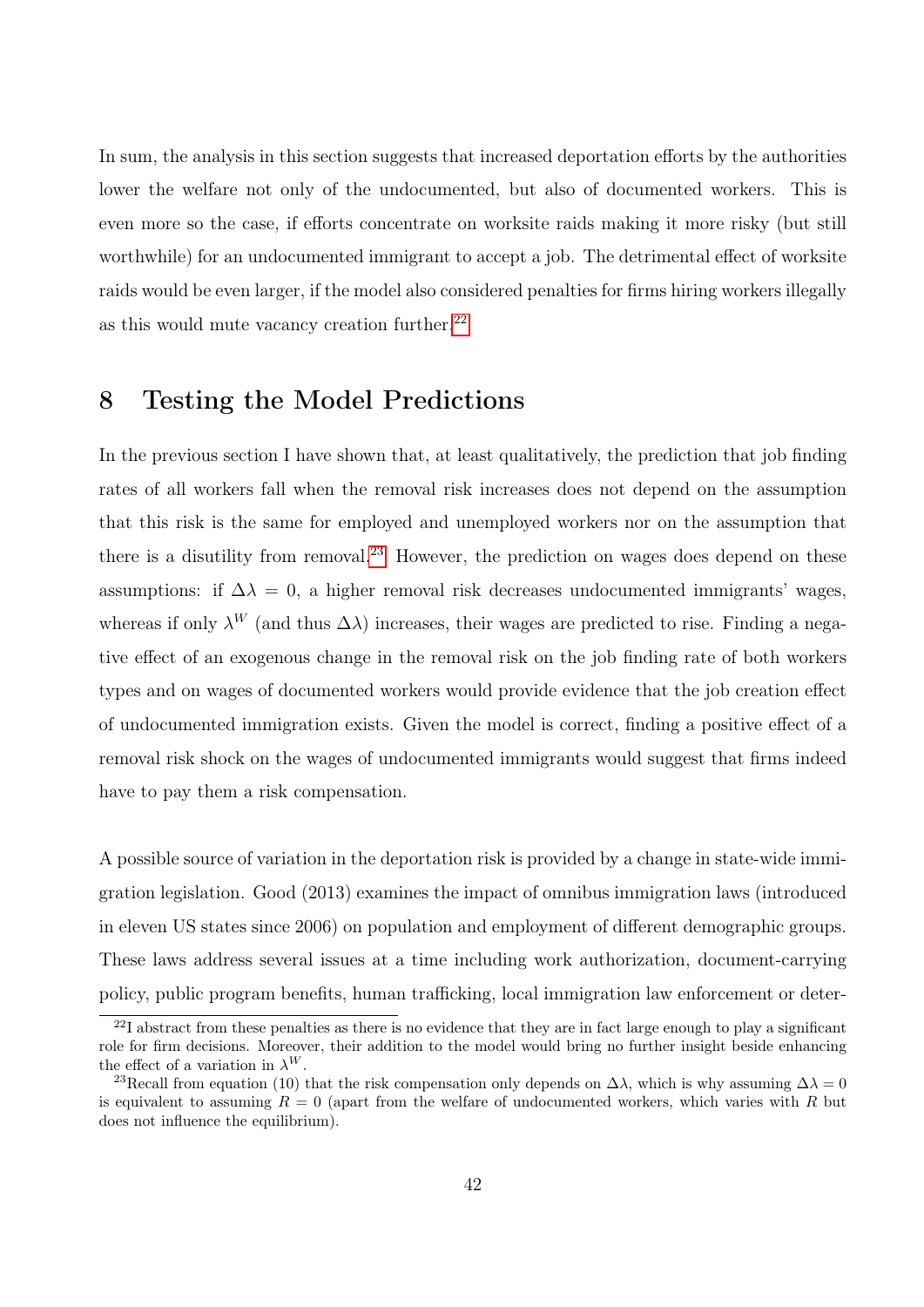<span id="page-42-1"></span>

|                        | (1)            | (2)            | (3)            | (4)            | (5)            | (6)            |
|------------------------|----------------|----------------|----------------|----------------|----------------|----------------|
| Documented             | $0.071***$     | $0.063***$     | $0.075***$     | $0.073***$     | $0.071***$     | $0.072***$     |
|                        | (0.0048)       | (0.0070)       | (0.0084)       | (0.0078)       | (0.0079)       | (0.0077)       |
| Undocumented           | $0.135***$     | $0.120***$     | $0.138***$     | $0.135***$     | $0.136***$     | $0.137***$     |
|                        | (0.0055)       | (0.0077)       | (0.0098)       | (0.0101)       | (0.0109)       | (0.0111)       |
| Omnibus law            | $-0.035***$    | $-0.029***$    | $-0.027***$    | $-0.025***$    | $-0.025***$    | $-0.021***$    |
|                        | (0.0075)       | (0.0072)       | (0.0073)       | (0.0070)       | (0.0062)       | (0.0068)       |
| Documented x omnibus   | 0.047          | $0.034*$       | 0.020          | 0.017          | $0.017*$       | 0.005          |
|                        | (0.0288)       | (0.0199)       | (0.0134)       | (0.0135)       | (0.0094)       | (0.0111)       |
| Undocumented x omnibus | $0.051*$       | 0.043          | 0.015          | 0.013          | 0.013          | 0.006          |
|                        | (0.0272)       | (0.0379)       | (0.0328)       | (0.0326)       | (0.0300)       | (0.0294)       |
| Demographics           | No             | Yes            | Yes            | Yes            | Yes            | Yes            |
| Year FE                | N <sub>o</sub> | N <sub>o</sub> | Yes            | Yes            | Yes            | Yes            |
| State FE               | N <sub>0</sub> | N <sub>o</sub> | Yes            | Yes            | Yes            | Yes            |
| Industry FE            | No             | No             | No             | Yes            | Yes            | N <sub>o</sub> |
| Occupation FE          | No             | N <sub>0</sub> | No             | No             | Yes            | N <sub>0</sub> |
| Industry x occupation  | N <sub>o</sub> | N <sub>o</sub> | N <sub>0</sub> | N <sub>o</sub> | N <sub>o</sub> | Yes            |
| Observations           | 75634          | 75634          | 75634          | 75634          | 75634          | 75634          |
| R-squared              | 0.016          | 0.029          | 0.044          | 0.048          | 0.057          | 0.079          |

Table 7: Legal status, omnibus laws and UE transition of low-skilled workers

Note: Dependent variable is the probability of a UE transition. Data come from the CPS basic monthly files 1994-2014 and include prime-age workers (25-65) without high school degree matched over two consecutive months. Demographic controls include sex, race, age and  $age^2$ . Standard errors are clustered at the state level. Significance levels: \*  $p<0.1$ , \*\*  $p<0.05$ , \*\*\*  $p<0.01$ .

mination of legal status when arrested.<sup>[24](#page-42-0)</sup> Although it is to the best of my knowledge not verified whether these laws have an impact on the removal risk, Good (2013) states that they have a nature of "in general creating an environment in which there is a constant threat of document verification and subsequent deportation." (Good, 2013, p. 4). Raphael and Ronconi (2009) and Good (2013) both provide evidence that the implementation of omnibus immigration laws is not endogenous to levels or changes in discriminatory attitudes or immigrant population size. I therefore conclude that they are appropriate to capture an exogenous increase in the removal risk.

In order to measure the effect of omnibus immigration laws on job finding, I rerun the regression with the job finding rate as dependent variable including a dummy indicating immigration

<span id="page-42-0"></span> $^{24}$ A full list of date of enactment by state and issues addressed can be found in Appendix 1 of Good (2013).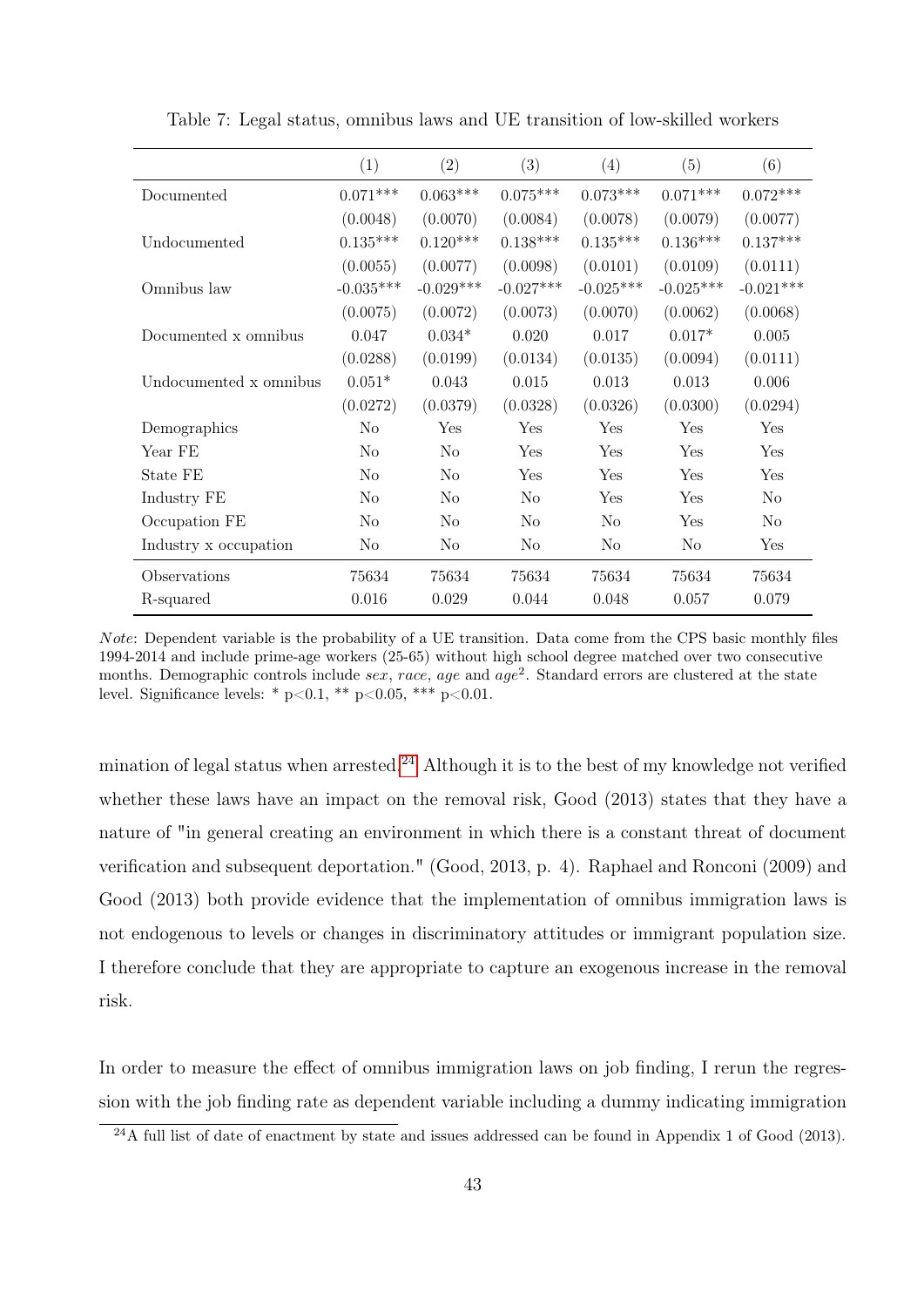<span id="page-43-0"></span>

|                        | (1)            | (2)            | (3)            | (4)            | (5)         | (6)            |
|------------------------|----------------|----------------|----------------|----------------|-------------|----------------|
| Documented             | $-0.123***$    | $-0.077***$    | $-0.100***$    | $-0.090***$    | $-0.049***$ | $-0.048***$    |
|                        | (0.0047)       | (0.0100)       | (0.0080)       | (0.0075)       | (0.0063)    | (0.0064)       |
| Undocumented           | $-0.269***$    | $-0.208***$    | $-0.238***$    | $-0.206***$    | $-0.131***$ | $-0.128***$    |
|                        | (0.0052)       | (0.0186)       | (0.0158)       | (0.0163)       | (0.0130)    | (0.0130)       |
| Omnibus law            | $-0.089***$    | $-0.097***$    | $-0.062***$    | $-0.056***$    | $-0.052***$ | $-0.052***$    |
|                        | (0.0193)       | (0.0183)       | (0.0182)       | (0.0169)       | (0.0157)    | (0.0171)       |
| Documented x omnibus   | $0.076**$      | $0.090***$     | $0.097***$     | $0.092***$     | $0.084***$  | $0.081***$     |
|                        | (0.0309)       | (0.0228)       | (0.0212)       | (0.0208)       | (0.0184)    | (0.0198)       |
| Undocumented x omnibus | $0.085***$     | $0.095***$     | $0.107***$     | $0.100***$     | $0.093***$  | $0.092***$     |
|                        | (0.0300)       | (0.0322)       | (0.0300)       | (0.0282)       | (0.0259)    | (0.0290)       |
| Demographics           | No             | Yes            | Yes            | Yes            | Yes         | Yes            |
| Year FE                | N <sub>o</sub> | N <sub>o</sub> | Yes            | Yes            | Yes         | Yes            |
| Metarea FE             | N <sub>o</sub> | N <sub>o</sub> | Yes            | Yes            | Yes         | Yes            |
| Industry FE            | N <sub>0</sub> | N <sub>o</sub> | N <sub>0</sub> | Yes            | Yes         | No             |
| Occupation FE          | No             | N <sub>o</sub> | No             | N <sub>0</sub> | Yes         | N <sub>0</sub> |
| Industry x occupation  | N <sub>o</sub> | No             | N <sub>o</sub> | N <sub>o</sub> | No          | Yes            |
| Observations           | 68505          | 68505          | 68505          | 68505          | 68505       | 68505          |
| R-squared              | 0.049          | 0.136          | 0.162          | 0.194          | 0.264       | 0.288          |

Table 8: Legal status, omnibus laws and hourly wage of low-skilled workers

Note: Dependent variable is the logarithm of the hourly wage. Data come from the CPS March supplement 1994-2016 and include prime-age workers (25-65) without high school degree. Demographic controls include sex, race, age and age<sup>2</sup>. Standard errors are clustered at the metropolitan area level. Significance levels: \* p<0.1, \*\* p<0.05, \*\*\* p<0.01.

omnibus laws to be in force in the state of residence of a survey respondent during the interview year. I interact this dummy additionally with the legal and illegal immigrant indicator in order to allow the effect of omnibus immigration legislation to vary across immigrant status. The results are shown in Table [7.](#page-42-1) The coefficients in the third row capture the effect of the implementation of the laws on native workers. The preferred specification in the last column indicates that omnibus immigration legislation results in a decrease in the job finding rate of 2.1 percentage points for both natives, documented and undocumented workers. This is consistent with the model's prediction that in Figures [14](#page-39-0) and [15,](#page-40-1) which suggest that the steepness of the fall in the job finding rates is almost identical for both worker types. In Figure [15,](#page-40-1) the fall corresponds to a rise in the deportation risk (for employed workers only) of around 0.05 to 0.1 percentage points. In [14,](#page-39-0) not even a rise in the deportation risk of 1 percentage point is enough to generate a fall in job finding rates of 2.1 percentage points. This indicates that either the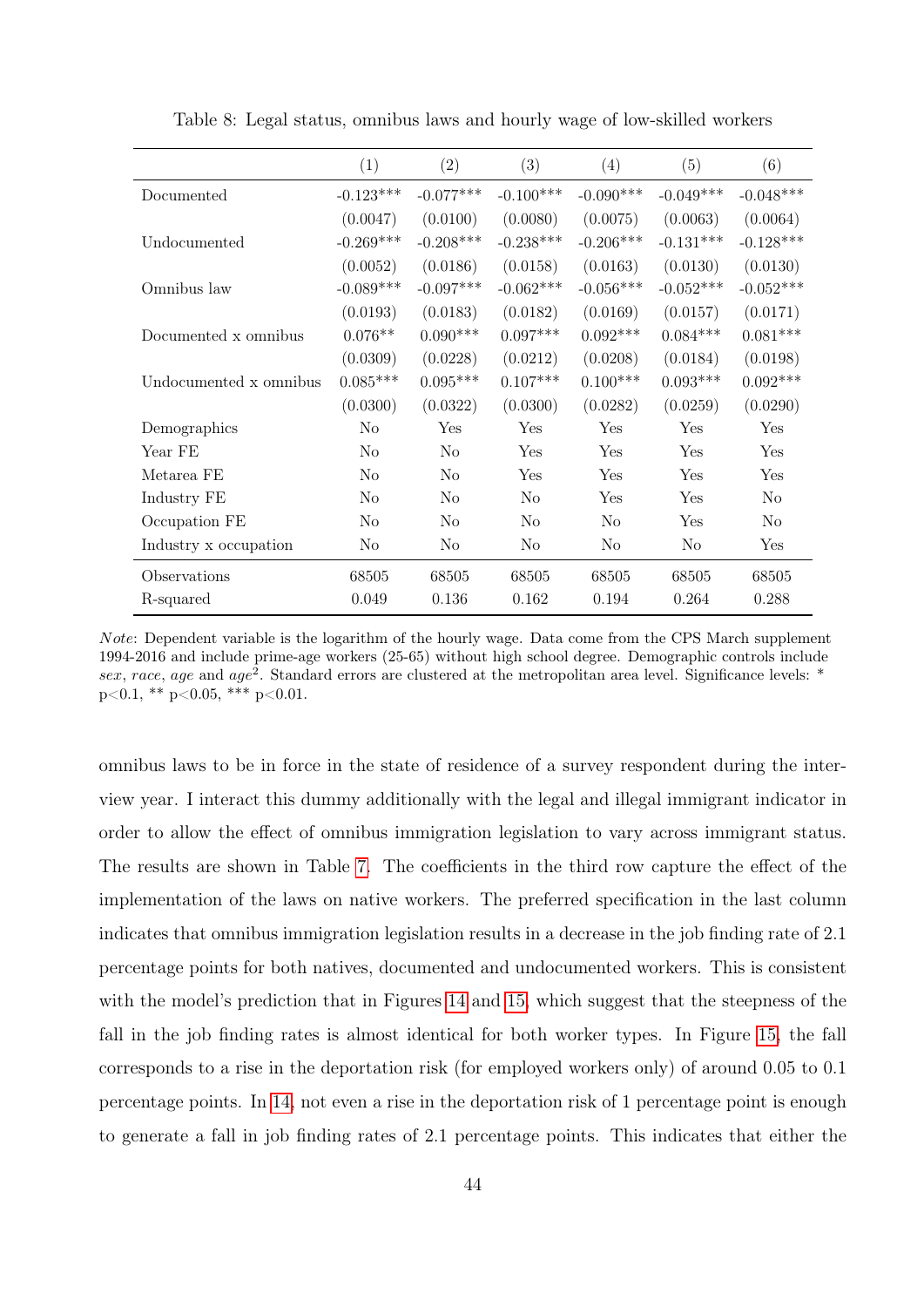deportation risk went up much more strongly than 1 percentage point or, more likely, that the risk went up more strongly for employed workers (as is the case in Figure [15\)](#page-40-1).

Finally, I rerun the wage regressions including the omnibus law indicator and interactions as regressors. The results in Table [8](#page-43-0) suggest a drop in natives' wages of 5.2% due to the implementation of omnibus immigration laws. The coefficient of the undocumented-omnibus interaction of 0.092 implies that omnibus immigration legislation increases undocumented workers' wages by  $4\%$  (=0.092-0.052). This is consistent with the prediction of Figure [15](#page-40-1) that a higher removal risk leads to higher wages for undocumented workers. However, the coefficient of the documented-omnibus interaction, which is also positive and indicating that the wages of documented workers also increase, although only by 2.9%, is not consistent with the model. If omnibus immigration laws only affect the risk compensation of documented immigrants, this coefficient should be around zero. A possible reason for this coefficient being positive could be that immigrants who are legal residents but not citizens can still be subject to removal under certain circumstances and therefore might perceive the risk as being higher even though omnibus immigration laws mostly target undocumented immigrants. This possibility is further backed up by a study by Arbona et al. (2010) who surveyed documented and undocumented Latin American immigrants living in Texas and find that the reported levels of deportation fear are similar for both groups.

# 9 Conclusion

Three trends have characterized immigration into the US during the last few decades: a strong increase in the immigrant population share, a shift in the composition towards low-skilled immigrants and an increase in the share of undocumented immigrants. Previous literature has largely concentrated on the different skill composition of immigrants but thus far provided little evidence on the potential differential effects of immigrants on natives depending on their documentation status. This paper fills this gap by analyzing the labor market effects of documented as opposed to undocumented immigration in a model which generates results that are consistent with empirical findings presented.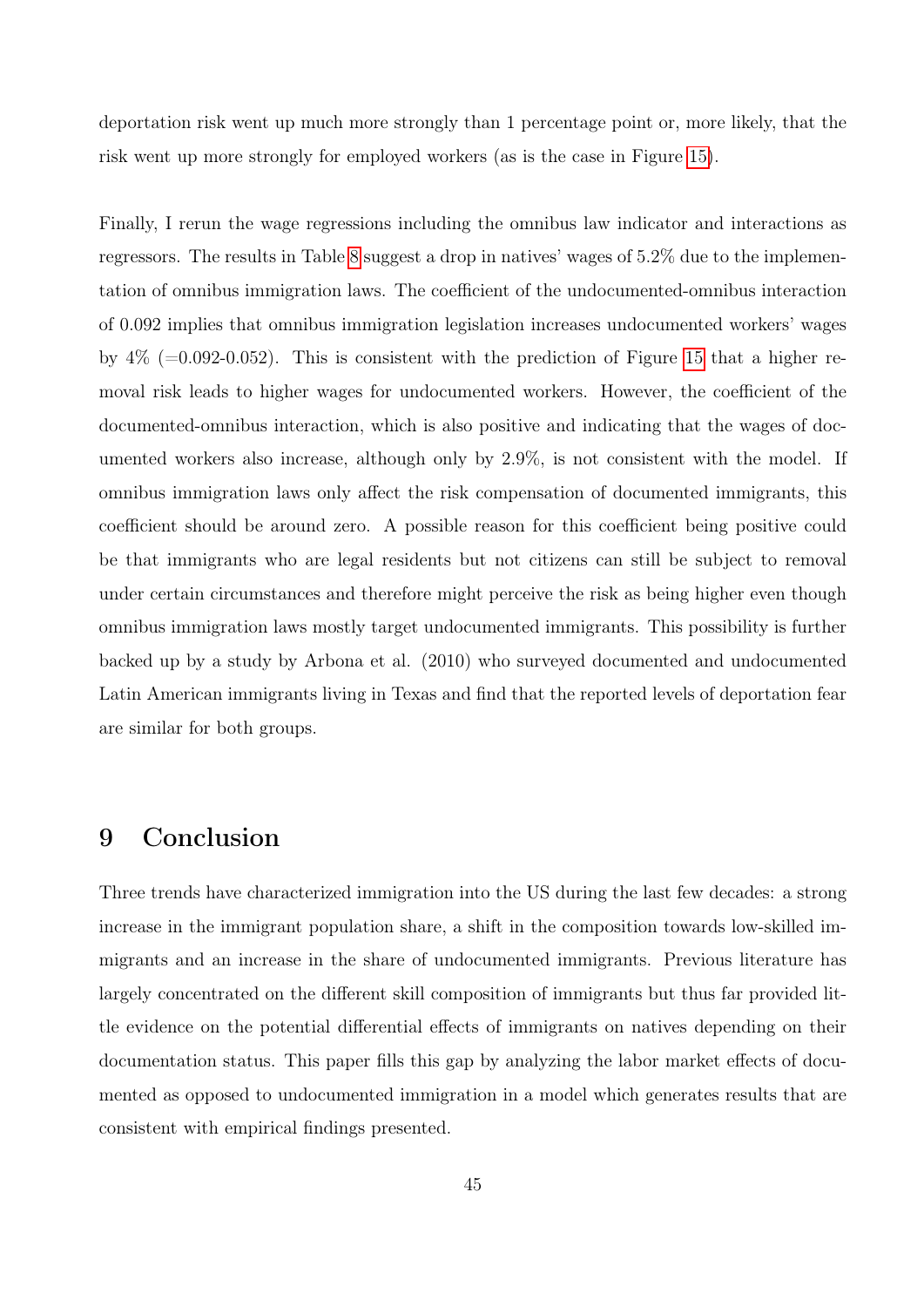I argue that legal status is key in understanding the impact of immigration by showing that immigrants earn lower wages and have higher job finding rates and that both gaps are much larger for undocumented than for documented immigrants. Moreover, the wage and job finding rate gaps to natives disappear almost completely for documented immigrants after more than 25 years in the US, while they remain large for the undocumented. As a differential job finding rate is at odds with a standard random matching mechanism, I propose a non-random hiring model with documented and undocumented workers to explain these findings. I assume that the latter have a lower unemployment value as well as a lower bargaining power than the former and that undocumented immigrant can be detected and removed. Due to their lower reservation wage, undocumented workers are cheaper for firms and thus always hired preferably, implying a higher job finding rate. An increase in the share of undocumented immigrants has two opposing effects on the job finding of documented workers. As average wage costs of firms are pushed downwards, they create additional vacancies, which tends to increase job finding. On the other hand, the increased competition for jobs tends to decrease documented workers' job finding. When fitting the model to the wage gap in the data, the job creation effect dominates the competition effect, implying that documented immigration is beneficial for documented workers.

A policy of stricter immigration enforcement, which I simulate by increasing the removal rate, dampens job creation due to a lower surplus of hiring undocumented immigrants, which in turn lowers job finding rates for all workers and wages for documented workers. The wage impact for undocumented workers is negative, if the rise in the removal rate is the same for employed and unemployed workers. If the rate increases more for employed workers (e.g. through worksite raids) the detrimental effect on vacancy creation is even larger as the risk premium in the wages of undocumented immigrants goes up. In order to provide empirical evidence for these predictions, I examine the effect of the introduction of state-wide omnibus immigration laws and find a decrease in the job finding rates for all workers, a decrease in wages for natives and an increase in wages for immigrants. This is consistent with muted vacancy creation due to lower firm profits and a risk premium in undocumented immigrants' wages. However, the finding that omnibus immigration laws have a positive effect on earnings of immigrants with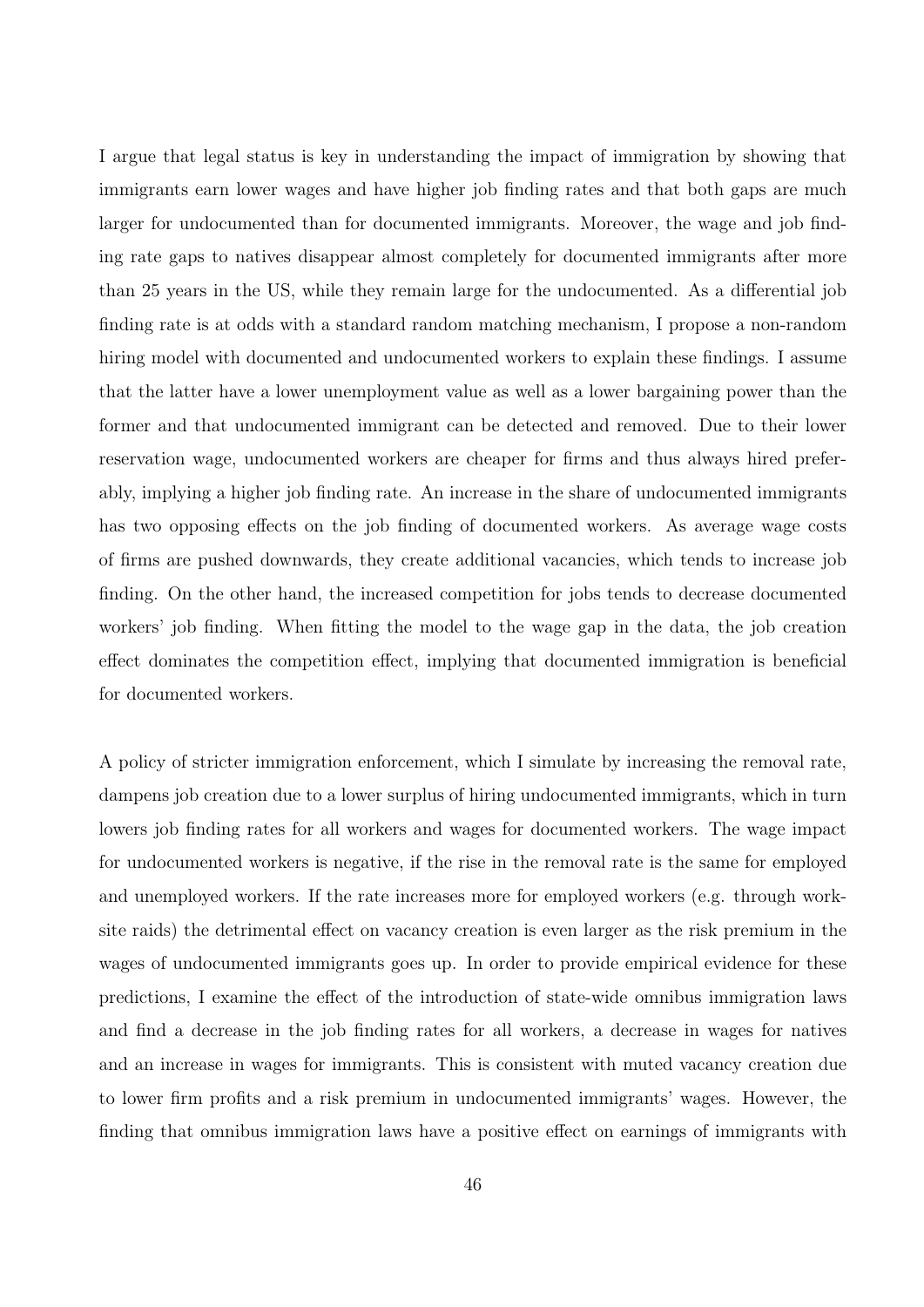legal status as well is in contradiction to the model and warrants further investigation.

The findings of this paper have important policy implications as stricter immigration enforcement is predicted to be detrimental for all workers and therefore fail its aim. To mitigate the negative effects, my analysis suggests that deportation policies should target unemployed rather than employed workers.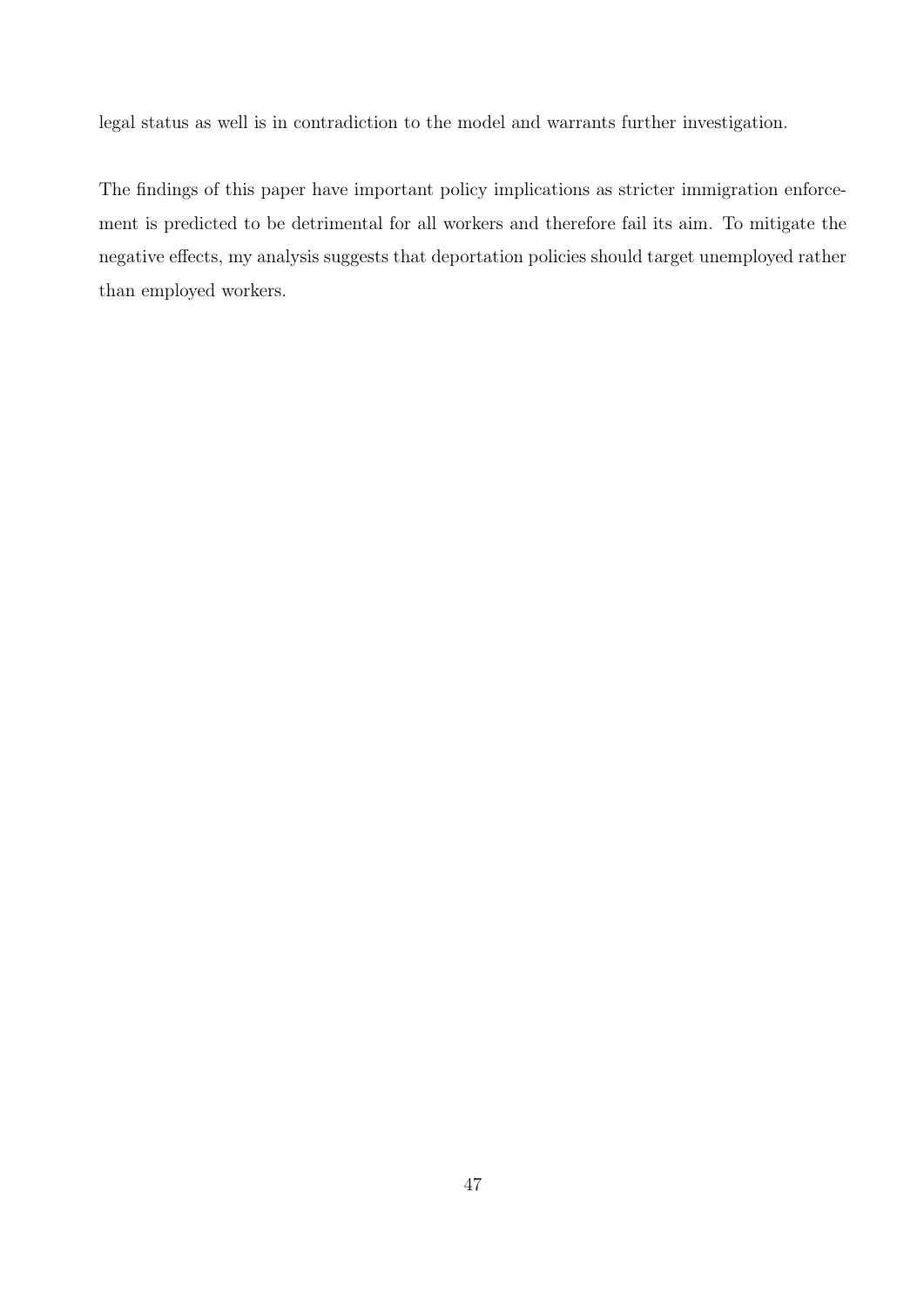# References

- Amuedo-Dorantes, Catalina, Cynthia Bansak, and Steven Raphael, "Gender Differences in the Labor Market: Impact of IRCA," American Economic Review, May 2007, 97  $(2), 412 - 416.$
- Arbona, Consuelo, Norma Olvera, Nestor Rodriguez, Jacqueline Hagan, Adriana Linares, and Margit Wiesner, "Acculturative Stress Among Documented and Undocumented Latino Immigrants in the United States," *Hispanic Journal of Behavioral Sciences*, 2010, 32 (3), 362–385.
- Barnichon, Régis and Yanos Zylberberg, "Under-Employment and the Trickle-Down of Unemployment," Working Paper July 2014.
- Barron, John M. and John Bishop, "Extensive Search, Intensive Search, and Hiring Costs: New Evidence on Employer Hiring Activity," Economic Inquiry, July 1985, 23 (3), 363–82.
- $-$ ,  $-$ , and William C. Dunkelberg, "Employer Search: The Interviewing and Hiring of New Employees," The Review of Economics and Statistics, February 1985, 67 (1), 43–52.
- Borjas, George J, "Assimilation, Changes in Cohort Quality, and the Earnings of Immigrants," Journal of Labor Economics, October 1985, 3 (4), 463–89.
- Borjas, George J., "The Labor Demand Curve Is Downward Sloping: Reexamining The Impact Of Immigration On The Labor Market," The Quarterly Journal of Economics, November 2003, 118 (4), 1335–1374.
- , "The Labor Supply of Undocumented Immigrants," NBER Working Papers 22102, National Bureau of Economic Research, Inc March 2016.
- , "The Earnings of Undocumented Immigrants," NBER Working Papers 23236, National Bureau of Economic Research, Inc March 2017.
- and Rachel M. Friedberg, "Recent Trends in the Earnings of New Immigrants to the United States," NBER Working Papers 15406, National Bureau of Economic Research, Inc October 2009.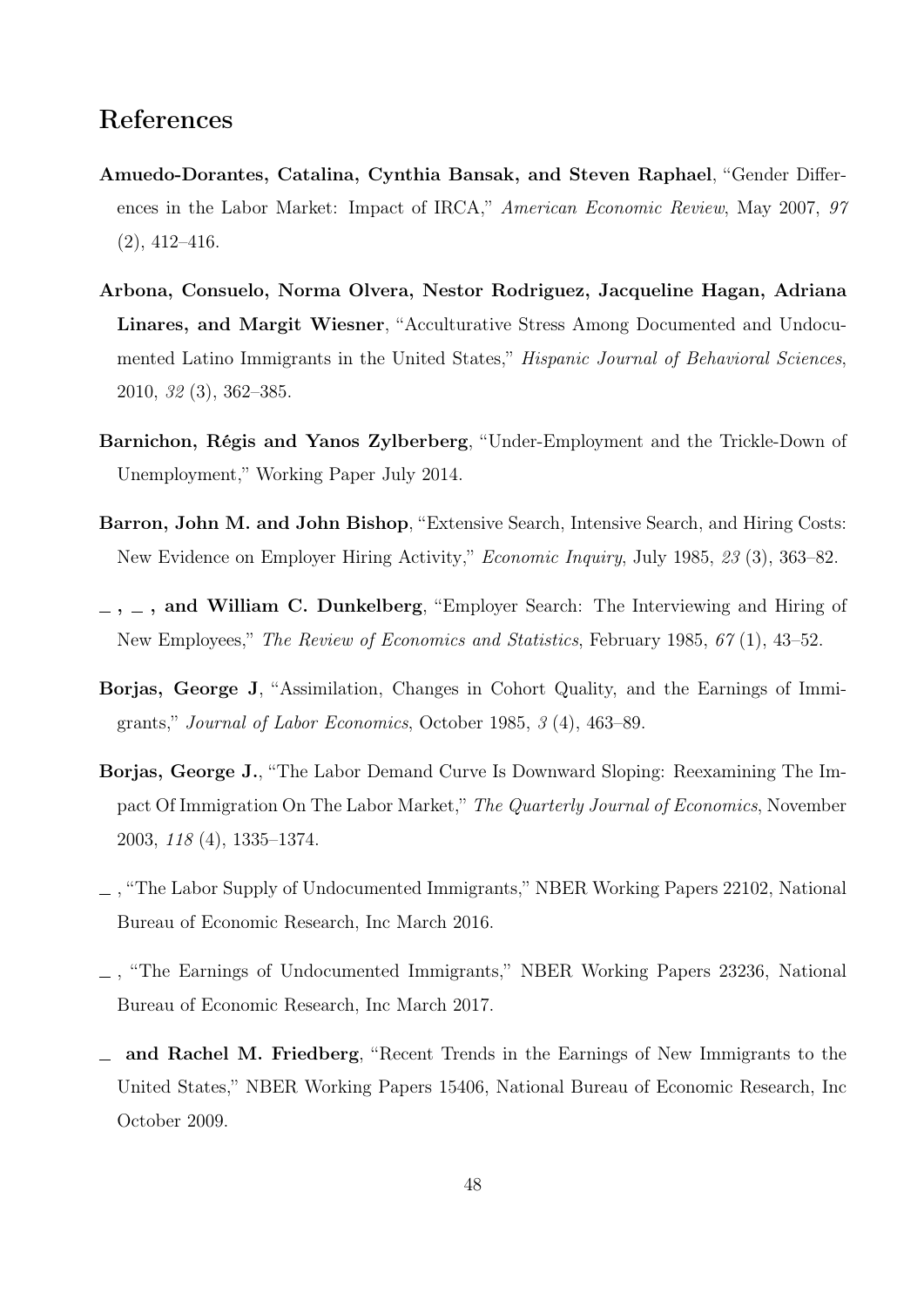- Butters, Gerard R., "Equilibrium Distributions of Sales and Advertising Prices," Review of Economic Studies, October 1977, 44 (3), 465–91.
- Chassambouli, Andri and Giovanni Peri, "The Labor Market Effects of Reducing the Number of Illegal Immigrants," Review of Economic Dynamics, October 2015, 18 (4), 792– 821.
- D'Amuri, Francesco and Giovanni Peri, "Immigration, jobs and employment protection: evidence from Europe before and during the Great Recession," Temi di discussione (Economic working papers) 886, Bank of Italy, Economic Research and International Relations Area October 2012.
- , Gianmarco I.P. Ottaviano, and Giovanni Peri, "The labor market impact of immigration in Western Germany in the 1990s," European Economic Review, May 2010, 54 (4), 550–570.
- de la Rica, Sara, Albrecht Glitz, and Francesc Ortega, "Immigration in Europe: Trends, Policies and Empirical Evidence," IZA Discussion Papers 7778, Institute for the Study of Labor (IZA) November 2013.
- Edwards, Ryan and Francesc Ortega, "The Economic Contribution of Unauthorized Workers: An Industry Analysis," IZA Discussion Papers 10366, Institute for the Study of Labor (IZA) November 2016.
- Glitz, Albrecht, "The Labor Market Impact of Immigration: A Quasi-Experiment Exploiting Immigrant Location Rules in Germany," Journal of Labor Economics, undated, 30 (1), 175 – 213.
- Hagedorn, Marcus and Iourii Manovskii, "The Cyclical Behavior of Equilibrium Unemployment and Vacancies Revisited," American Economic Review, 2008, 98 (4), 1692–1706.
- Hall, Robert E. and Paul R. Milgrom, "The Limited Influence of Unemployment on the Wage Bargain," American Economic Review, 2008, 98 (4), 1653–74.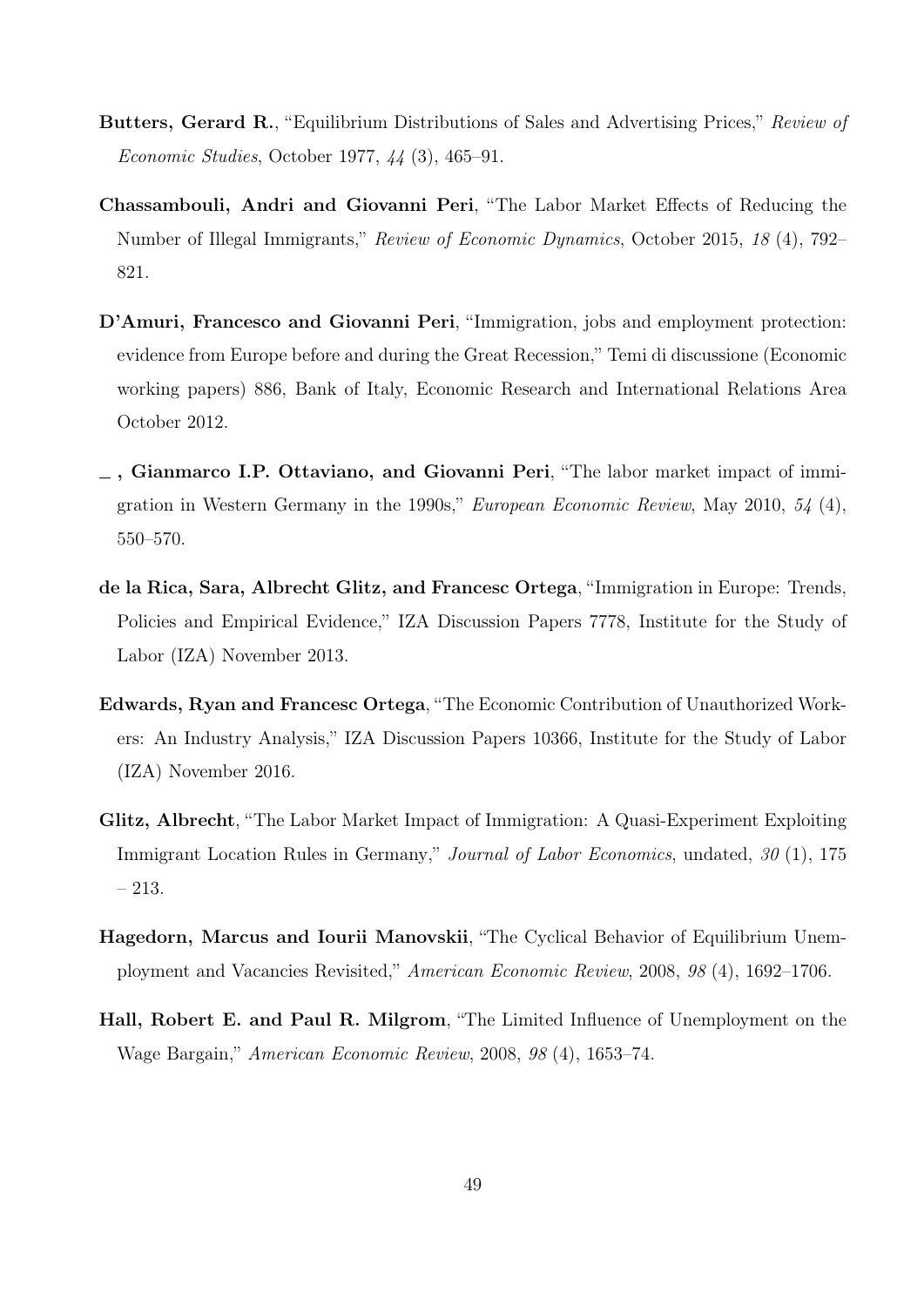- Kossoudji, Sherrie A. and Deborah A. Cobb-Clark, "Coming out of the Shadows: Learning about Legal Status and Wages from the Legalized Population," Journal of Labor Economics, July 2002, 20 (3), 598–628.
- Lewis, Ethan and Giovanni Peri, "Immigration and the Economy of Cities and Regions," NBER Working Papers 20428, National Bureau of Economic Research, Inc August 2014.
- Llull, Joan, "Immigration, Wages, and Education: A Labor Market Equilibrium Structural Model," Working Papers 711, Barcelona Graduate School of Economics September 2013.
- Mincer, Jacob, "Education and Unemployment," Working Paper 3838, National Bureau of Economic Research September 1991.
- Mortensen, Dale T. and Christopher A. Pissarides, "Job Creation and Job Destruction in the Theory of Unemployment," Review of Economic Studies, 1994, 61 (3), 397–415.
- Ottaviano, Gianmarco I. P. and Giovanni Peri, "Rethinking The Effect Of Immigration On Wages," Journal of the European Economic Association, 02 2012, 10 (1), 152–197.
- Pan, Ying, "The Impact of Legal Status on Immigrants? Earnings and Human Capital: Evidence from the IRCA 1986," Journal of Labor Research, 2012, 33 (2), 119–142.
- Passel, Jeffrey S. and D'Vera Cohn, "Unauthorized Immigrant Totals Rise in 7 States, Fall in 14 States: Decline in Those From Mexico Fuels Most State Decreases," Technical Report, Washington, DC: Pew Research Center 2014.
- **Peri, Giovanni and Chad Sparber,** "Task Specialization, Immigration, and Wages," American Economic Journal: Applied Economics, 2009, 1 (3), 135–69.
- Pissarides, Christopher A., Equilibrium Unemployment Theory, 2nd Edition, The MIT Press, 2000.
- , "The Unemployment Volatility Puzzle: Is Wage Stickiness the Answer?," Econometrica, 09 2009, 77 (5), 1339–1369.
- Shimer, Robert, "The Cyclical Behavior of Equilibrium Unemployment and Vacancies," American Economic Review, March 2005, 95 (1), 25–49.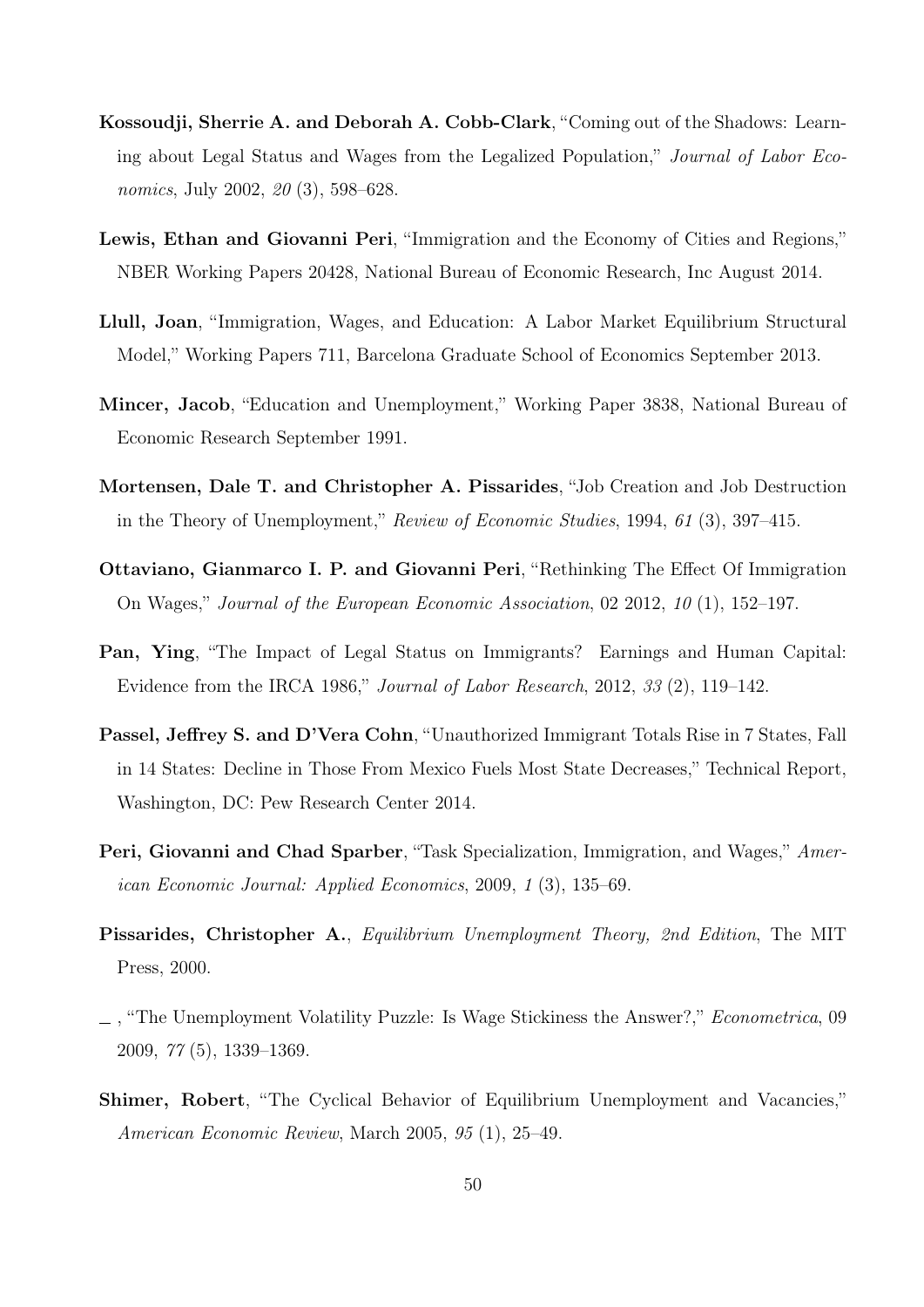# Appendix

### Education and Accuracy of the Identification Method

The most important indicator that allows to classify an immigrant as legal with certainty is holding US citizenship. Hence, the main driver behind the low undocumented immigrant share in the higher education groups could be a lower share of non-citizens. Indeed, in the whole sample, around 30% of high school dropouts are non-citizens, while this share is only 7% among high school and college graduates. Figure [16](#page-51-0) plots the share of undocumented immigrants among individuals without US citizenship. It reveals that conditional on not having US citizenship, the shares of undocumented immigrants among high school dropouts, high school graduates and college educated workers are similar, with the latter even having the highest share before 2002. This hard to believe given the well-known fact that immigrants entering the United States illegally are usually poorly educated.

A potential explanation for the high share of undocumented immigrant among college educated non-citizens is that many of the variables used for the identification of legal immigrants are likely to classify more low-skilled than high-skilled individuals as legal because these variables are more relevant for the former. For example, almost 10% of citizen high school dropouts receive some form of Supplemental Security Income (SSI), whereas only 0.5% of citizens with college degree do. Also the percentages of citizens being publicly insured, residing in public housing or receiving rental subsidies from the government are much higher among high school dropouts than among college educated individuals.

Information on the educational attainment of undocumented immigrants provided by the Mi-gration Policy Institute<sup>[25](#page-50-0)</sup> allows me to check whether the accuracy of the simplified Borjas (2016) identification algorithm is dependent on the education level. According to the figures of the Migration Policy Institute, which are based on the ACS 2013, 50% of undocumented prime age workers did not have a high school degree (NHS), 24% had at most a high school degree (HS), 12% had some college education (SC) and 13% had a college degree (C). The equivalent percentages with undocumented immigrants being identified as in Borjas (2016) in the same

<span id="page-50-0"></span> $^{25}$ http://www.migrationpolicy.org/data/unauthorized-immigrant-population/state/US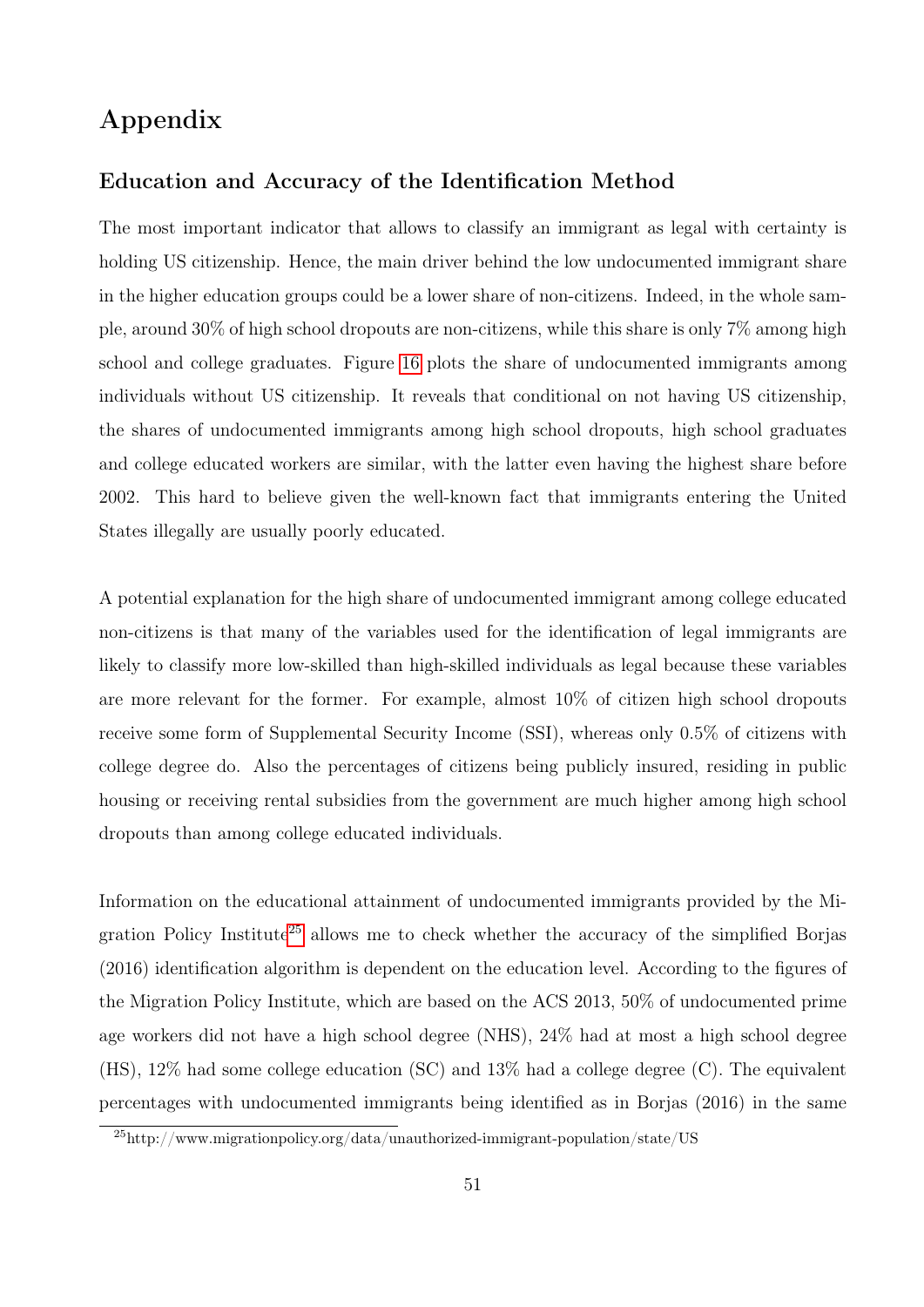

<span id="page-51-0"></span>Figure 16: Share of undocumented among non-citizens with Borjas (2016) identification

Source: CPS March supplement following Borjas (2016), prime age workers only

year are  $39\%^{26}$  $39\%^{26}$  $39\%^{26}$  (NHS),  $25\%$  (HS),  $11\%$  (SC) and  $25\%$  (C). This indeed suggests that too many immigrants in the highest skill group are classified as undocumented. The information on educational attainment allows me to compute an estimate of the share of immigrants that are incorrectly identified as undocumented for each education group. In order to get a time series of this share, I assume that the education shares among unauthorized prime age workers and the share of prime age workers among all unauthorized immigrants stay constant over time because these figures are only available for 2013. I define the education shares of undocumented immigrants given by the Migration Policy Institute as the probabilities of having education  $e \in \{NHS, HS, SC, C\}$  conditional on being undocumented,  $p(e|I)$ . I can then calculate the probability of being undocumented and having education level e as  $p(I \cap e) = p(e|I) \cdot p(I)$ , presuming that this the "true" share of undocumented immigrants.

In order to obtain a time series of  $p(I)$ , I take yearly data on the prime age population in the US from the St. Louis  $\text{Fed}^{27}$  $\text{Fed}^{27}$  $\text{Fed}^{27}$  and yearly data on the total unauthorized population from the Pew Research Center.<sup>[28](#page-51-3)</sup> Data on the undocumented prime age population are available for

<span id="page-51-1"></span> $^{26}$ Borjas (2016) finds a percentage of 39.5%

<span id="page-51-2"></span><sup>27</sup>https://research.stlouisfed.org/fred2/

<span id="page-51-3"></span><sup>28</sup>http://www.pewhispanic.org/2014/12/11/unauthorized-trends/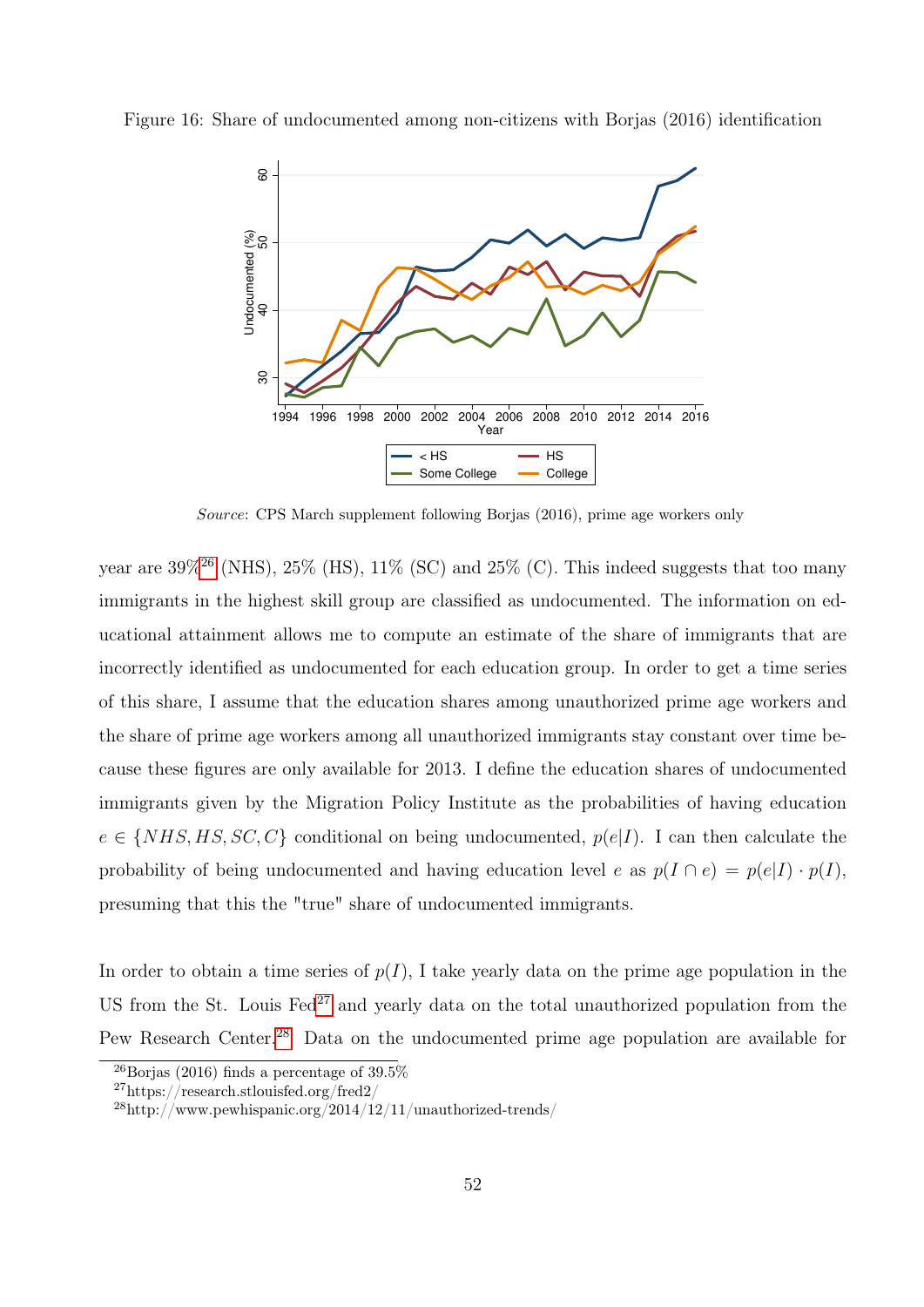<span id="page-52-0"></span>Figure 17: Correctly identified undocumented immigrants in CPS March data (%)



Source: Own calculations (see text), prime age workers only

2013 from the Migration Policy institute. Using this figure, I compute the share of prime age workers among undocumented immigrants of all ages in 2013. Assuming that this share stays constant over time, I calculate the undocumented prime age population for the remaining years by multiplying the share with the total undocumented population and obtain  $p(I)$  by dividing through the total prime age population. Having constructed a time series of the true sample share  $p(I \cap e)$ , I then divide this series by the sample share of immigrants with education level e that I have classified as undocumented in the CPS March supplement using the Borjas (2016) algorithm and thus get the share of undocumented immigrants that are correctly identified.

The resulting percentage ratios are shown in Figure [17.](#page-52-0) It suggests that only around 40% to 60% of undocumented immigrants with college degree are correctly identified as such. On the other hand, the ratio for high school dropouts lies around one, suggesting that there is a high accuracy in the identification algorithm in this education group. Undocumented immigrants with high school degree or some college are also relatively well identified with shares ranging from 75% to around 100%. In the beginning of the period  $p(I \cap NHS)$  is even somewhat higher than the share of undocumented immigrants among high-school dropouts identified in the sample, which is probably owed to the fact that I have to use 2013 education levels but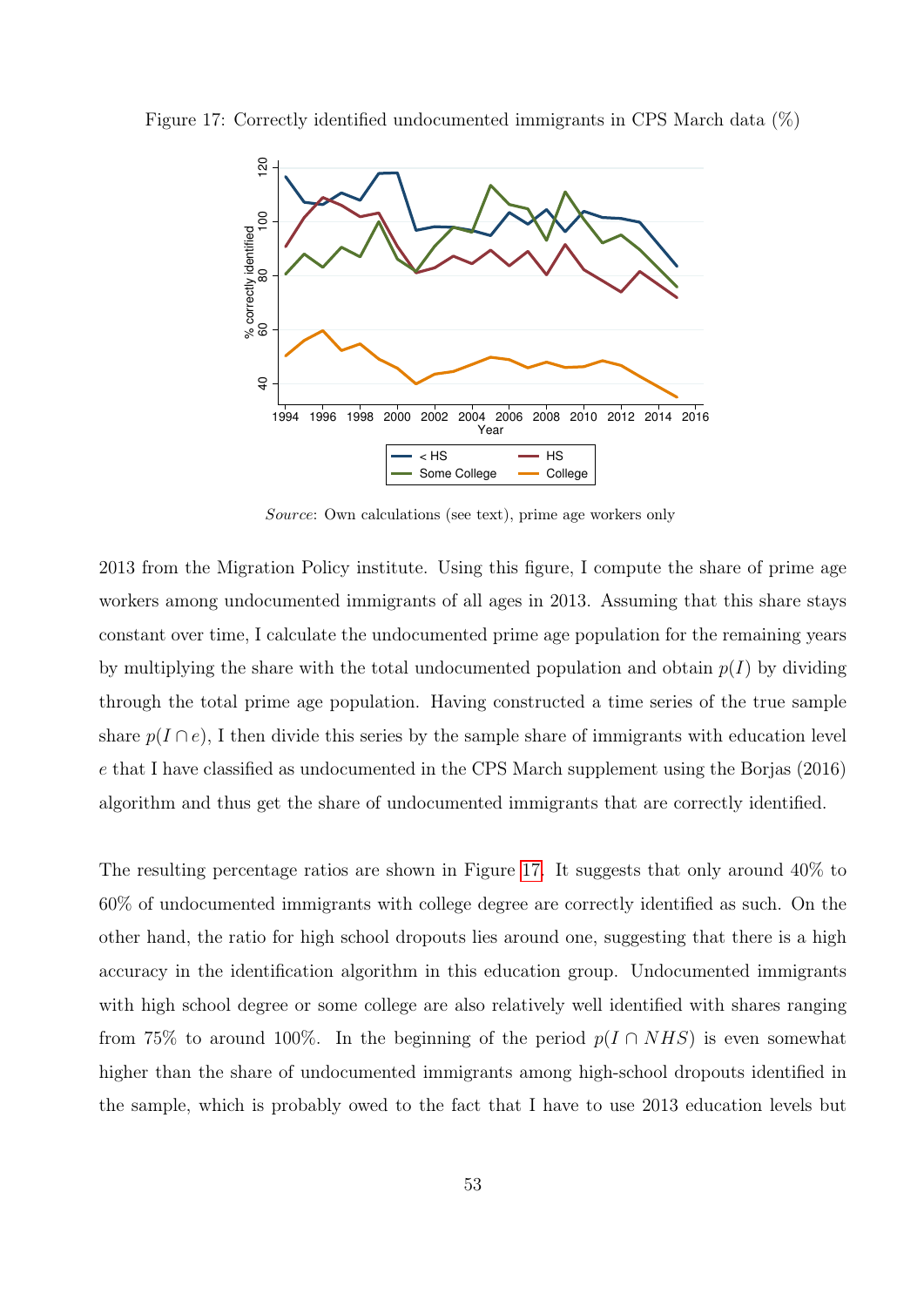<span id="page-53-0"></span>Figure 18: Correctly identified undocumented immigrants in CPS monthly data (%)



Source : Own calculations (see text), prime age workers only

true education level changed over time. Hence, the values in Figure [17](#page-52-0) far from the year 2013 should be viewed with caution.

Figure [18](#page-53-0) shows the percentage of correctly identified undocumented immigrants in the CPS basic monthly files used for the analysis of transition rates. As the monthly data do not contain some of the variables for the identification (social security benefits, public health insurance, public housing and rental subsidies) a valid concern might be that the method is not sufficiently accurate even for the low-skilled using these data. However, the figures shows that the remaining identifiers variables have enough power to achieve a similar identification accuracy as in the CPS March supplement data.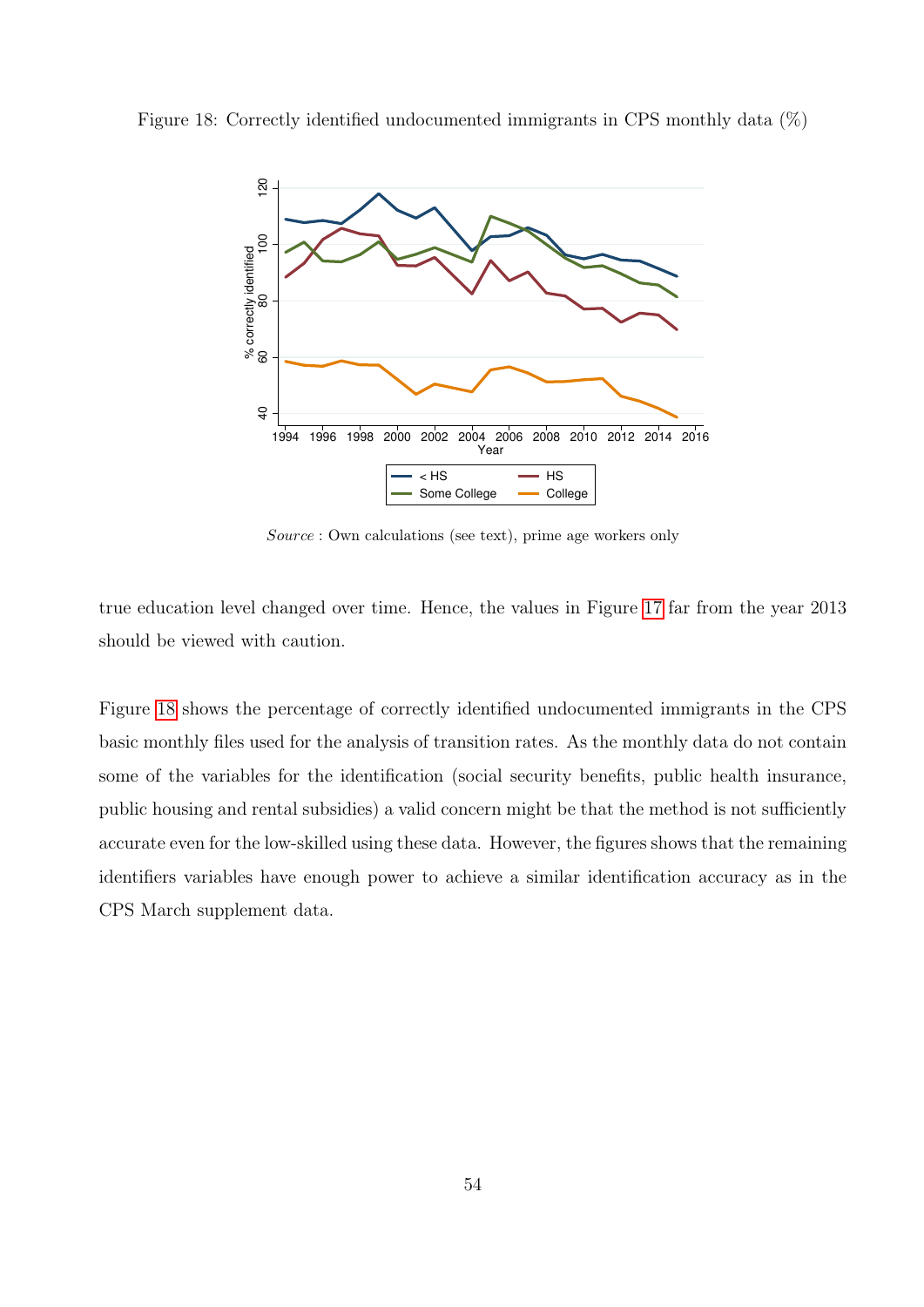### Tables

|                       | (1)            | $\left( 2\right)$ | $\left( 3\right)$ | $\left( 4\right)$    | (5)            | (6)            |
|-----------------------|----------------|-------------------|-------------------|----------------------|----------------|----------------|
| Documented            | $-0.141***$    | $-0.078***$       | $-0.095***$       | $-0.083***$          | $-0.053***$    | $-0.053***$    |
|                       | (0.0058)       | (0.0100)          | (0.0087)          | (0.0082)             | (0.0076)       | (0.0075)       |
| Undocumented          | $-0.324***$    | $-0.226***$       | $-0.249***$       | $-0.211***$          | $-0.145***$    | $-0.143***$    |
|                       | (0.0063)       | (0.0182)          | (0.0159)          | (0.0167)             | (0.0147)       | (0.0146)       |
| Demographics          | No             | Yes               | Yes               | Yes                  | Yes            | Yes            |
| Year FE               | No             | No                | Yes               | Yes                  | Yes            | Yes            |
| Metarea FE            | N <sub>o</sub> | No                | Yes               | $\operatorname{Yes}$ | Yes            | Yes            |
| Industry FE           | No             | N <sub>o</sub>    | N <sub>o</sub>    | Yes                  | Yes            | N <sub>o</sub> |
| Occupation FE         | No             | N <sub>o</sub>    | N <sub>o</sub>    | N <sub>o</sub>       | Yes            | N <sub>o</sub> |
| Industry x occupation | No             | N <sub>o</sub>    | N <sub>o</sub>    | $\rm No$             | N <sub>o</sub> | Yes            |
| Observations          | 44849          | 44849             | 44849             | 44849                | 44849          | 44849          |
| R-squared             | 0.073          | 0.103             | 0.132             | 0.170                | 0.238          | 0.266          |

Table 9: Legal status and hourly wage of low-skilled workers, men

Note: Dependent variable is the logarithm of the hourly wage. Data come from the CPS March supplement 1994-2016 and include prime-age workers (25-65) without high school degree. Demographic controls include sex, race, age and age<sup>2</sup>. Standard errors are clustered at the metropolitan area level. Significance levels: \*  $p<0.1$ , \*\*  $p<0.05$ , \*\*\*  $p<0.01$ .

|                       | $\overline{1}$ | $\left( 2\right)$ | $\left(3\right)$ | $\left(4\right)$     | $\left(5\right)$ | (6)            |
|-----------------------|----------------|-------------------|------------------|----------------------|------------------|----------------|
| Documented            | $-0.121***$    | $-0.074***$       | $-0.108***$      | $-0.092***$          | $-0.035***$      | $-0.035***$    |
|                       | (0.0071)       | (0.0144)          | (0.0120)         | (0.0118)             | (0.0100)         | (0.0104)       |
| Undocumented          | $-0.227***$    | $-0.155***$       | $-0.195***$      | $-0.164***$          | $-0.080***$      | $-0.075***$    |
|                       | (0.0081)       | (0.0220)          | (0.0189)         | (0.0183)             | (0.0142)         | (0.0149)       |
| Demographics          | No             | Yes               | Yes              | Yes                  | Yes              | Yes            |
| Year FE               | No             | No                | Yes              | Yes                  | Yes              | Yes            |
| Metarea FE            | No             | N <sub>o</sub>    | Yes              | Yes                  | Yes              | Yes            |
| Industry FE           | No             | No                | No               | $\operatorname{Yes}$ | Yes              | No             |
| Occupation FE         | No             | No                | N <sub>o</sub>   | No                   | Yes              | N <sub>o</sub> |
| Industry x occupation | No             | No                | N <sub>o</sub>   | No                   | N <sub>o</sub>   | Yes            |
| Observations          | 23656          | 23656             | 23656            | 23656                | 23656            | 23656          |
| R-squared             | 0.039          | 0.058             | 0.107            | 0.136                | 0.236            | 0.274          |

Table 10: Legal status and hourly wage of low-skilled workers, women

Note: Dependent variable is the logarithm of the hourly wage. Data come from the CPS March supplement 1994-2016 and include prime-age workers (25-65) without high school degree. Demographic controls include sex, race, age and age<sup>2</sup>. Standard errors are clustered at the metropolitan area level. Significance levels: \*  $p<0.1$ , \*\*  $p<0.05$ , \*\*\*  $p<0.01$ .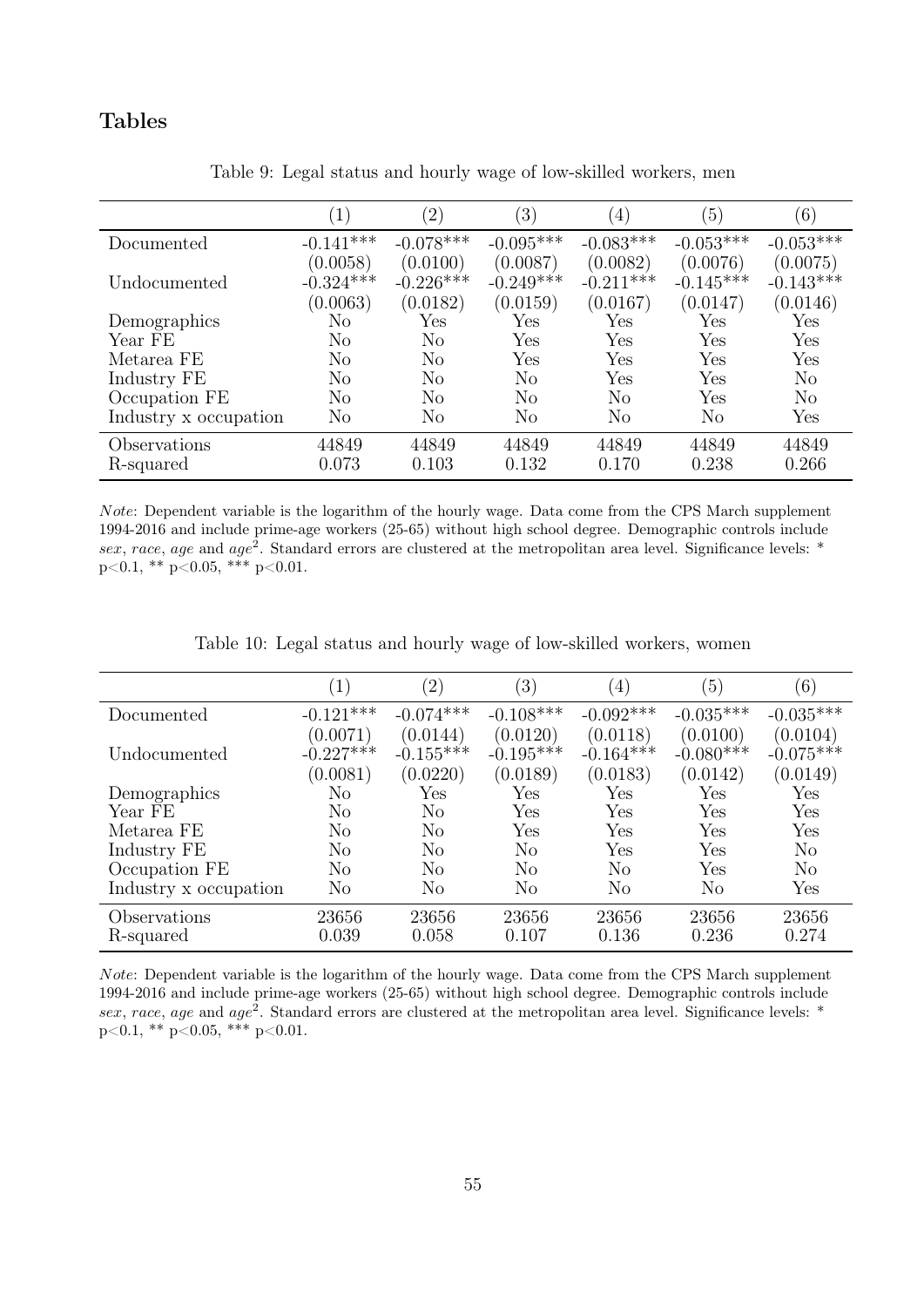|                       | $\left( 1\right)$ | $^{\prime}2)$        | $\left( 3\right)$ | $\left( 4\right)$ | (5)        | $\left( 6\right)$ |
|-----------------------|-------------------|----------------------|-------------------|-------------------|------------|-------------------|
| Documented            | $0.101***$        | $0.087***$           | $0.100***$        | $0.095***$        | $0.093***$ | $0.094***$        |
|                       | (0.0065)          | (0.0106)             | (0.0119)          | (0.0107)          | (0.0108)   | (0.0112)          |
| Undocumented          | $0.193***$        | $0.166***$           | $0.183***$        | $0.178***$        | $0.180***$ | $0.180***$        |
|                       | (0.0075)          | (0.0103)             | (0.0128)          | (0.0126)          | (0.0126)   | (0.0122)          |
| Demographics          | No                | $\operatorname{Yes}$ | Yes               | Yes               | Yes        | Yes               |
| Year FE               | N <sub>o</sub>    | No                   | Yes               | Yes               | Yes        | Yes               |
| State FE              | No                | No                   | Yes               | Yes               | Yes        | Yes               |
| Industry FE           | No                | No                   | N <sub>o</sub>    | Yes               | Yes        | $\rm No$          |
| Occupation FE         | No                | No                   | $\rm No$          | N <sub>o</sub>    | Yes        | N <sub>o</sub>    |
| Industry x occupation | N <sub>o</sub>    | No                   | No                | N <sub>o</sub>    | $\rm No$   | Yes               |
| Observations          | 43551             | 43551                | 43551             | 43551             | 43551      | 43551             |
| R-squared             | 0.027             | 0.036                | 0.054             | 0.060             | 0.072      | 0.099             |

Table 11: Legal status and UE transition of low-skilled workers, men

Note: Dependent variable is the probability of a UE transition. Data come from the CPS basic monthly files 1994-2014 and include prime-age workers (25-65) without high school degree matched over two consecutive months. Demographic controls include sex, race, age and  $age^2$ . Standard errors are clustered at the state level. Significance levels: \* p<0.1, \*\* p<0.05, \*\*\* p<0.01.

|                       | $\left( 1\right)$ | $^{\prime}2)$ | $^{\prime}3)$  | $\left( 4\right)$ | $\left(5\right)$ | (6)            |
|-----------------------|-------------------|---------------|----------------|-------------------|------------------|----------------|
| Documented            | $0.034***$        | $0.030***$    | $0.036***$     | $0.036***$        | $0.034***$       | $0.035***$     |
|                       | (0.0065)          | (0.0086)      | (0.0079)       | (0.0083)          | (0.0092)         | (0.0095)       |
| Undocumented          | $0.070***$        | $0.065***$    | $0.080***$     | $0.078***$        | $0.075***$       | $0.075***$     |
|                       | (0.0073)          | (0.0097)      | (0.0096)       | (0.0105)          | (0.0128)         | (0.0131)       |
| Demographics          | No                | Yes           | Yes            | Yes               | Yes              | Yes            |
| Year FE               | $\rm No$          | No            | Yes            | Yes               | Yes              | Yes            |
| State FE              | No                | No            | Yes            | Yes               | Yes              | Yes            |
| Industry FE           | No                | No            | N <sub>o</sub> | Yes               | Yes              | N <sub>o</sub> |
| Occupation FE         | No                | No            | N <sub>o</sub> | No                | Yes              | N <sub>o</sub> |
| Industry x occupation | No                | No            | No             | No                | N <sub>o</sub>   | Yes            |
| Observations          | 32083             | 32083         | 32083          | 32083             | 32083            | 32083          |
| R-squared             | 0.005             | 0.008         | 0.022          | 0.023             | 0.037            | 0.067          |

Table 12: Legal status and UE transition of low-skilled workers, women

Note: Dependent variable is the probability of a UE transition. Data come from the CPS basic monthly files 1994-2014 and include prime-age workers (25-65) without high school degree matched over two consecutive months. Demographic controls include sex, race, age and  $age^2$ . Standard errors are clustered at the state level. Significance levels: \*  $p<0.1$ , \*\*  $p<0.05$ , \*\*\*  $p<0.01$ .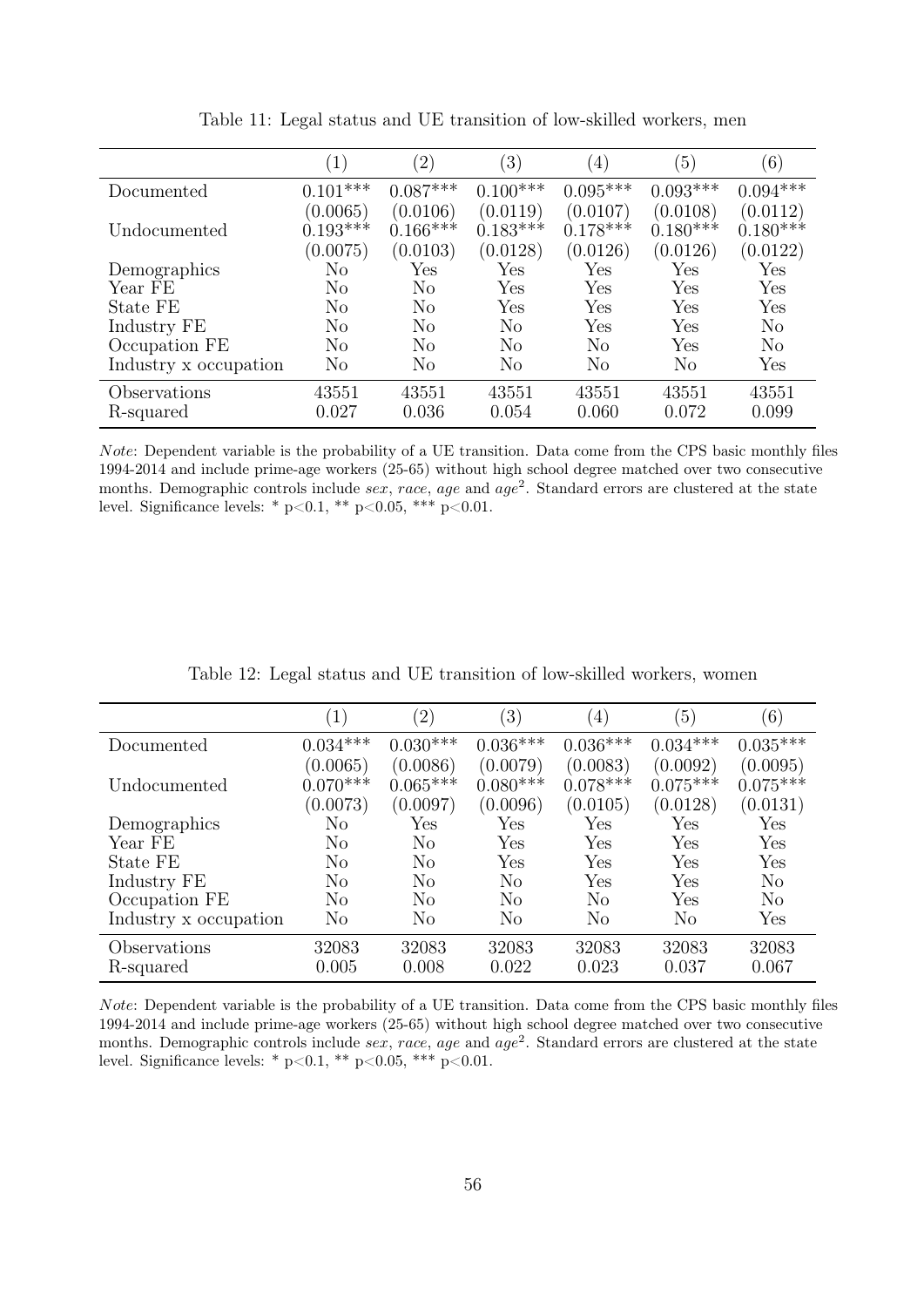|                       | $\left(1\right)$ | $^{\prime}2)$ | $\left( 3\right)$ | $\left(4\right)$ | $\left(5\right)$ | (6)         |
|-----------------------|------------------|---------------|-------------------|------------------|------------------|-------------|
| Documented            | $-0.001**$       | $-0.001$      | $-0.002***$       | $-0.003***$      | $-0.004***$      | $-0.004***$ |
|                       | (0.0006)         | (0.0007)      | (0.0006)          | (0.0007)         | (0.0006)         | (0.0007)    |
| Undocumented          | $-0.001**$       | $-0.003***$   | $-0.004***$       | $-0.005***$      | $-0.008***$      | $-0.008***$ |
|                       | (0.0006)         | (0.0009)      | (0.0009)          | (0.0009)         | (0.0009)         | (0.0010)    |
| Demographics          | No               | Yes           | Yes               | Yes              | Yes              | Yes         |
| Year FE               | $\rm No$         | No            | Yes               | Yes              | Yes              | Yes         |
| State FE              | No               | No            | Yes               | Yes              | Yes              | Yes         |
| Industry FE           | No               | No            | No                | Yes              | Yes              | $\rm No$    |
| Occupation FE         | No               | No            | No                | N <sub>o</sub>   | Yes              | $\rm No$    |
| Industry x occupation | No               | No            | No                | N <sub>o</sub>   | No               | Yes         |
| Observations          | 371621           | 371621        | 371621            | 371621           | 371621           | 371621      |
| R-squared             | 0.000            | 0.001         | 0.002             | 0.005            | 0.008            | 0.015       |

Table 13: Legal status and EU transition of low-skilled workers, men

Note: Dependent variable is the probability of an EU transition. Data come from the CPS basic monthly files 1994-2014 and include prime-age workers (25-65) without high school degree matched over two consecutive months. Demographic controls include sex, race, age and age<sup>2</sup>. Significance levels: \* p<0.1, \*\* p<0.05, \*\*\* p<0.01.

|                       | $\left(1\right)$ | $^{\prime}2)$  | $\left(3\right)$ | $\left( 4\right)$    | $\left(5\right)$ | (6)        |
|-----------------------|------------------|----------------|------------------|----------------------|------------------|------------|
| Documented            | $-0.001$         | 0.001          | $-0.000$         | $-0.001$             | $-0.002**$       | $-0.002**$ |
|                       | (0.0007)         | (0.0009)       | (0.0010)         | (0.0010)             | (0.0009)         | (0.0009)   |
| Undocumented          | $0.004***$       | $0.003**$      | $0.003*$         | 0.000                | $-0.002**$       | $-0.002**$ |
|                       | (0.0009)         | (0.0013)       | (0.0013)         | (0.0009)             | (0.0007)         | (0.0007)   |
| Demographics          | No               | Yes            | Yes              | Yes                  | Yes              | Yes        |
| Year FE               | No               | N <sub>o</sub> | Yes              | $\operatorname{Yes}$ | Yes              | Yes        |
| State FE              | No               | N <sub>o</sub> | Yes              | Yes                  | Yes              | Yes        |
| Industry FE           | No               | No             | No               | Yes                  | Yes              | No         |
| Occupation FE         | N <sub>o</sub>   | N <sub>o</sub> | No               | N <sub>o</sub>       | Yes              | No         |
| Industry x occupation | No               | N <sub>o</sub> | No               | $\rm No$             | $\rm No$         | Yes        |
| Observations          | 194747           | 194747         | 194747           | 194747               | 194747           | 194747     |
| R-squared             | 0.000            | 0.001          | 0.003            | 0.006                | 0.011            | 0.023      |

Table 14: Legal status and EU transition of low-skilled workers, women

Note: Dependent variable is the probability of an EU transition. Data come from the CPS basic monthly files 1994-2014 and include prime-age workers (25-65) without high school degree matched over two consecutive months. Demographic controls include sex, race, age and age<sup>2</sup>. Significance levels: \* p<0.1, \*\* p<0.05, \*\*\* p<0.01.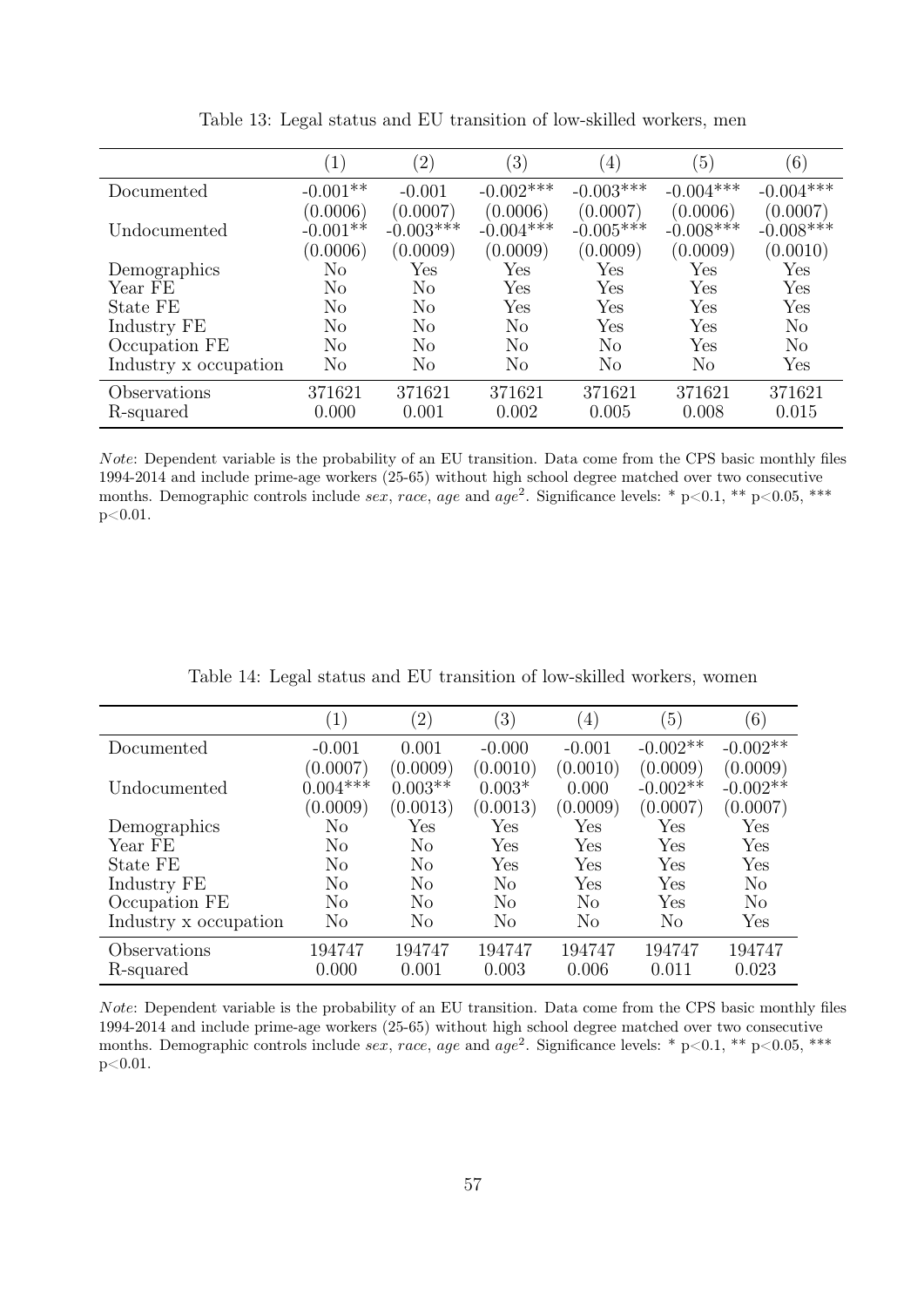<span id="page-57-0"></span>

| Parameter      | Definition          | Value  | Target                               |
|----------------|---------------------|--------|--------------------------------------|
| Y              | Match productivity  | 1      | Normalization                        |
| $\overline{P}$ | Size of population  | 1      | Normalization                        |
| $u_U/u_D$      | Ratio of unemployed | 0.27   | Data equivalent                      |
| $z_D$          | Unemployment value  | 0.71   | Hall and Milgrom (2008)              |
| $z_U$          | Unemployment value  | 0.32   | $z^{UI} = 40\%$ of doc. workers wage |
| $\beta_D$      | Bargaining power    | 0.67   | Average bargaining power of 0.5      |
| $\beta_U$      | Bargaining power    | 0.15   | Wage gap from regression             |
| $\mathcal{C}$  | Vacancy cost        | 0.72   | JFR gap from regression              |
| $\mu$          | Matching efficiency | 0.39   | Documented workers' JFR of 0.27      |
| $\delta$       | Discount rate       | 0.997  | Annual interest rate of 4\%          |
| $s_D$          | Separation rate     | 0.030  | Data equivalent                      |
| $S_U$          | Separation rate     | 0.025  | SR gap from regression               |
| $\lambda^W$    | Removal rate        | 0.0013 | Data equivalent                      |
| $\lambda^U$    | Removal rate        | 0.0013 | Data equivalent                      |
| R              | Removal disutility  | 100    |                                      |

Table 15: Baseline calibration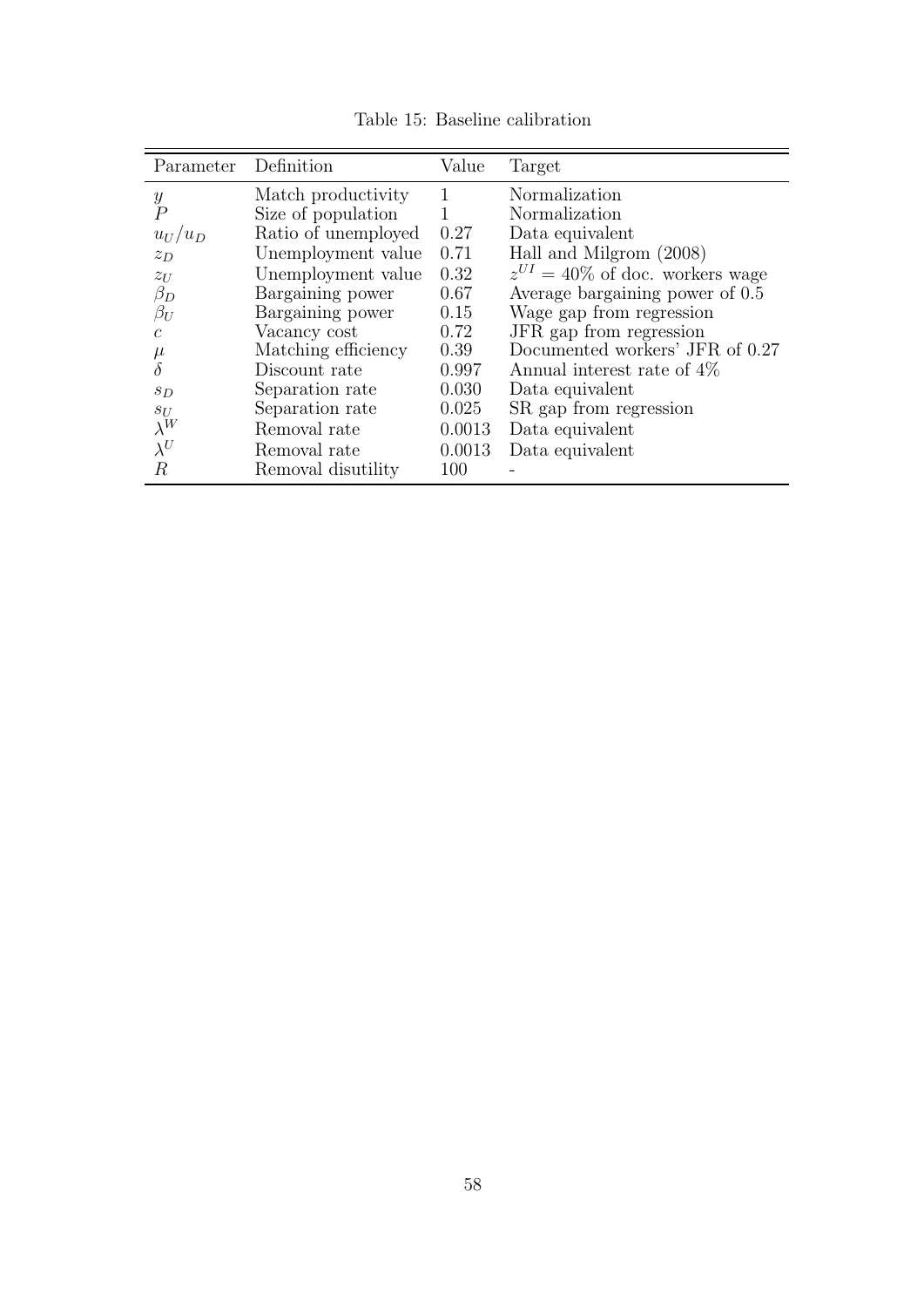# <span id="page-58-0"></span>Figures



Figure 19: Equilibrium with  $\lambda^W = 0.0022$ ,  $\lambda^U = 0$  and  $R = 0$ 

Figure 20: Equilibrium with  $\lambda^{W} = 0.0022$ ,  $\lambda^{U} = 0$  and  $R = 100$ 

<span id="page-58-1"></span>